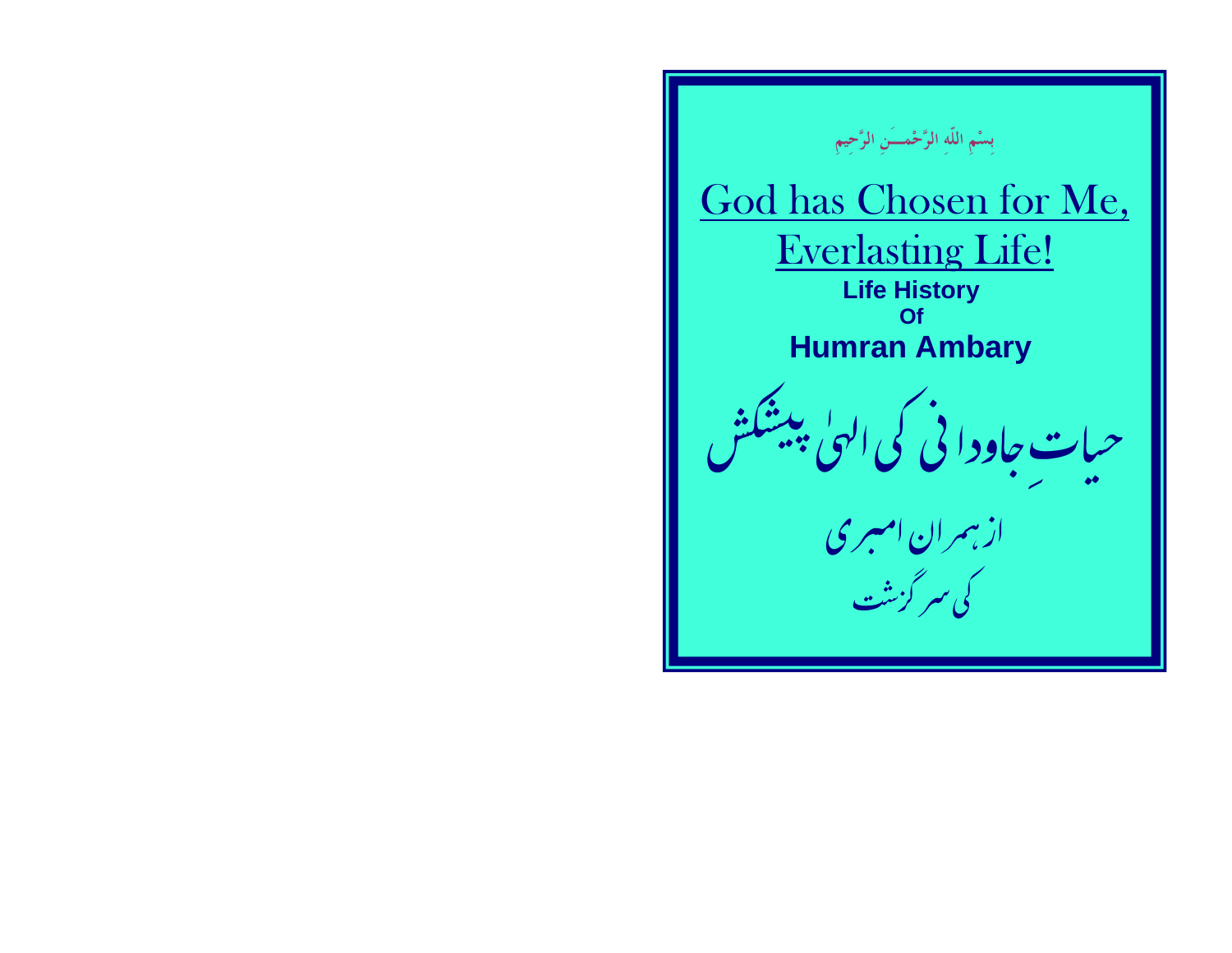| تصمح | فهرست                                                                     |
|------|---------------------------------------------------------------------------|
| 5    | 1۔ خدا کامحھ سے شخصی طور پر ہمکلام ہو نا                                  |
| 12   | 2۔ موسیٰ ،سید ناعیسیٰ مسیح اور محمد میں باہمی مشابہت                      |
| 14   | 3۔موسیٰ اور سید نا عیسیٰ مسح میں مشابہت                                   |
| 19   | 4۔ سید ناعیسیٰ مسح کوخدا کا بیٹا کیوں کہاجاتا ہے؟                         |
| 22   | 5۔ سید ناعیسیٰ مسح کوخداوند ، کیوں کہاجاتا ہے ؟                           |
| 29   | 6۔مسیحیت میں توحید                                                        |
| 30   | 7- برحن خدائے واحد                                                        |
| 32   | 8۔ ایک سے زائد خداؤں کوماننے کامسئلہ                                      |
| 34   | 9۔ ایک سے زائد خدا کے ماننے کا عنصر کا مختصر خلاصہ                        |
| 37   | 10 - مسيحي عقيدهء تثليث                                                   |
| 42   | 11۔ مسح کی صلیبی موت                                                      |
| 48   | 12۔مسح کاموت سے پھر زندہ ہوجانا                                           |
| 51   | 13۔سید ناعیسیٰ مسح کی صلیبی موت کے معنی ومقصد                             |
| 55   | 14- سىد ناغىيىلى مسح كاز ندەآسمان پراٹھاياجانا                            |
| 57   |                                                                           |
| 61   | 15۔سیدناعیسیٰ مسیح کی آمد ثانی<br>16۔کتاب مقدس کی صداقت<br>17۔نتائج تحقیق |
| 66   |                                                                           |

| 18۔ ماحول کے اثرات کے خلاف میری جدوجہد    | 67 |
|-------------------------------------------|----|
| 19۔بےشمار بر کتیں                         | 72 |
| 20۔میرے عنیر متحرک ابتدا ئی مسیحی سال     | 74 |
| 21۔ایک سنسنی خیبر خبر                     | 76 |
| 22- ایک خلاخط                             | 78 |
| 23۔مسیحی زند کی میں سمر گرم گواہی کا آغاز | 80 |
| 24- بیرونی اور خارجی خدمت                 | 83 |
| 25۔مسیحی خدما <mark>ت می</mark> ں اضافہ   | 87 |
| 26۔اختتام                                 | 89 |
|                                           |    |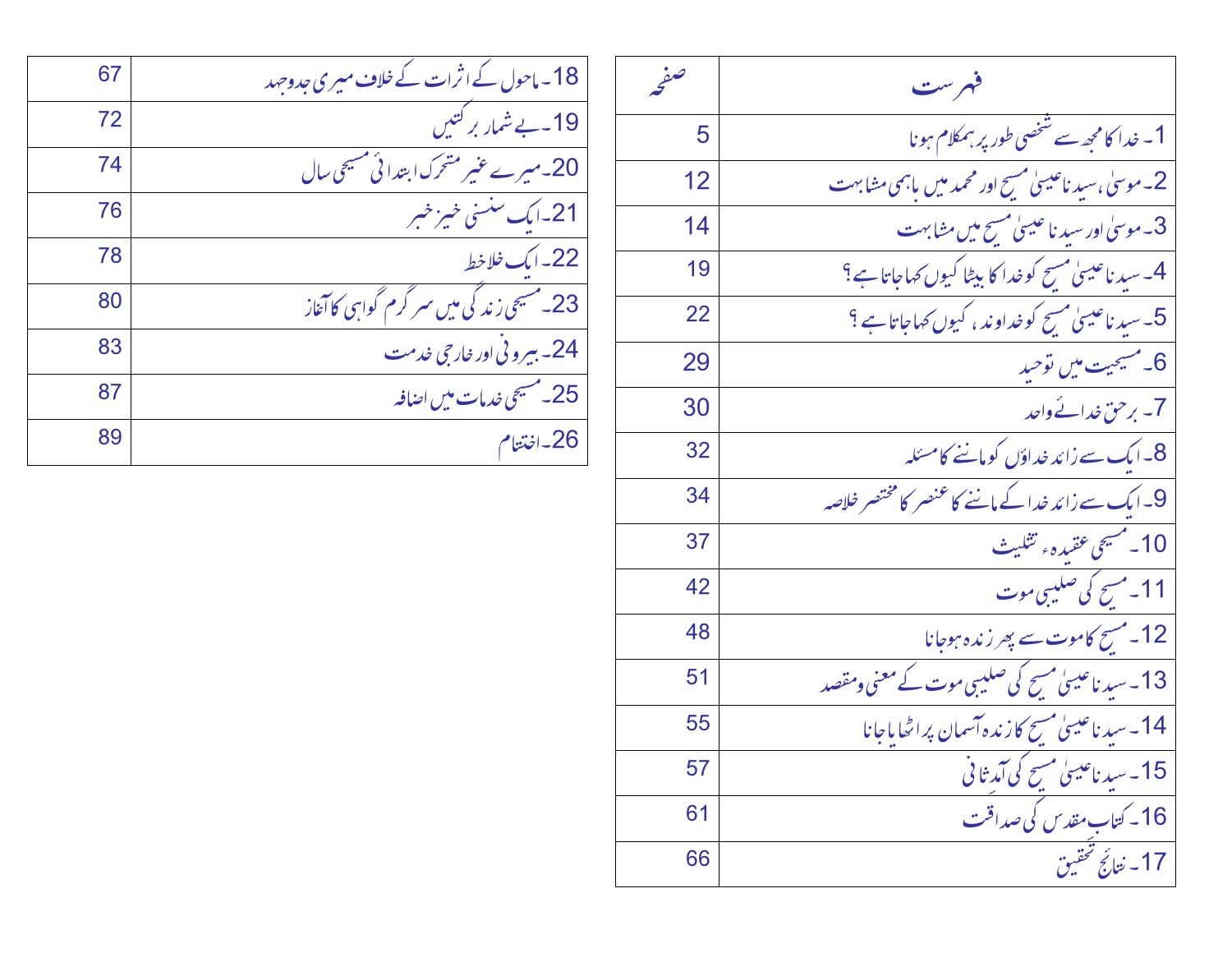واحد نے مسیح میں مجھے ڈھونڈا ، اور میں اسے مل گیا اور خدا باپ آسما ئی نے سید نا عیسیٰ مسیح نجات دہندہ کے وسیلہ مجھے بچالیا۔ 1962ء میں جب کہ میں مسجد کے ایک وعظ کی تیاری میں لگا ہوا تھا تومجھے قرآن کی سورۃ الرائدہ کی آیت 67 پر کافی عور کرنے کاموقع ملا، وہ آیت یہ تھی۔ قُلْ يَا أَهْلَ الْكِتَابِ لَسْتُمْ عَلَى شَيْءٍ حَتَّىَ تُقيمُواْ التَّوْرَاةَ وَالإنجيلَ وَمَا أَنزِلَ إِلَيْكُم مِّن رَّبِّكُمْ " (اے محمد) کہہ دو کہ اے کتاب رکھنے والو! تم ( مسلمان) کسی بھی راہ پر نہیں ہوگے جب تک کہ تم نوریت ، انجیل، اور انبیاء پر نازل ہونے والے پاک الہامی نوشتوں پر عمل کرکے ان کو قائم نہ کرو۔حو تم کو تہارےخداوند کی طرف سے ملے ہیں ۔" یہ قرآنی آیت ویے نوسینکڑوں مار پڑھی تھی لیکن اس مار توخدانے میرے دل میں سمر گوشی کی نوریت ، زبور، انجیل اور انبیاء کے صحیفے ، حن کو قرآن بیان کرتا ہے ، صرف بائبل مقدس میں یا ئی جاتی بیں۔حالانکہ میری سوچ پہاں تک ہی محدود تھی کہ قرآن نے حن پاک الہامی کتب کا ذکر کیا ہے۔ ان مقد س کتب کا اب نوٹھیں مادی طور پر وحود ہی نہیں ہے اور اب نو صرف ان کا خلاصہ ہی قرآن میں ملتا ہے۔ اور یہ میری زبردست علط قہمی رہی، کہ بائبل مقدس، نوریت،ز بور اور انجیل پر مشتعمل ہے، اس کی چند عبار تیں بھی درست نہیں بیں، اور ان کتب کا اصلی متن فرق ہے اور اس میں بے ترتیبی ہے، اور بعض لوگوں کے باتھوں ،ان الہام کتب میں تھی وبیشی کی گئی ہے۔ اب میراحی یهی کھنے لگا تھا کہ توریت ، زبور وانجیل حبو یا ئبل مقدس میں موجود بیں، وہ پالکل صحیح بیں۔عقلاً تومیں ، اپنے ضمیر کی اس اندرو نی آواز کو قبول کرنے کے لئے تیار نهبیں تھا ،مگر عجیب کشمکش میری ذات میں چل رہی تھی اور یقینی حالت تک اب بھی نہیں پہنچا تھا۔ دل وضمیر کی اس بلچل کی تسکین کی خاطر میں نے یہ معاملہ سیدھا، خدا اور نماز نتحد

خدا کامجھ سے شخصی طور پر ہم کلام ہو نا میری پچپلی زندگی ایک مسلم زندگی تھی۔" تحریک محمدیہ" کامنتظم ومبلغ تعا- میں جناب ادہم خالد کے ساتھ 1947ء میں (Kalimantan ) کالیمنتان مسلم کانگریس امنتائی (Amuntai) کاصدر چنا گیا تھا۔ شہر (Banjarmasin) بنجرماسن میں 1950ء سے 1991ء تک مجھے فوج میں مسلم پیشوا مقرر کیا گیااور سیکنڈ کیفٹی نینٹ کےعہدہ سے نوازا گیا۔ ''Solo'' کے مسلم رسالہ (Mingguan Adil)، شہر جکارتہ کے رسالہ (Mingguan Risalah Jihad)اور شہر بان ڈونگ کے ربالہ Mingguan Anti) (Komunis میرے اخباری مضمون بھی شائع ہورہے تھے۔1936ء سے مسیحیوں کے خلاف، ایک تشدد پسند گروپ Barito) Muara Teweh) کیساتھ، میں تعاون کرتا رہا۔ حتیٰ کہ 1962ءمیں ان حماعتوں کےساتھ حوانڈونیشیامیں اسلامی حکومت قائم کرناچاہتے تھے۔ میری حمایت اور بھی بڑھنےلگی، کیونکہ بہ جماعتیں بھی عملی طور پر مسحیت کی پُرُزور مخالف روپہ کی حامل تھیں۔ گو کہ بائبل مقدس کی ایک جلد تو 1936ء میں ہی میرے ہاتھوں آ پچی تھی، لیکن حق وسچا ئی جاننے کی کوشش میں نےہر گزنہ کی۔ الٹا یا ئبل مقدس میں، میں ایسے مقامات کی تلاش میں رہتا تھا ، حومیرے اسلامی نظریہ وخیالات کی ہمنوائی کرتے اور مسیحی عقیدہ پر حملہ کرنے میں میرے معاون ہوتے تھے۔ چالیس سال کی عمر تک میرا سبدنا عیبیٰ مسح کی زندگی وشخصیت میں نکتہ چینی کرنا اور عیب ہی لکالنا تھا۔ میں مسج کی الوہیت کا تو سٹروع ہی سے مذاق اڑاتا اور اس طرح العلی سجا فی کورد کرتار با- لیکن العلی محبت اتنی عظیم تھی کہ برحق خدائے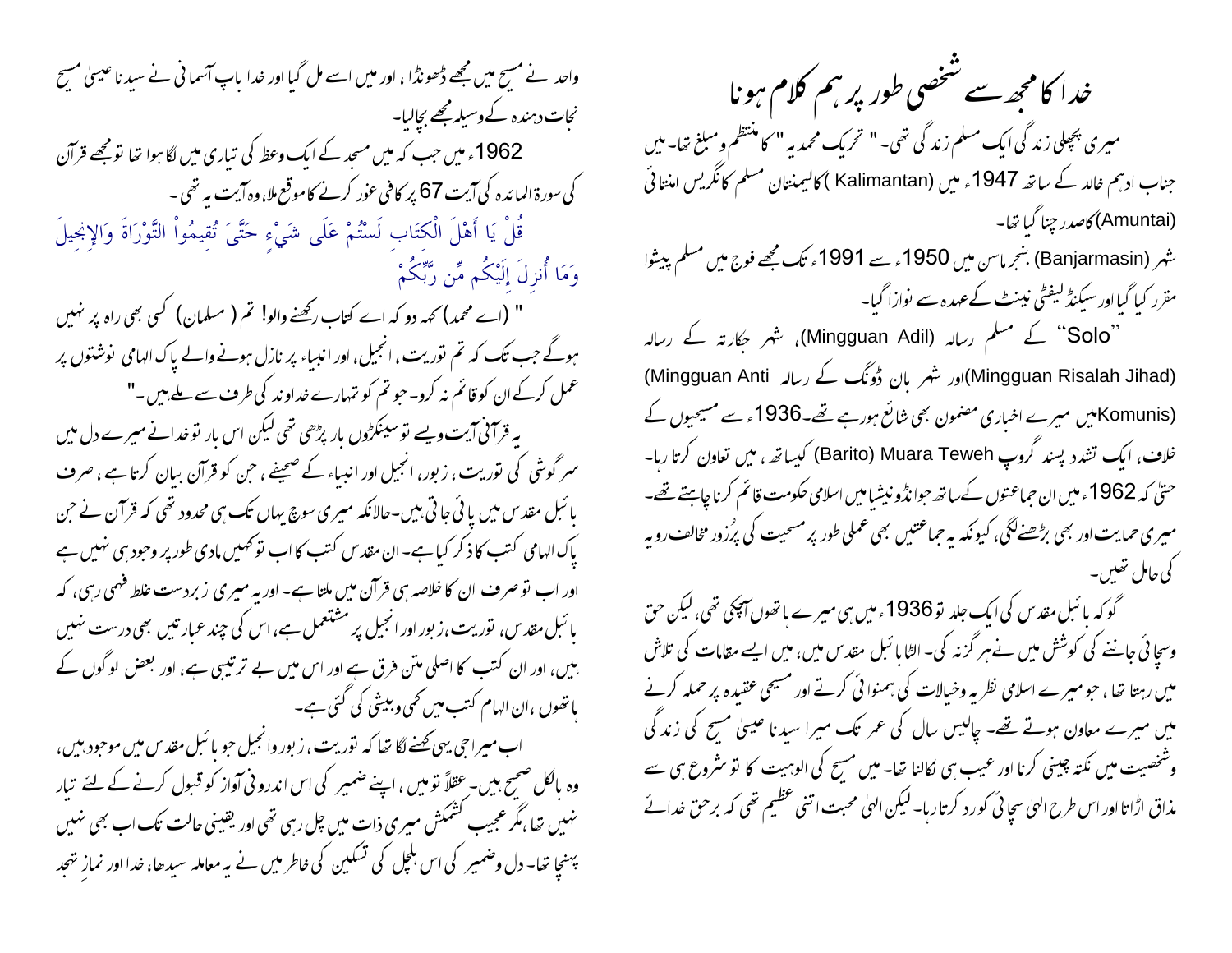کے سپر د کیا۔ الہیٰ سچائی جاننے کے لئے ، میں نے اپنی اسلامی نماز میں ، آسما فی خدائے برحق کے حصنور ، التحا پبیش کی ، اور اس سے التماس کی کہ وہ حود ہی اپنی سچی راہ ، حق اور زند گی مجھ پر ظاہر کرے-اور بیہ ظاہر کرے کہ مسیحیت ومحمدیت، دو نوں میں کون ساعقیدہ ، راست اور سجا ہے۔اور میری دعا یوں تھی کہ :

یاک خدایا! توہی سارے یہودیوں، مسیحیوں اور مسلما نوں اور بدھ ازم کے ماننے والوں کاخداہے۔سورج ، چاند ، ستارے ، یہاڑ ، وادیاں ، بلکہ سار احبان تیراہے۔ تومجھے سچائی دکھا کہ کیا ہچ ہے اور کیا جھوٹ ہے؟ قران میں حو تحچھ درج ہے کیاوہ سچ ہے؟ یا نوریت، زبور وانجیل سچ بیں ۔ حو کہ اب **(**مسلما نوں کے محض کھنے کے مطابق ) درست حالت میں موحود نہیں۔ پھر مہیری بہ دعا تھی کہ اے خدا! کیا توریت وز بور اور انجیل کا محض خلاصہ ہی قرآن میں موجود ہے یا با ئبل مقدس اپنی مکمل درست حالت میں واقعی موحود اور ثابت ہے؟ اگر صرف اسلامی مذہب ہی کسی حق پرہے تومیرے دل میں قوت دے کہ پائبل مقد س کو کبھی بھی نہ پڑھوں، اور اگر تیری ازلی سچائی ، جو نوریت ،زبور اور انجیل میں موجود ہے ۔ جس کاقرآن میں بھی سمرسری ذکرہے۔وہی حقیقت ہے ، تومیری فریاد ہے کہ : اے خدا! میرے دل کو کھول دے ، کہ میں زیادہ تجس اورایمان داری سے پائبل مقدس کامطالعہ کرسکوں۔آئین۔ میں نے اس امر میں نہ تو کسی متقی مسلم مولوی سے اور نہ ہی اپنے کسی دانا دوستوں سے مدد لی ، بلکہ خداوند خداسے دعا کی کہ وہ میری صحیح رہنمائی فرمائے۔میری دعاونماز بڑے خشوع (عاحزی اور فروتنی ) کی حامی تھی اورمجھے قوی امید تھی کہ صحیح مذہب اور راہ حق مجھے صرور ملے ہر مذہبی شخص کا عموماً یہی عقیدہ ہوتاہے کہ حقیقت توزند گی ،موت کے بعد کی ہو تی

ہے اور میں بھی یہی ما نتا تھا اور خدا اور آمخرت پر پورا یقین کرتا تھا۔ میری امید بھی آمخرت میں

تھی، جہاں دو ہی مقام بیں ، یا نو ہمیشہ کی جہنم کی سمزا ، یاخدا کی پاک فر دوس میں عظمت کی ابدی زندگی! اس لئے میں ابدی مستقبل کے نصور کوبلکے طور پر نہیں لیتا تھا۔ ہم انسانوں کی تو بہ عام عادت ہو تی ہے کہ اگر دس گرام خالص سوناخرید ناہو تو پہلے اسے خوب پر گھتے ہیں اور اس مات کا پورا یقین کرلیتے ہیں کہ کوئی ہمیں دھوکا تو نہیں دے رہا ہے تاکہ آگے کو ہمیں پچھتانا نہ پڑے، تو کس قدر ہمیں اپنے مستقبل کی زند کی کی فکر ہو گی۔ ہماری عمادت خدا کے حصنور روح اور سچائی سے اور اس کی پاک مرصٰی کے مطابق ہو نی چاہیے۔ حو آسما نی زند کی کا مالک ہے۔ ور نہ ہمیں سچے دین کی جسٹجو میں لاپرواہی اور عَفلت کے باعث ابد ی پشیما نی ہو گی۔میں تو یہی مانتا تھا کہ جنت ودوزخ ، خدا ہی کی بنا ئی ہو ئی بیں۔اس لئے خدا کے علاوہ مجھے کسی آدمی سے پوچھنے کی صرورت نہیں تھی، نہ کسی مسلم مبلغ سے اور نہ ہی کسی مسیحی مبسٹر سے ، کیونکہ وہ بھی میری ہی طرح انسان تھے۔ سچائی کی حقیقت حوخدا کی مرحنی کے مطابق ہو، سوائے خدا کے کسی اور سے نہیں مل سکتی۔ لہذا میرا بھروسہ خدا پر تھا۔اسی لئے صرف خداسے سچے دل سے دعاما نگی ۔ یہ بات بھی قابل ذکر ہے کہ سورۃ المائدہ کی آیت 86کے علاوہ ، اور بھی کئی آیات تھیں حوموحودہ وقت سے لے کرآنے والے وقت میں بھی مجھ پر اپناا ٹر ڈالتی رہیں۔ جیسا کہ سورۃ سحدہ کی آیت 23میں یوں درج ہے : وَلَقَدْ آتَيْنَا مُوسَى الْكتَابَ فَلَا تَكُن في مرْيَة مِّن لِّقَائه " فی الحقیقت موسیٰ کو ہم ( غدا ) نے نوریت کی کتاب دی (اور اے محمد) تجھے توریت کو قبول اور تسلیم کرنےمیں کسی قسم کانٹک یا پس و پیش نہیں کرناچاہیے۔" اور سورة المائدہ کی آیت 46میں یوں پڑھتے ہیں: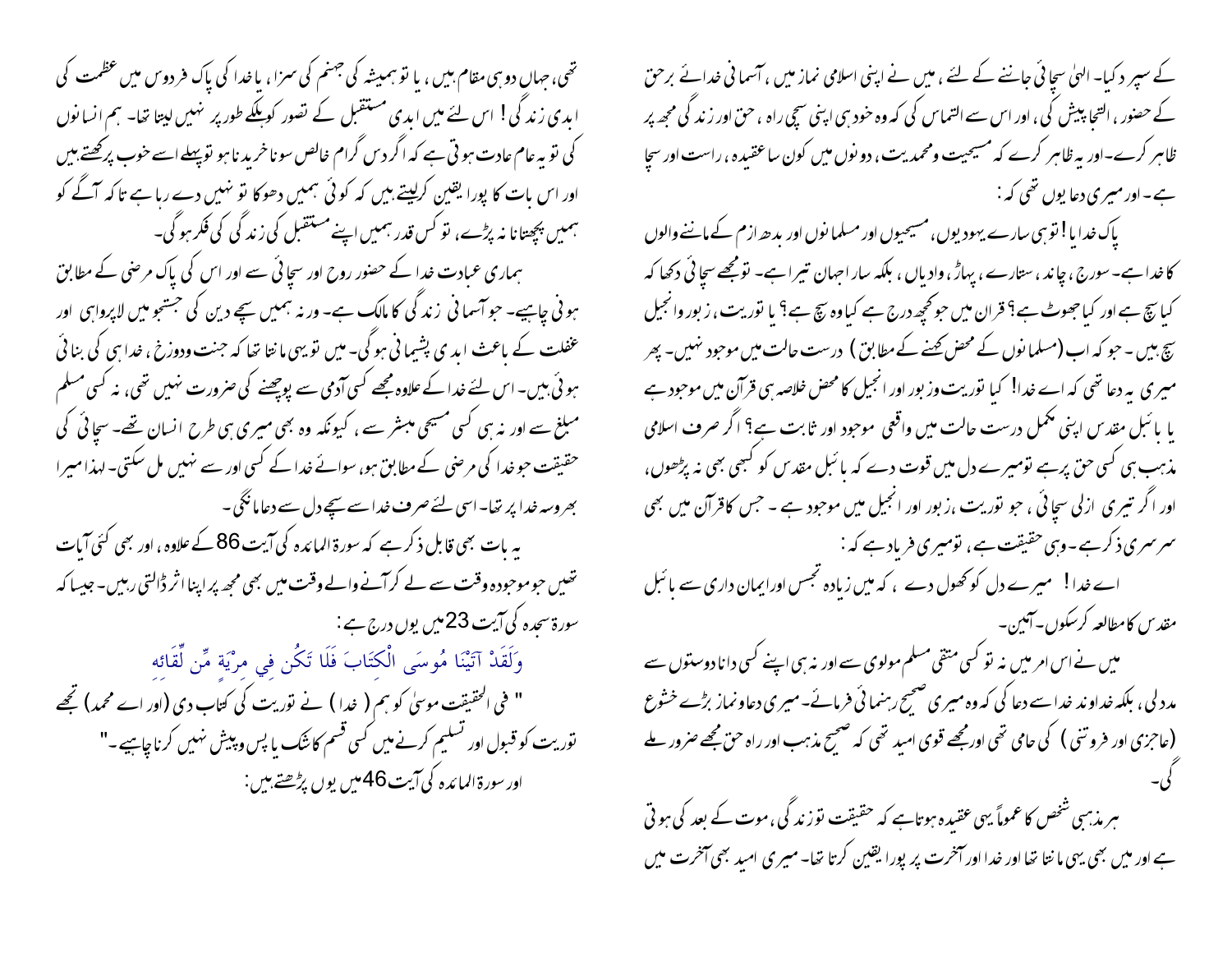وَقَفَّيْنَا عَلَى آثَارِهم بعَيسَى ابْنِ مَرْيَمَ مُصَدِّقًا لِّمَا بَيْنَ يَدَيْه منَ التَّوْرَاةِ وَآتَيْنَاهُ الإنجيلَ فيه هُدًى وَنُورٌ وَمُصَدِّقًا لِّمَا بَيْنَ يَدَيْهِ مِنَ التَّوْرَاةِ وَهُدًى وَمَوْعِظَةً لِّلْمُتَّقِينَ

" اور ہم نے نبیوں کے نقش قدم پر ، ابن مریم (عیسیٰ) کو ، نوریت کی نصدیق کرنے اور اسے پورا کرنے کو، حبو کہ اس کے ماتھوں میں تھی بھیجا۔ اور ہم نے عیسیٰ کو انجیل عطا کی، جس میں بدایت اور نور ہے ۔ کہ وہ اپنی یابت ، سب کحچھ حبو توریت میں درج ہے ، اس کو قائم وبحال کرے ۔ حبو ( توریت ، زبور اور انجیل ) خدا کے وقف شدہ لوگوں کے لئے ہدایت

سورۃالمائدہ کی آیت 47میں یوں درج ہے۔

وَلْيَحْكُمْ أَهْلُ الإنجيل بمَا أَنزَلَ اللَّهُ فيه وَمَن لَّمْ يَحْكُم بمَا أَنزَلَ اللَّهُ فَأُوْلَــئكَ هُمُ الْفَاسقُونَ

" اور اہل انجیل کے لئے فرص ہے کہ ، حو تحچھ خدا نے انجیل میں ، ان کے لئے نازل فرمایا ہے، اسی کے مطابق ، اپنے معاملات کا فیصلہ کریں- اور حبو لوگ ،انجیل میں مکاشفہ شدہ خدا کی مرضی کےمطابق، فیصلہ اور حکم نہ دیں ، وہ فاسق اور گھراہ بیں۔"

مگر قرآن میں سورۃ البقرہ کی آیت 62 میں تو قرآن ، کا فیصلہ بالکل ہی فرق سا ہے، جس کے مطابق تو یہودی اور مسیحی لوگ ہر گز کافر اور مشرک نہیں ہوسکتے ، کہ وہ خدا اور روز قیامت پر نہایت ثابت قدمی سےایمان رکھتے ہیں۔

إِنَّ الَّذِينَ آمَنُواْ وَالَّذِينَ هَادُواْ وَالنَّصَارَى وَالصَّابِئِينَ مَنْ آمَنَ بِاللَّه وَالْيَوْمِ الآخرِ وَعَمِلَ صَالحاً فَلَهُمْ أَجْرُهُمْ عِندَ رَبِّهِمْ وَلاَ خَوْفٌ عَلَيْهِمْ وَلاَ ه و پُه دُونَ

" حولوگ مسلمان بین یا یهودی یاعیسائی یاستاره پرست یعنی کوئی شخص چاہے کسی قوم ومذہب کا ہو حو خدا اور روز قبامت پر ایمان لائے گا اور عمل نیک کرے گا تو ایسے لو گوں کو ان کے اعمال کے صلہ خدا کے ہاں ملے گا، اور قیامت کے دن ان کو نہ کسی کا خوف ہوگا اور په وه عمناک ہوئگے۔"

ان کے علاوہ بھی ایسی آیتوں کی قرآن میں ہر گز تھی نہیں جو یہ بتا تی بیں کہ نوریت، ز بور وانجیل ہی پرُحقیقت سچائی کا راستہ بیں، حبو کہ خدا کی کامل مرضی کے عین مطابق بھی بییں۔ان آیتوں نے میرے شعورو عقل کو حِگادیا، اور مجھ میں زیادہ ٹھرا ئی سے پائبل مقد س کا مطالعہ کرنے کاشوق پیدا کیا۔میری روح میں یا ئبل مقدس میں موجود ازلی سچا ئی کی سمر گوشیاں ہونے لگی تھیں۔ دعا کی رات کے دوسرے ہی دن ، میں نے اپنے باطن میں ایک تبدیلی دیکھی، اور یہ کہ پھر پائبل مقدس کو میں نے اپنا عزیز ترین دوست بنالیا۔ مسیحیت اور انسانیت کے خلاف ساری دشمنی میری حبات سے جاتی رہی، میں بڑی توقعات کے ساتھ لفظ بہ لفظ یا ئبل مقدس کی تلاوت کرتا اور ان پر عور کیا کرتا کیونکہ میں خدا ئے برحق اور اس کی سجا ئى كامتلاشى تعا-

میں نے بسم اللہ الرحمن الرحیم (سُروع کرتا ہوں اللہ کے نام سے حور حیم وشفقت میں عنی ہے۔") کےساتھ پائبل مقدس کو تھولا۔ اس وقت میری نیت یہ تھی کہ میں نوریت میں سے صحیفہ استشناکے باب ۱۸ : ۱۵ کی تلاوت کروں۔ یہ آیت میں نے پہلے بھی مسیحیت کے عقیدوں کے خلاف بارہا پڑھی اور استعمال کی تھی۔اور اسی با ئبل سے محمد کی نبوت کی پیشنگوئی ثابت کیا کرتا تھا- یہ آیت تومجھے پہلے سے باد تھی، لیکن آج پائبل کی اس آیت میں دوسرے معنی مجھے نظر آنے لگے۔ سچ نو بہ ہے کہ پائبل مقدس کی صداقت پر میں حیونکہ ایمان نہیں رکھتاتھا، اس لئے اس کے معنی کا سمجھنا دشوار تھا۔ لیکن وہ ایماندار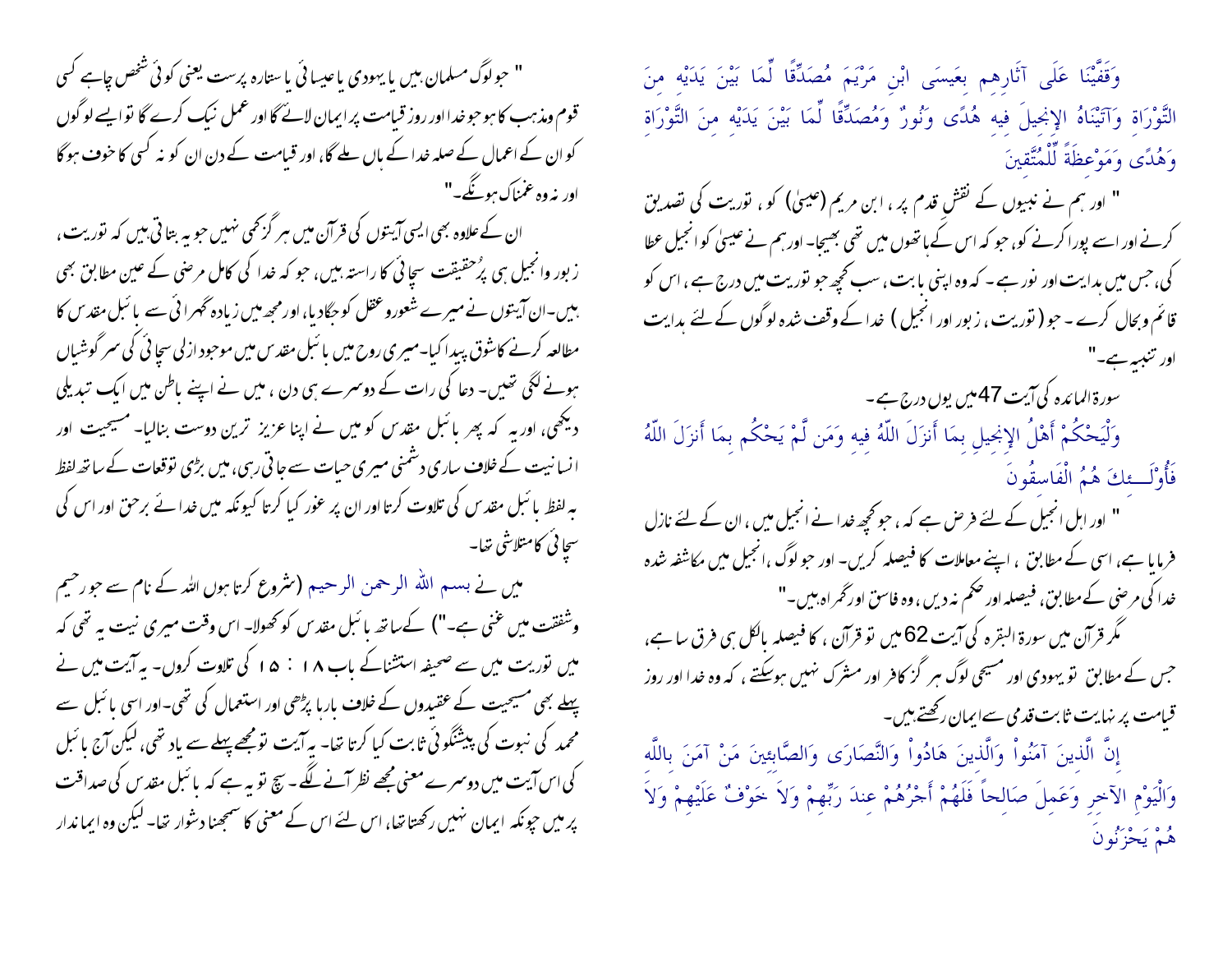چنانچہ پہلے تو توریت / استشنا کی اس آیت میں محمد مجھے نظر آتا تھا اور موسلی نے عیسیٰ کی طرف کوئی اشارہ نہیں کیا تھا۔ اور قرآن کےمطابق یسوع مسیح کو ، ابن خدا کے طور پر ظاہر نہیں کیا گیا، جیسا کہ انجیل میں مرقوم ہے ۔ لیکن آج کے مطالعہ میں الفاظ کے معا ٹی تھل کر سامنے آرہے تھے۔ جب میں عبارت کے اس مقام پر پہنچا جہاں " میری مانند ایک نبی" یعنی موسیٰ کی طرح ایک نبی ، توروح القدس نے میری روح میں سر گوشی کی ، کہ اگر توموسیٰ اور محمد کے درمیان مشابہت ڈھونڈ تا ہی ہے کہ دو نوں کے والدین تھے تو یہ کوئی نئی بات نہیں، وہ نوعام انسان کی طرح ہوگئے کہ سب کے والدین ہوتے بیں۔مزید برآن، اگر موسیٰ ومحمد شادی شدہ ہونے کی وجہ سےمشاہہ بیں نواکثر لوگ شادی شدہ ہوتے ہیں۔محمد کی نبوت اس سے بھی ثابت نہیں ہوتی۔اگر محمد کوموسیٰ کے مشاہراس حیثیت سے مانیں کہ دو نوں بیوی بچوں والے تھے تو یہ کوئی نئی بات نہ ہوئی۔ اس لئے کہ اکثر لوگ عبال دار ہوتے بیں ، لہذا استشنا کی پیشن گوئی محمد کے لئے تو ثابت نہیں ہوتی۔موسیٰ ومحمد کا عمر رسیدہ ہوکر مر نا اور دفن ہونا بھی ایک عام سی بات ہے حبو کہ موسیٰ اور محمد کے ساتھ ساتھ، ہر زمینی فر دو بسٹر کے لئے مقرر ہے،سب مرتے اور دفن ہوتے ہیں -اب معاملہ زیادہ صاف ہورہا تھا کہ موسیٰ کی پیش گوئی محمد کے لئے ہر گز نہیں ہوسکتی بلکہ اس کے مطابق موعود (وعدہ شدہ) حصرت عیسیٰ(یسوع) ہیں۔ اب مجھے ان عنیر معمولی مشابهتوں کی صرورت تھی حوموسیٰ اور مسیح میں پائی جاتی ہیں۔ مجھے بهت اہم مشابہتیں ملیں، حودو نوں موسیٰ اور یسوع میں باہم اکھٹی تھیں۔ موسیٰ اور سید نامسیح میں مشابہت ا ۔ موسیٰ کو بچپن میں فرعون نے قتل کرنے کی کوشش کی، جبکہ سبد ناعیسیٰ کو بچپن میں ہیرودیس نے قتل کی کوشش کی، یہ عام مماثلت نہیں تھی۔ ہر بجہ ، عام طور پر اپنی شیر خوار کی میں قتل کئے جانے کی حالت میں نہیں ہوتا۔

حبن کے دل روح القد س کی تاثیر سے معمور ہوجائیں، ان پر بائبل مقد س کے معنی حوب روشن ہوجاتے ہیں توریت میں موحود استشناکے صحیفے میں یوں درج ہے: "خداوند تیراخدا تیرے لئے، تیرے ہی درمیان سے یعنی تیرے ہی ہعائیوں میں ، میری ما نند ایک نبی برپا کرے گا، تم اس کی سنتا"( استشنا ۱۸ : ۵۰)۔ اس سے پہلے میں اس خیال پر تفا کہ توریت میں یہ پیشْ گوئی ، محمد عربی سے متعلق ہے۔ میرے نزدیک " ایک نبی میری (موسیٰ کی ) مانند " محمد تا، جس کا وعدہ توریت کی کتاب استشنامیں کیا گیا تھا۔ موسیٰ، سید ناعیسیٰ اور محمد میں باہمی مشابهت 1 ۔ موسیٰ انسانی والدین کے ذریعہ سے اس د نیامیں پیدا ہوا، اورمحمد نے بھی انسانی والدین ہی کے ذریعہ اس د نیامیں جنم لیا۔ یعنی موسیٰ اور محمد دو نوں کے انسانی والدین تھے۔ ان دو نوں کی مماثلت یعنی مشابہت ، عیسیٰ (یعنی یسوع مسح) سے نہیں ہوسکتی تھی، کیونکہ یسوع مسح صرف

**۲**۔ موسیٰ نے حوافی میں شادی کی اسی طرح محمد بھی شادی کےسلسلوں میں ہو کر گذرا ۔ حبکہ یسوع مسح نے ہر گز کوئی شادی نہ کی۔ **۲۔** موسیٰ ومحمد ،دو نوں بی صاحب اولاد تھے۔ سید ناعیسیٰ نے کیونکہ شادی نہ کی اس لئے سید نا مسح صاحب اولادينه تھے۔

اپنی ماں کے وسیلہ ہی بغیر انسانی باپ کے اس د نیامیں پیدا ہوا۔

<sup>م</sup>7۔ موسیٰ سن رسیدہ ہو کر مرے اور یہی بات محمد کے لئے بھی درست ہے، لیکن سید نامسیح ، پاک نوشتوں کے عین مطابق ، ہمارے گناہوں کے لئے موا، اور دفن ہوا اور تیسرے دن ، کتاب مقدس کے مطابق حجی اٹھا۔ اور مر دوں میں سے حجی اٹھنے کے بعد ، بہتوں پر ظاہر ہوا، اور چالیس روز کے بعد، آسمان پر زندہ اٹھالیا گیا۔مگر قرآن کےمطابق ،عیسیٰ کسجی مراہی نہیں ، اور نہ د فن ہوا، وہ نوآسمان پر او پر اٹھا یا گیااور اب بھی زندہ بیں۔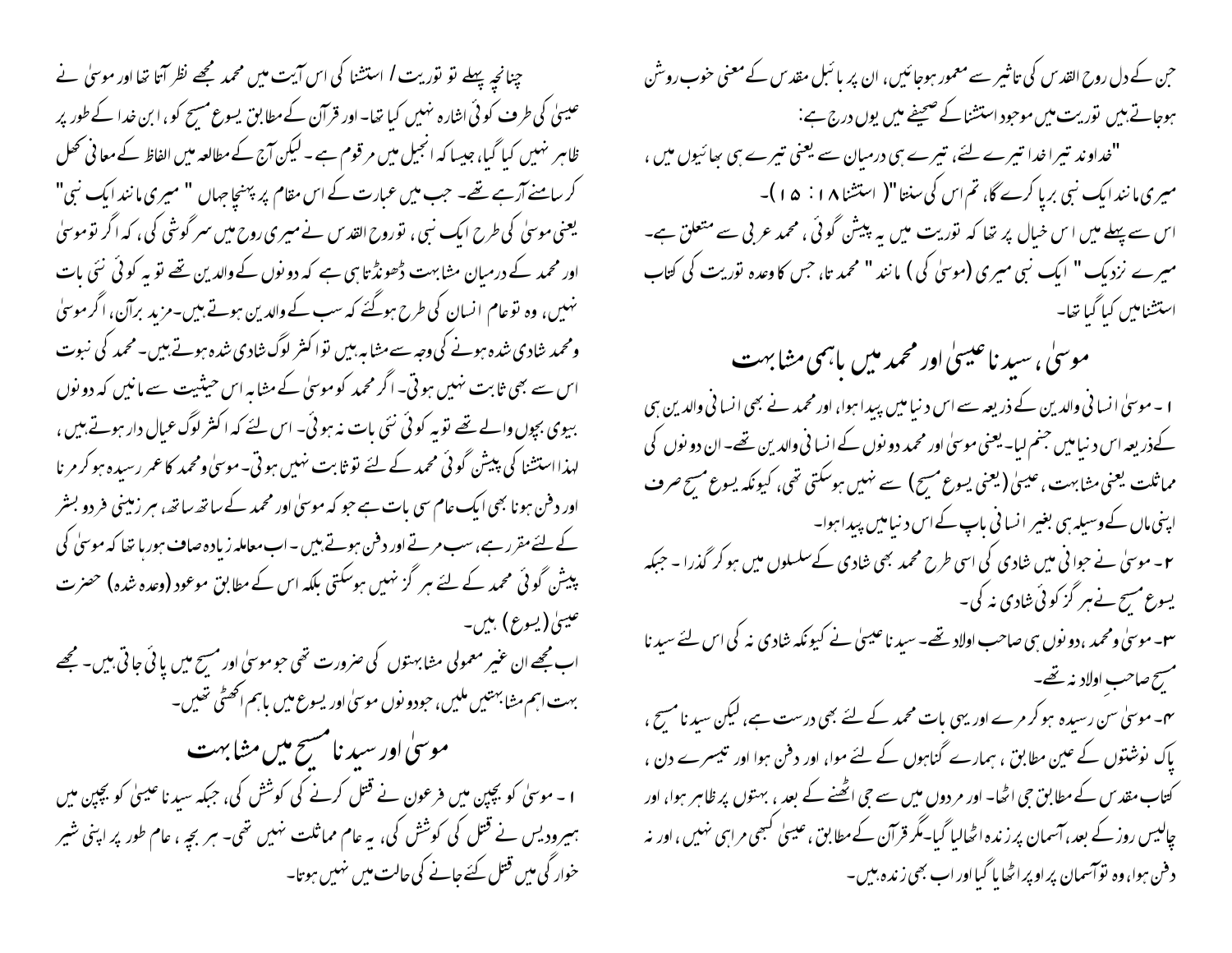ہائیوں میں ہعلا کیسے شامل کیاجاسکتا تھا،جب کہ محمد یہودی نہیں تھا۔ سواس طرح موسیٰ کی ما نند نبی، محمد نہ ٹھہرا بلکہ سیدنا مسیح ٹھہرے۔ حو کہ یہودی تھے۔ اور مسیح نے انجیل میں فرمایا کہ نجات یہودیوں یعنی اسرائیل کی نسل سے ہے۔ یہاں یہ بتاناصروری ہے کہ خدا کی محبت اتنی زیادہ تھی کہ اس نے میرے ذہن کو خدا کے کلام یعنی بائبل مقد س کوسچا تسلیم کرنے میں بڑی مدد کی - پھر بھی میں خود کو مسیحی بنانے کے لئے آمادہ نہیں پاتا تھا- وجہ یہ تھی کہ مسیحی عقیدے کی کتنی ہی باتیں ایسے تھیں حومیرے دل کو نہیں چھور بی تھیں مثلاً یہ کہ یسوع خدا کا بیٹا ہے۔ میں نے نویہی سیکھا اور دوسمروں کو بھی سکھایا تھا کہ خدا ایک ہے اور اس کا کوئی بیٹا نہیں ہے یعنی: لَمْ يَلدْ وَلَمْ يُولَدْ " نہ اللہ نے کسی کو جنااور نہ اللہ کسی سے جنا گیا۔" میرے لئے یہ دشوار تعاکہ میں ( انڈونیشائی میں Tohan یعنی سیدنا مسح کو <sub>خدا</sub>وند <sub>خدا</sub> کھتا، کیونکہ بچپن سےسیکھااور سکھایا تعا کہ : لإاله الإالتُد "الله کےسوااور کوئی خدا نہیں ہے۔" تیسری مشکل تھی کہ " خدا، تین اقانیم (خدا کے حِزُّ یعنی ، خدا ماپ آسما فی، یسوع مسح اور روح القدس ) میں سے ایک جُز ہے۔ یعنی ثالث ثلثہ پہ تو بالکل بت پرستوں کا خیال تعا- جبکہ قرآن کی تعلیم پہ تھی: لقد كفر الذين قالو ان الله ثالث ثلثة " حبوبہ پھتے ہیں کہ خدا، نتین خداؤں میں سے ایک خدا ہے، وہ کفر بکتے ہیں۔"

۲۔موسیٰ کی بیدائش کے ایام میں فرعون نے عضبناک ہو کر، دوسال سے کم کے سارے بچے قتل کراوینے کا حکم دیا تھا۔ یسوع کی پیدائش پر ہمیرودیس نے عضبناک ہو کرشیر خوار بجوں کے قل کا حکم دیا تھا۔ساری د نیامیں یہی دو ہستیاں ایسی تھیں جنہوں نے ایذارسانی کی شدت اور ا نسا فی حقارت کو برداشت کیا۔ س<sup>م</sup>۔لڑ کیپن میں موسیٰ کی حفاظت فرعون کی بیٹی نے کی ، سید ناعیسیٰ کی حفاظت ان کے قا نو نی باپ نے کی۔ د نیا کے عام آدمی کی حفاظت اس طرح خدا کے چنے ہوئے وسیلہ سے نہیں ہو تی۔ س لڑ کیپن میں موسیٰ ایک دور دراز کے ملک یعنی مصر میں رہا، جبکہ سید نامس<del>ح</del> نے بھی مصر ہی میں لڑکپن کے وقت جلاوطنی کا ٹی، ہر بچہ کو بچپن میں جان بچانے کی عرص سے مصر جیسے دور دراز ملک میں تو نہیں لےجاپاجاتا۔ ۵۔ حب موسیٰ سے خدا نے کام لینا چاہا تو خدا نے موسیٰ کو معجزہ کرنے کی قدرت دی۔ سید نا عیسیٰ نے بھی خدا اور روح القدس کا الهیٰ اختیار رکھتے ہوئے ، بیماروں ک شفادی اور مر دوں کو زندہ ۲ - موسیٰ نے بنی اسمرائیل کو( یعنی ابراہیم سے اضحاق اور اضحاق سے پیدا ہونے والا یعقوب اور یعقوب کے بعد اس کی نسل یعنی اسرائیلی قوم کو۔اور خدا نے یعقوب کواسمرائیل کالقب دیا تھا مصر کی علامی سے چھٹکارا دلایا۔مگر مسیح نے گناہ وموت کی زنجیروں سے ، تمام انسایت کو یہ خاص شوت میرے لئے بہت مدد گار ہوئے۔ ان بے نظیر پیش گوئیوں کو حب میں نے ٹھرا ٹی اور دانش سے سمجعا تومجھ پر بہ صاف واضح ہوتا گیا، کہ موسیٰ یہودی قوم سے تھا، اور مسیح بھی یہودی قوم میں سے تھا۔ اور خدا نے موسیٰ کے یہودی ہعائیوں ہی سے ، موسیٰ کی ما نند ، ایک نبی کومسیح یسوع کی صورت پر برپا کیا۔سوموسیٰ کی مشابهت ، سید نامسیح یعنی خدا

کے کلمہ سے متعلق ہے حووقت آنے پر مجسم ہوا۔ محمد عربی کو موسیٰ کا ہائی، یا موسیٰ کے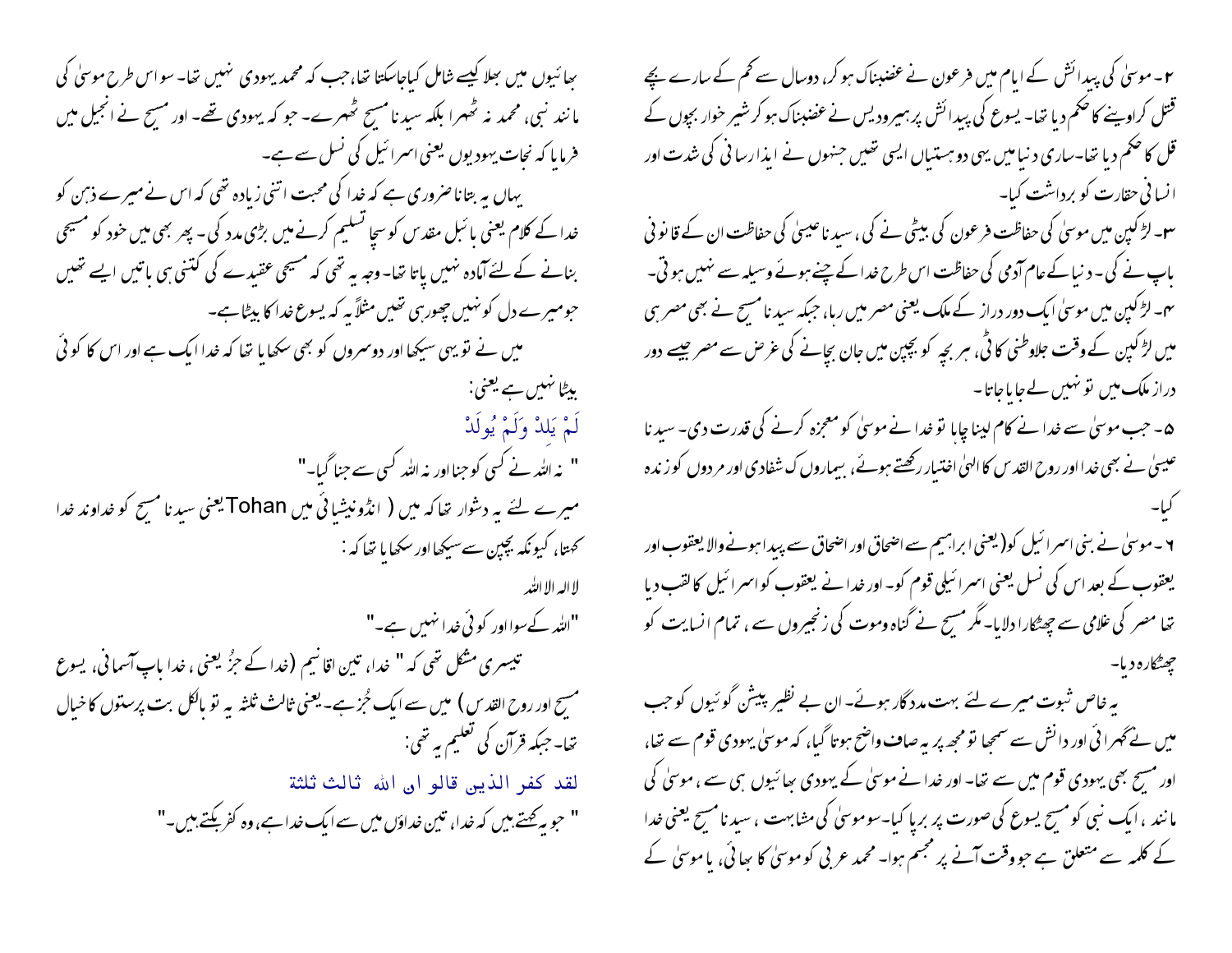ریڈیو ریسپور نو ٹھیک تھا، یعنی ٹرانسیپھیشین اور دسپیشی باقاعدہ تھے، لیکن آواز کی لہریں الگ الگ ہونے کی وجہ سے اناؤنسر کی بات کو، ریسیور قبول ہی کررہا غرضیکہ واعظین اور مسیحی مبشروں کی باتوں کو میں ایک کان سے سنتا حو کہ دوسرے کان سے لکل جانتیں۔ حتی کہ میرے دل وروح کو بھی چھونہ یا تی تھیں۔ کیونکہ مسیحی مذہب کی وصاحت میں حو خبالات مسیحی لوگ استعمال کررہے تھے ان کے معنی کو میں سمجھ نہیں پارہا تھا۔ اور مسیحی یادری صاحبان ، خود بھی میرے پس منظر کے اختلاف کی وجہ سے مجھ کوسمجھ نہیں پارہے تھے۔اس کا یہ مطلب ہر گز نہ تھا کہ مسیحی مبسٹروں کی طرف سے انجیل کی وصاحت عنیر واضح نتھی، بلکہ میرے اور یادری صاحبان کے درمیان مسیحی مذہب کے بارے میں وصاحتیں فرق تھیں۔خیرہم ایک دوسرے کو سمجھ بیں یارہے تھے۔ اس کے باوجود بھی خدائے واحد اور مسیحیت کو سمجھنے کے لئے میں پُرامید تھا۔میں قائل ہوجکاتھا، اورمجھے پورا یقین تھا، کہ اب حب کہ خدا نے مجھے سجا ئی کا انتخاب کرنے کے یئے جپن ہی لیا توخدا اپنی عنایت سے ان روحانی سمر بستہ رازوں سے میری جہالت کا پردہ ہٹادے اور خداوند خدا میری رہنمائی کرے کہ میں ان مسائل کو حومیرے لئے رکاوٹ کا یاعث ہیں، ان کو سمجھ کرحل کرسکوں۔ ان احساسات کے بعد تومیری دعا یہی رہی کہ اے بار الہیٰ ! اپنی الہیٰ پہچان مجھے عطا کر، کہ میں تجھ خدائے واحد اور تیبرے اکلوتے بیٹے یسوع مسح یعنی ابن خدااور روح القدس میں واحدا نبیت کے بھید اور صلیب پر مسح کی موت کی صداقت اور مسح کے مر دوں میں سے حی اٹھنے کی قدرت کوسمجھ سکوں اور دل سے انجیل پر ایمان لا سکوں۔ اور یہ فہم بھی عطا کر کہ یا ئىل مقدس ایک سچی کتاب ہے اور خدا کا کلام ہے، جس کا کسی بھی زمانہ میں بدلاجانا ممکن

ینہیں، بلکہ یہ ابد تک یکساں اور قائم ودائم ہے۔

حپوتھی مشکل ہہ تھی کہ سیدنا مسیح صلیب پر مرگئے۔ ہعلا خدا کا خاص محبوب پیغمبر (خدا کاروح اور خدا کا اپنا کلام)۔ جسے مسیحی ابن الله اور مسلمان کلمتہ الله اور روح الله. پکار تے بیس ، وہ کیونکر یہودیوں کے پانھوں میں حقیر اور بے قدر ہونے دیا گیا اور مسح پر ظلم ہوا اور اس کو ستا ما گیا، اس کوٹھایل کیا گیا اور اس کی جان کو کچلا گیا اور خدا بہ سب کحچھ دیکھتاریا، حتیٰ کہ سید نا مسح کوصلیب پر چڑھا کر ، جان سے مارڈالا گیا۔ یہ بات بھی میرے گلے سے کسی طرح نیچے نہیں اترر ہی تھی۔معاملہ کو حل کرنے اور اس کی نتہ تک پہنچنے کی عرِّض سے میں کئی مسیحی مشن ور کروں سے بھی ملااور ان سے پوچیا کہ سبد نامسج " کو خداوند " کیوں <sub>ک</sub>ما جاتا ہے؟ کیامطلب ہے خدا کی تثلیث کا؟ کیوں عیسیٰ مسح کو خدا کا بیٹا کہا جاتا اور تب بھی وہ کیونکر صلیب پر حپڑھائے گئے اور مارے گئے اور تیبسرے دن مر دوں میں زندہ ہوئے ؟ مورو ٹی گناہ کیا ہے، اور گناہ ، انسانی والد سے اس کی اولاد میں کیونکر سمرایت کرتا ہے؟میں ان با نوں کو خدا کی ناا نصافی اورعذاب ما نتا تھا۔ مسیحی مش کے کار ندوں اور مبلغوں نے ان سب کے حبوا مات بڑی احتباط سے دیئے لیکن وہ میری سمجھ میں نہ آئے۔وجہ یہ تھی کہ ہم مختلف پس منظر کے لوگ تھے اور ہم دو نوں کی سمجھ اور خیالات کے درمیان ایک وسیع خلیج حائل تھی۔ دراصل مسیحیوں اور مسلما نوں کے درمیان عقیدہ کو سمجھنے اور سمجیانے میں مشکلات اس لئے پیدا ہوتی بیں، کیونکہ دونوں کے عقائد کے مطالعہ میں احتباط نہیں برقی جاتی اور مسیحیت اور اسلام کے درمیان، بات چیت کے لئے ہم خیال موصنوعات کو تلاش نہیں کیا گیا، یاعث جسکے دو نوں عقائد کو قریب ترلایاجاناعین ممکن نہیں ہوسکا ہے۔ ہاں ہم نے بہ صرور کیا کہ اپنے ماہمی اختلافات کو پیچیدہ بنا ڈالااور تحچیہ ایسے منطقی پہلو نہ ڈھونڈ پائے حوہمارے درمیان ایک پُل کا کام کریاتے ۔میں نو اس وقت ایک ریڈیو کی مانند تھا، اور یادری صاحب ایک اناؤنسر کی ما نند تھے۔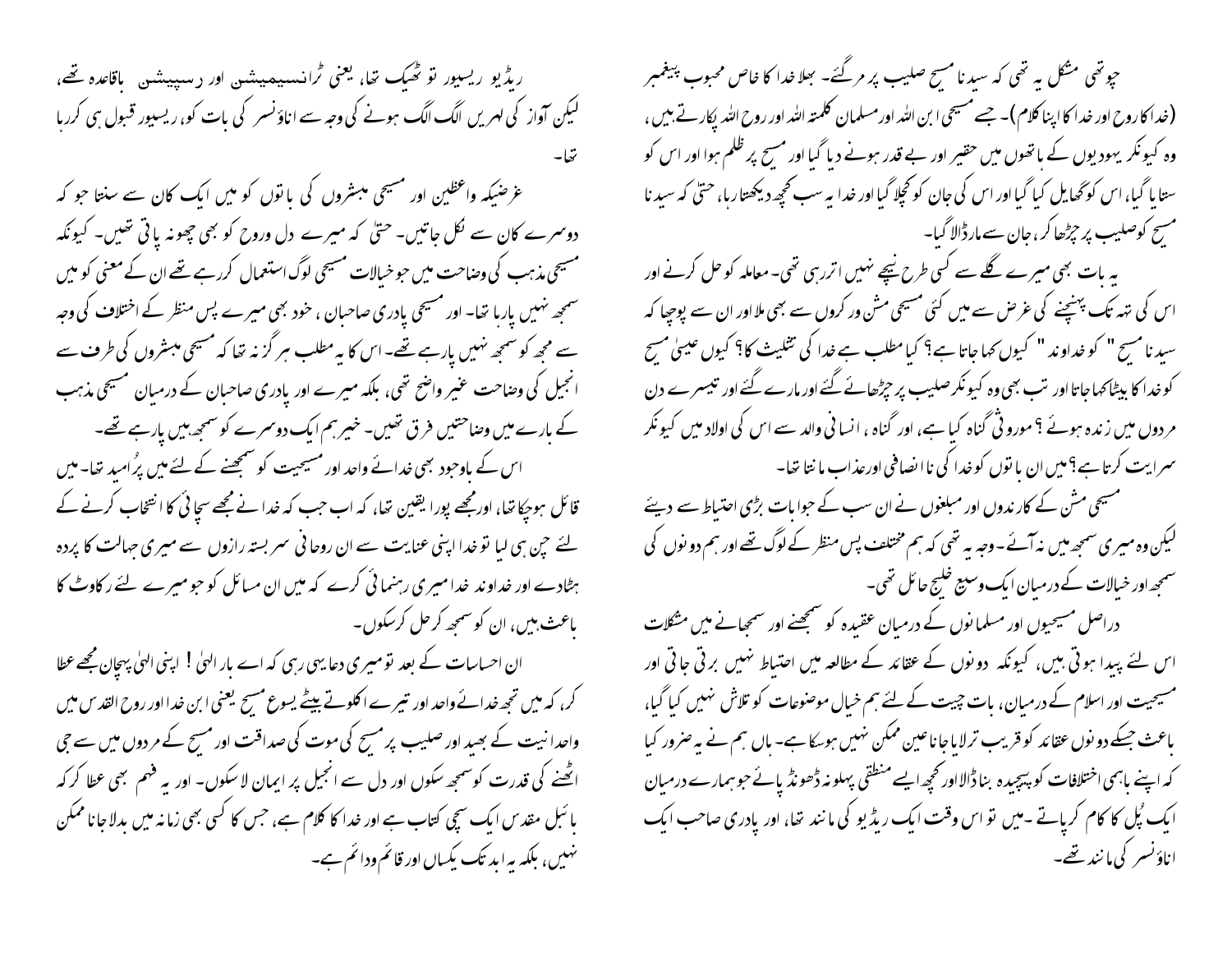إِنَّمَا الْمَسِيحُ عِيسَى ابْنُ مَرْيَمَ رَسُولُ اللّهِ وَكَلِمَتُهُ أَلْقَاهَا إِلَى مَرْيَمَ وَرُوحٌ "بیٹک عیسیٰ المسیح ، مریم کے بیٹے، خداکے رسول اورخدا کا کلمہ بیں، جسے خدا نے مریم میں ودیعت (خدا نے اپنی امانت ، زند گی وجان کو مریم کےسپرد ) کیا، اور مسح خدا کی روح بين-" اس کا کلام " یا" خدا کا کلام" کے تصور اور اظہار ہی نے ، سید نامسیح کی صورت میں انسانی حجیم لیا۔ڈاکٹر حسب <sub>اللہ</sub> بکری اپنی تصنیف" قرآن میں عیسیٰ نبی" کے صفحہ 109 پر یوں لکھتا ہے کہ عیسیٰ نبی کو کلمتہ اللہ اس لئے کہا جاتا ہے، کیونکہ مسج ، خداکے کلمہ کا تجسم ہیں، یعنی وہ کلمہ حو خدا نےاپنے عنیب سے اپنی ہی روح کو مریم کے بطن میں پھولکا ، تاکہ مریم ،عیسیٰ کواپنے بطن سے جنم دے سکتی۔ حب یہ حقیقت مجھ پر واضح ہو گئی تو پھر سید نامسیح کوفدا کا بیٹا کھنے میں مجھے کوئی جھجک نہ رہی کیونکہ مسح خدائے قادر مطلق کا زندہ مجسم کلمہ بیں۔اس سے پیشنتر تواس خیال کو تلفظ کرتے وقت مجھے بڑی مشکل ہو تی تھی۔ لفظ " خدا کا بیٹا " کویا میرے حلق میں اٹک ہی جاتا تھا۔ کیونکہ میں یہی سوچتا تھا کہ " بیٹے " کامطلب عام اور حسما فی یاحیوا فی خیال کا حامل قُلْ هُوَ اللَّهُ أَحَدٌاللَّهُ الصَّمَدُ لَمْ يَلِدْ وَلَمْ يُولَدْوَلَمْ يَكُن لَّهُ كُفُوًا أَحَدٌ " الله ایک ہے۔ وہ نہ کسی کو جنم دیتا ہے (وہ کسی کاوالد نہیں) نہ خود کسی سے جنم یاتا ہے۔اس کا نوکوئی ثانی اور برا بروالا نہیں ہے۔" ا کنٹر مسلم علماء سورۃ (اخلاص) کو یہ ثابت کرنے کےلئے کہ خدا کا کوئی بیٹا نہیں ہے بیان کرتے ہیں ، میں نے بھی اس سورۃ کو اسی مقصد کے لئے خوب استعمال کیا۔ یہ مسیحی عقیدہ کہ " سید نامسیح خداکا بیٹا ہے۔" مسلم عقیدہ نوحید یعنی اللہ ایک ہے، سے گلراتا

بے نتک کئی بار خدا نے اپنی پاک روح کی معرفت میری مدد کی ، اورمیرے دل میں اپنے پاک نوشتوں کی تاثیر کواجاگر بھی کیا- میں یہ بیان کروںگا کہ خداوند خدا نے ان پہاڑ جیسے مسئلوں کو، حوحقیقی راہ ، حق اور زند کی کی جاننے کی راہ میں ر کاوٹ کا باعث تھے، ہٹانے میں کس طرح کی مدد کی۔

سید نامسح کو کیوں *خد*ا کا بیٹا کہاجاتا ہے؟ یوحنا کی معرفت لکھی گئی انجیل کے ۱ باب کی ۱ اور ۴ ا آیات میں یوں لکھاہے: "ابتدامیں کلام تھا اور کلام خدا کے ساتھ تھا اور کلام خدا تھا۔۔۔۔ او ر کلام مجتم ہوا اور فضل اور سچا ئی سے معمور ہو کرہمارے درمیان رہا اور ہم نے اس کا ایسا جلال دیکھا جیسا باپ کے اکلوتے کا جلال۔" ان آبات میں " خدا کے بیٹے " کے روحانی معنی کے اظہار کا انکشاف ہوتاہے۔ خدا کے کلام نے ، سید نا مسح کی پیدائش کی صورت میں انسانی روپ لیا اسی لئے سید نا مسح کو" زندہ کلام" کہا گیا ہے۔ اس سے صریحاً واضح ہوگیا کہ سید نامسج کو خدا کا بیٹا اس لئے نہیں کہا گیا کہ سید نامس سنے نے انسانی فطرت کی حالت میں ہم انسانوں کی طرح، مرد اور عورت کے تعلق سے جنم لیا، جیسا کہ اکثر لوگ غلطی سے سوچتے ہیں بلکہ اس لئے کہ " خدا کا کلمہ ، روح القد س کی قدرت کے وسیلہ سےمریم کے بطن میں ظاہر ہوا۔" محمد نے کئی قرآنی آبات میں خود مسح کی صداقت کی بابت تصدیق کی ہے۔ عيسىٰ فانہ روح الله وكلمتہ ''عیسیٰ ، بیٹنگ روح خدا اور خدا کا کلام بیں۔'' (حديث انس ابن مالك، متياراحديث صفحه نمسر 353)۔ نيز سورة النساء 171 ميں ہم یوں پڑھتے ہیں کہ :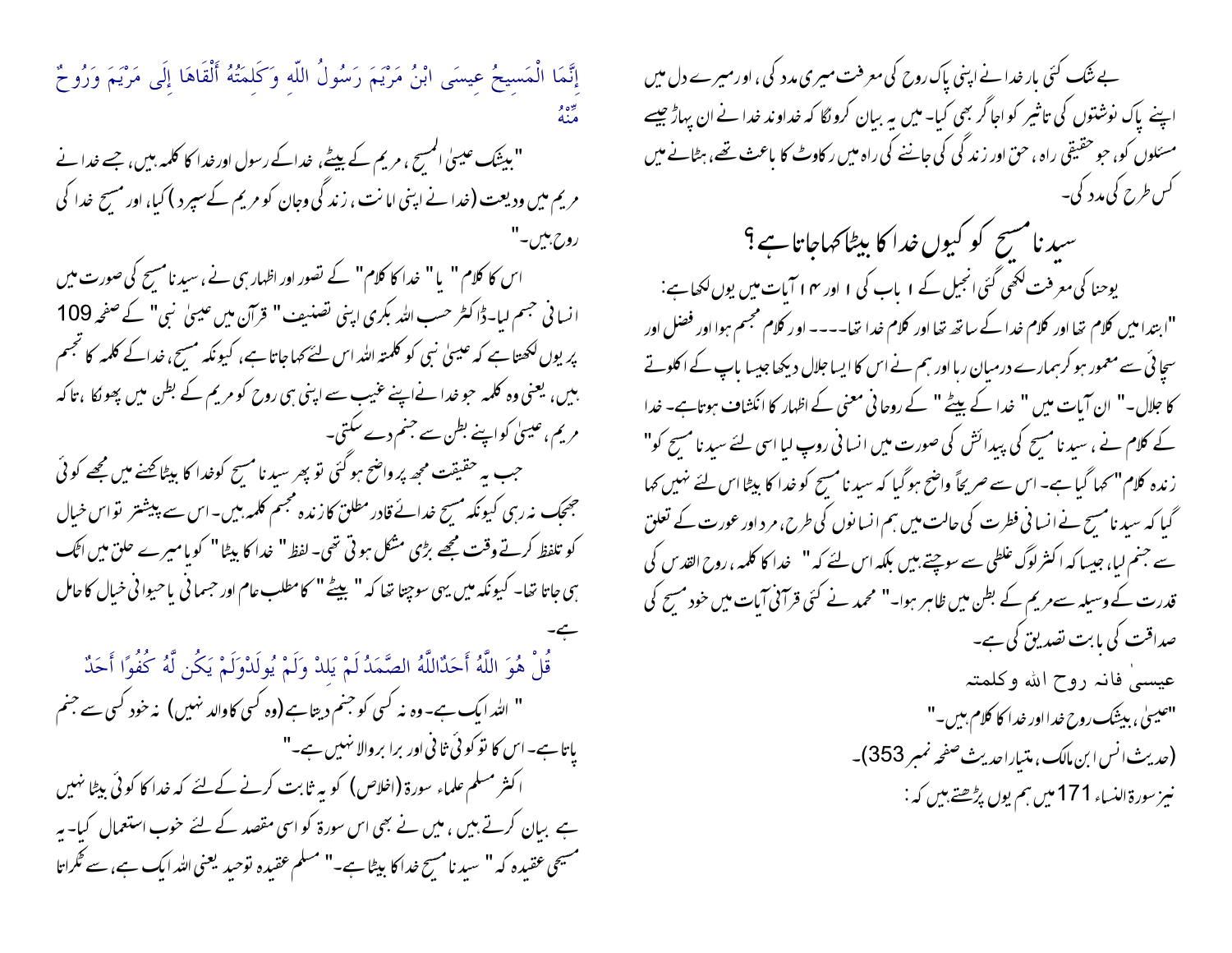" سوائے اللہ کے اور کو ئی خدا نہیں ہے۔"

شاید عیسیٰ کو " خداوند " اس لئے <sub>ک</sub>ہا گیا کہ آپ بغیرِ انسانی باپ پیدا ہوئے تھے، نہیں! آدم بھی تو بغیر پاپ وہاں کے پیدا ہوئے تھے۔ انہیں تو کبھی خداوند نہیں کہا گیا- پاپھر اس وجہ سے کہ حصرت عیسیٰ نے بہت معجزے کئے تھے، نہیں! یہ بھی حواب نہیں ہو سکتاہے۔ موسیٰ نے بھی نوکئی معجزے کئے تھے۔جبکہ وہ کسجی بھی خداوند یہ کھلایا گیا، نو کیا پھر اس وجہ سے کہ حصرت عیسیٰ نے کوڑھیوں کو پاک وصاف کیا تھا اور مردوں کوزندہ کیا تھا؟ یہ بھی معقول حواب نہ ہوا، کیونکہ الیشع نبی نے کوڑھی اچھے گئے اور مر دہ زندہ کیا تھا۔ تو کیا پھر اس لئے کہ سبد نامسح خداوند بیں کیونکہ وہ سبدھاآسمان پراٹھالئے گئے ؟ یہ بھی حواب درست نہ ہوا کیونکہ ایلیاہ کا بھی تو یہی تجربہ تھا، پھر بھی وہ کبھی خداوند نہیں کھلا یا گیا۔ تو پھر کیوں کھا جاتا ہے کہ " سید نامسح خداوند ہے۔" یوحنا کی انجیل کے ۱ باب اور اسکی ۱ اور ۴ ا آیت کے مطابق یسوع مسح خداوند ہے، کیونکہ یہاں خدانے مسح کی بابت یوں فرمایا ہے کہ " ا بتدامیں کلام تھا اور کلام خدا کے ساتھ تھا، اور کلام خدا تھا۔ اور کلام مجسم ہوا اور فصل اور سجا ئی سے معمور ہو کر ہمارے درمیان ریا اور ہم نے اس کا ایسا جلال دیکھا جیسا پاپ کے اکلوتے کا جلال -" خدا کا کلام مجسم ہوا یعنی خدا کا کلمہ انسا فی جسم میں ظاہر ہوا۔ اسی وجہ سے پائبل مقدس میں یوحنا کے 1 خط اور اس کے 1 پاب اوراسکی 1 تا ٢

آیت میں ، سید نامسیج، کو زندہ کلام" کہا گیا ہے، اس زند گی کے کلام کی بابت حوابتدا سے تھا اور جسے ہم نے سنا اور اپنی آنکھوں سے دیکھا بلکہ عور سے دیکھا اور اپنے ہاتھوں سے چھوا۔ یہ ز ند گی ظاہر ہو ئی اور ہم نے اسے دیکھا اوراس کی گواہی دیتے بیں اور اسی ہمیشہ کی زند گی کی تہمیں خبر دیتے حو باپ کے ساتھ تھی اورہم پر ظاہر ہو ئی۔" اور دیگر دوسمری آیت میں سید نا مسح کی یا بت بیان کیا گیا ہے کہ خدا نے مسح یسوع میں انسا فی بدن اختیار کیا۔لفظ نجسم (خدا

ہے۔لیکن میں نے دیکھا کہ کوئی بھی مسیحی اس سورۃ کو بلاحیون وحیرا قبول کرنے میں کوئی حرج نہیں پائیگا- کیونکہ مسیحیت کا یہ ہر گزدعویٰ نہیں کہ تناسلی (جنسی ) یاحیوانی مفهوم میں کوئی خدا کا بیٹاہوسکتا ہے۔ قرآن بھی نویہی کھتا ہے۔

لفظ" ولد" کامطلب تناسلی ، حیوانی طور پر بیٹا ہونامقصود ہے،مگر سید نامسح کا اس طرح کے حسما فی مطلب اور د نیاوی مفهوم سے پاہر ہونا، مبر طور سے پالکل ہی لازم ہے۔میر ے یہ کھنے کی بھی یہی وجہ ہے کہ قرآن میں کوئی آیت ایسی نہیں، حو " ابن اللہ " کی تعلیم رد کرے۔ بلکہ سید نامسح نوروحا فی مطلب اور قا نو فی لحاظ سے خدا کا بیٹا ہے۔ مسیحیت کی طرح، قرآن بھی حسمانی " ولد " کے مفہوم میں مسح کے غدا کا " بیٹا" ہونے کے نصور کا منکر ہے۔ کیونکہ اس میں نولید و تناسل کامفہوم وعنصر آجاتا ہے۔ قرآن اس خیال کا بھی منکر ہے کہ مریم اور خدا کے درمیان ( نعوذِ پالٹد) کسمی قسم کا ازدواجی رشتہ تھا۔ ہم سب ایسے خیال کو رد کرتے بیں۔مسیحیت ،سید نامسح کوروحا فی طوپر ، خدا کا بیٹا مانتی ہے۔جیسا کہ پاک نوشتوں میں ، خدا نے حود یسوع المسیح کو اپنا اکلوتا بیٹا کہ کر یکارا ہے اور ایسی ہی پاک تعلیم یا ئبل میں دی ہے۔ مسیحی لوگ اپنی ہی طرف سے مسیح کو خدا کا بیٹا نہیں کھتے ، بلکہ پیرتعلیم تو خود خدائے قدوس کی ہے، نہ کہ کسی انسان کی ۔ سو ہم سب انسانوں کو، سید نامسح کو" خدا کا بیٹا" تسلیم کرنے کی خداو ندی تعلیم کا ہر طور سے لحاظ کرنا اور قسول کرنا نہایت ہی لازم ہے۔

سید نامسح کوخداوند کیوں کہاجاتاہے؟

سید نامسح کو" خداوند " کیوں کہا جاتا ہے ؟ جیسا کہ میں پہلے بیان کر بچا ہوں، کہ مجھے اس خیال کے تلفظ کی ہمت ایک عرصہ تک نہ ہوئی کہ " سیدنا مسح خداوند " اور نہ ہی میں زبان پر لاسکا کہ " سبد نامسح خداوند" ہے، کیونکہ بچپن سے یہی سیکھا تھا، اور میں دوسروں کو ىجىي يېمى سكھا تار ما كه :

لااله الإالتير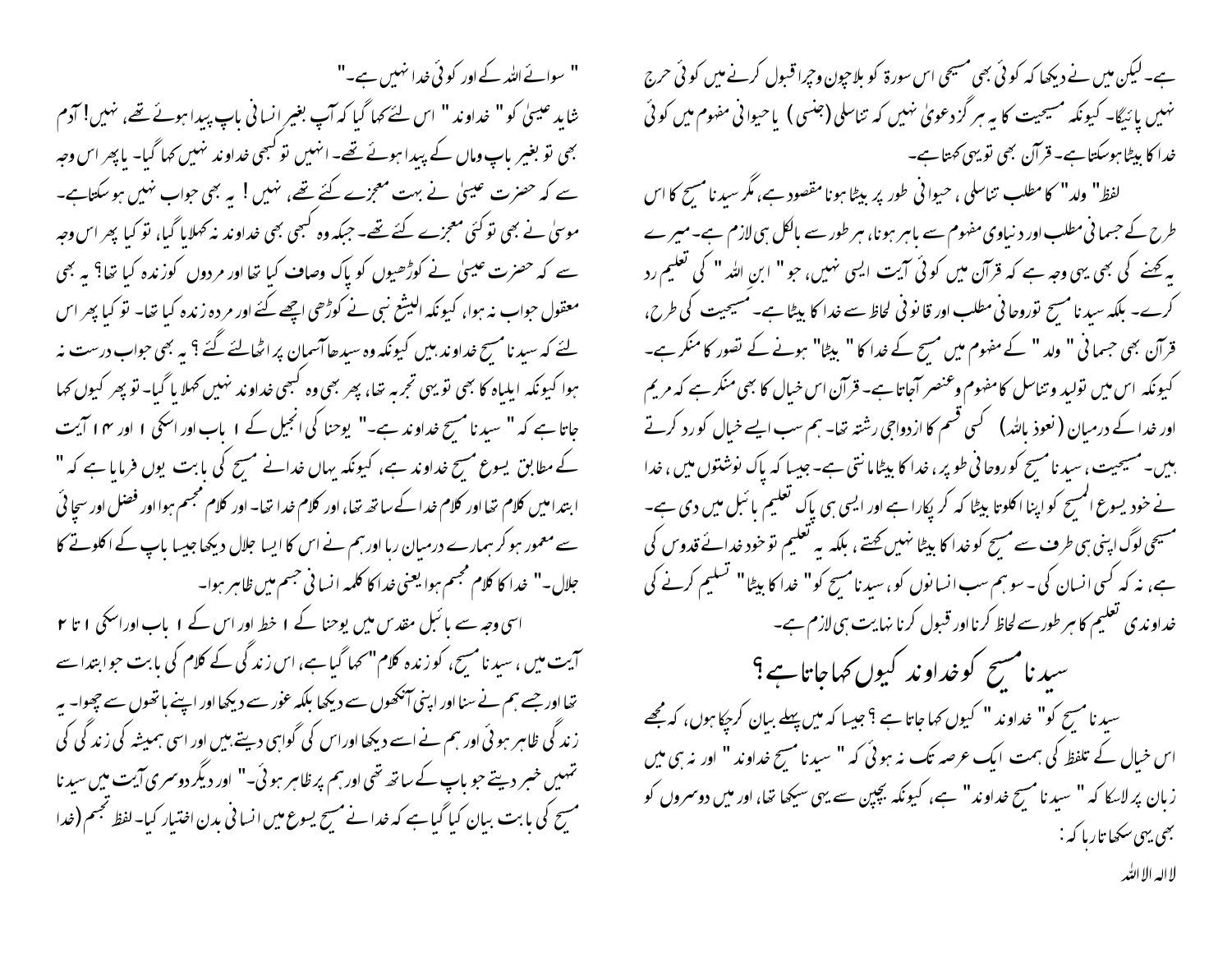" اگر میں ( مسح )اپنے پاپ کے کام کرتا ہوں تو گومیر ایقین نہ کرومگران کاموں کا تو یقین کروتا کہ تم جانو اور سمجھو کہ ( خدا ) باپ مجھ میں ہے اور میں باپ میں " (یوحنا  $-(r\wedge \cdot)$ " میں (مسح )اور (آسما فی خدا) باپ ایک بین -"( یوحنا • ۱ : • ۳)۔ " حس نے مجھے (مسج کو) دیکھا،اس نے(غدا) باپ کودیکھا"(یوحنا ۱۴ : ۹)۔ "آسمان اور زمین کا کل اختیار مجھے (مسح کو) دیا گیاہا" (متی ۱۸ : ۱۸ )۔ بہ آیات واقعی بیان کرتی بیں کہ در حقیقت سید نامسح ہی خداو ند خدا ہے۔ پولوس رسول کا بیان یوں ہے: " کیونکہ الوہیت (خدا کی خدا ئی) ساری معموری اسی (یسوع مسیح)میں مجتم ہو کر سکونت کرتی ہے۔"( کلسیوں ۲: ۹)۔ پولوس رسول اسی بیان کی پھر تصدیق کرتا ہے۔ "یسوع----ساری حکومت اوراختبار کاسر ہے-" (کلسیوں ۲: • ۱)-قرآن میں ہم یوں پڑھتے *ہیں کہ*: اللهررب العلمين یعنی خدا ہی خداو ند عالم ہے یاک انجیل میں یوں مرقوم ہے کہ : " پس اسمرا ئیل کاساراٹھرا نہ یقین کہ خدا نے اسی یسوع کو جسے تم نے مصلوب کیا، خداوند بھی کیااور مسیح بھی" (رسولوں کےاعمال ۲: ۳۶)۔ یہاں ہم لفظ خدا اور خداوند میں فرق جان سکتے بیں - خدا کا مطلب یونا فی زبان میں تھیوس Theo's اور عربی زبان میں خدا کے لئے لفظ " اللہ آتا ہے، لیکن خداوند کے لئے یونا فی میں Kyrios اور عربی زبان میں خداوند کے لئے لفظ " رب" آتا ہے۔ لفظ "رب " کا مطلب

کا انسان کی شکل میں ظاہر ہونا) اور خدا سے متعلق اسی قسم کے دوسمرے الہامی الفاظ کامطلب اورانکی تستریح کوعام معنوں میں ہر گز نہیں پرکھناچاہیے۔ مثلاً خداوحود رکھتا ہے نوانسان بھی وحود رکھتاہے۔ حب وحود کالفظ خدا کے لئے استعمال ہوا نو خدا اس " وحود " سے حو ہر بنی نوع انسان رکھتاہے، خدا کاوحود بہت ہی الگ معنی رکھتاہے۔ خدا کا وحود ، خدا کی اپنی ہی پاک ذات میں ازل اوبد تک قائم ہے ، یعنی واجب الوحود ، جبکہ انسان کا وحود ، خدا کے ماتھوں تخلیق کیا گیا ہے۔ اس لئے تجسم کاعام مطلب کال لینا ہر گزجائز اگر پتھر پازمین سونے کی صورت اختیار کرلیں تو ان کا وحبود ، تمام ہوجائے گا ، اور صرف سونا ہی رہ جائے گا۔ مگر بدن کا اختیار کرنا، خدا کے لئے ایک الگ ہی مطلب کا حامل ہے۔ نجسم ،حو خدا سے متعلق ہے، اس کامطلب یہ نہیں کہ خدا کے وحود میں کو ٹی فرق آگیا۔ کیونکہ خداملا کی نبی کی معرفت لکھے گئے پاک نوشتہ میں حومسچے سے قبل لکھا گیا اسکے مع باب کی ۲ آیت میں اپنی بابت یوں فرماتا ہے کہ : میں خداوند لاتبدیل ہوں۔" " خدا کا انسا فی بدن اختیار کرنا" اس کا مطلب په نهیں که خدا کی اپنی ذات معدوم (نیست ) ہوگئی ، اور صرف انسان موجود رہا۔ ایسا خیال یا نصور کہ تجسم کےسلسلہ میں خدا کی اپنی ذات کا بنیادی وحود بدل گیا، سراسر علط ہے۔خدا کی ذات وفطرت میں ہر گز تیدیلی واقع <sup>من</sup>ہیں ہو ئی ۔ بلکہ خدا کی اپنی ا<sup>ل</sup>یٰ ذات بھی قائم رہی اور اسی ال<sub>ٹ</sub>یٰ ذات میں مسیح کی شخصیت کامل ا نسان اور کامل خداکے طور پر بھی قائم رہی۔ " خدا نے انسانی صورت اختیار کی " اس کامطلب یہ ہے، کہ خدا نے کامل طور پر اپنی ذات کوانسان یعنی سید نامسح کی بے نظیر شخصیت میں ظاہر کیا، حو کہ خدا کی پاک الہیٰ محبت ، قدرت اور اس کی ازلی مرحنی کا واضح اظہار ہے۔ خدا اور مسح کے درمیان پاہمی روحا فی تعلق کی بابت ان مندرجہ ذیل بیانات سے مزید سمجھنے میں مدد مل سکتی ہے: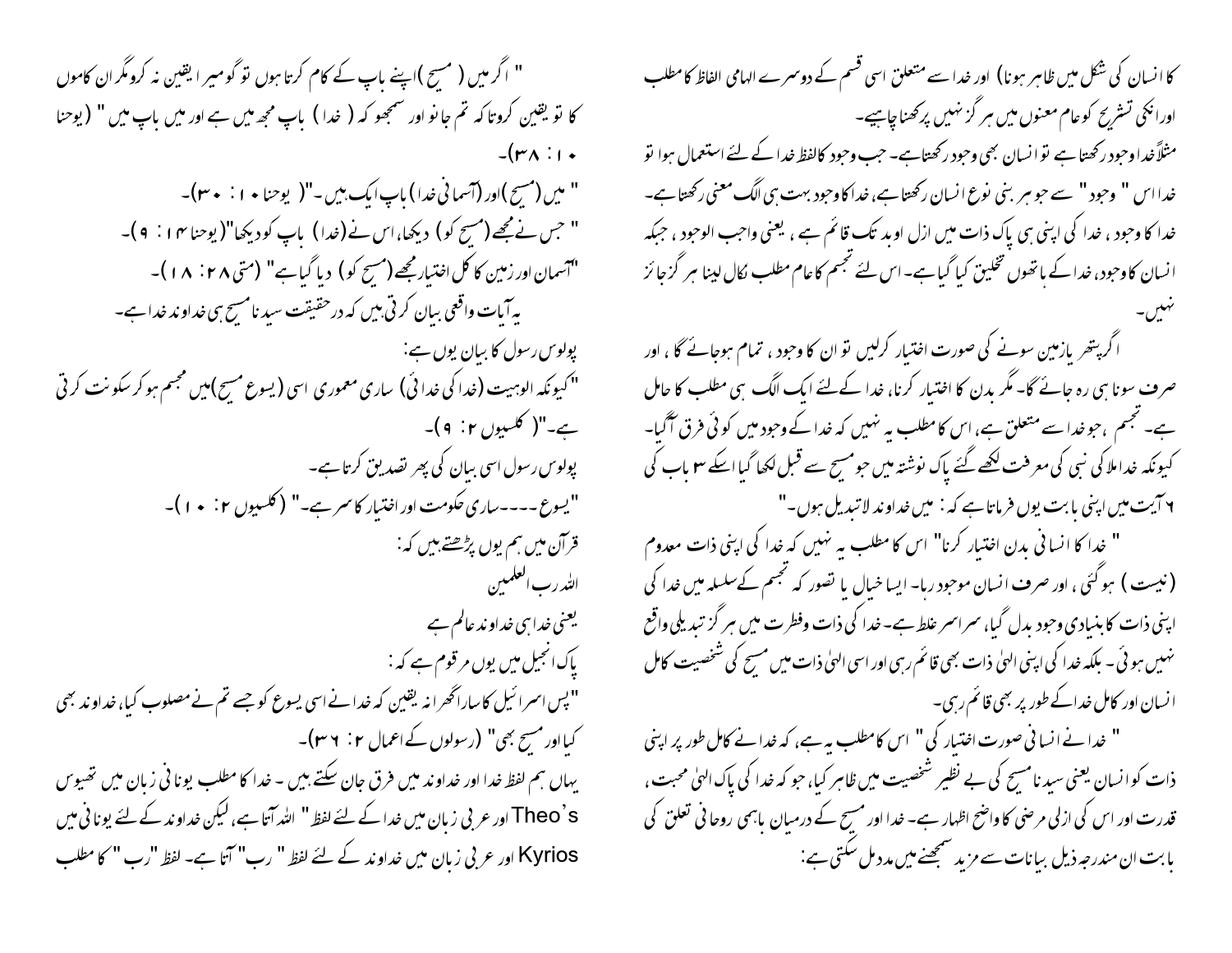نے آسمان کی بادشاہی ،خدا کی راستیازی ، گناہوں سے تو بہ اور ابدی نجات کی خوشخبری دی۔ حپونکہ سبد نامسح کو معافی دینے کا بھی مکمل اختیار ہے اسی لئے خدا پاپ نے ، سبد نامسح کو خداو ند کے رتبے تک ممتاز کیا۔اور انجیل میں اسی حوالہ سے یوں مرقوم ہے کہ (خدا نے اسی یسوع کوچے تم نے مصلوب کیا" خداوند" بھی کیااور" مسیح" بھی) (اعمال ۲: ۳۶)۔ " اور تم اسی میں معمور ہوگئے ہو حبوساری حکومت اور اختیار کا سمر ہے۔" (کلسیوں  $-(1 \cdot )r$ خداو ند کار ندہ کلام ہمیں بہ بھی باد دلاتا ہے کہ : "یسوع نےفرمایا کہ راہ حق اور زند گی میں ہوں۔ کوئی میرے وسیلے کے بغیر (آسمانی غدا) باپ کے پاس نہیں آتا۔"( یوحنا کی انجیل ۱۴ : ۲ )۔ بہ یاد رہے کہ سبد نامسح کوخداوند کھنے میں ،مجھے حبور کاوٹ آڑے آرہی تھی، وہ اسلامی شہادت کا گلمهرتھی، یعنی : لااله الإالتُد سوائے اللہ کے اور کوئی خدا نہیں۔ گمگرموسیٰ نبی کی معرفت الہامی نوشتوں میں خدا نے یوں فرما ماکہ : "میرے(خدا کے) حصور توعیر معبودوں کو نہ ماننا" (خروج • ۲: ۳)۔ اب اسلامی کلمہ ء شہادت ، یا ئبل مقدس میں موحبود خدا پاپ، اس کے پاک روحا فی بیٹے اور اسکی پاک روح میں وحدا نہت کوشمجھنے اور قبول کرنے میں ، مزید میر ی رکاوٹ نہ رہا۔ بلکہ میں نے پرکھا کہ " مسح کی خداوندیت " کو تو محمد عربی نے ، مسح یسوع کو " کلمتہ اللہ اور " روح اللہ" کے طور پر بیان کرکے تسلیم بھی کیاہے۔ عيسى فا نه روح اللهر كلمته " بيشك عيسىٰ خدا كاڭلمه اور خدا كى روح ہيں"۔

ہمیشہ اختیار کےمعنوں میں آتا ہے۔ حس میں ہر طرح کی قانون سازی کااختیار اور قانون کو نافذ کرنے کا بھی اختیار ہے۔ اس د نیا میں سید نا مسیح کے وسیلہ ، خدا کی قدرت اور اختیار کا اظہار مندرجہ ذیل حوالوں سے ظاہر ہوتا ہے۔ ا - تخلیقی قدرت کا الهیٰ اختیار ۲ – الهامی قا نون سازی اور الهامی قا نون نافذ کرنے کا الهیٰ اختیار **س - ر**وحا فی برحق مادی ورسنما ، پرورد گار اورمهبا کرنے کا ا<sup>ل</sup>یٰ اختیار یہ۔ گناہوں سےمعافی اور ایدی نجات دینے کا الہیٰ اختیار ۵-انسا نی روح کی تحدید ( نیا بنادینے کا ) الهیٰ اختیار ۲ - روز قیامت پرآخری عدالت میں منصف کا الهیٰ اختیار ے۔خداو ند عزت وجلال وحشمت کا الهیٰ اختیار جب ہم سید نامسیح کو<br>مردے زندہ کرتے دیکھتے، مردے زندہ کرتے دیکھتے، بُرُی روحوں کو لُکالتے دیکھتے ، بیماروں کو ہر طرح کی بیماری سے شفا یاتے دیکھتے، طوفان اور آندھی کو بھی مسح یسوع کاضکم مانتے دیکھتے، سید نامسیح کوانسانیت کے لئے راہ اورحق کی زند گی کی راہنما ٹی کرتے دیکھتے، سید نامسیح کو ، تمام انسانیت کوانکے گناہوں سے بچاتے اور نجات مہیا کرتا دیکھتے ، اور یہ دیکھتے کہ سید نامسح، ہم کو ہمیشہ کی زند گی دیتا ہے، تو ہم کو سید نامسح کی شخصیت میں خداوندی اختیار نظرآتا ہے۔ اسی وجہ سے سید نامسیح کو " خدا کا زندہ کلام" اور "ہمارا " نجات دہندہ " کہہ کریکارا جاتا ہے۔ " خداوند کا زندہ کلام " اور " خداوند کی الوہیت کا اظہار " ہوتے ہوئے سید نا مسح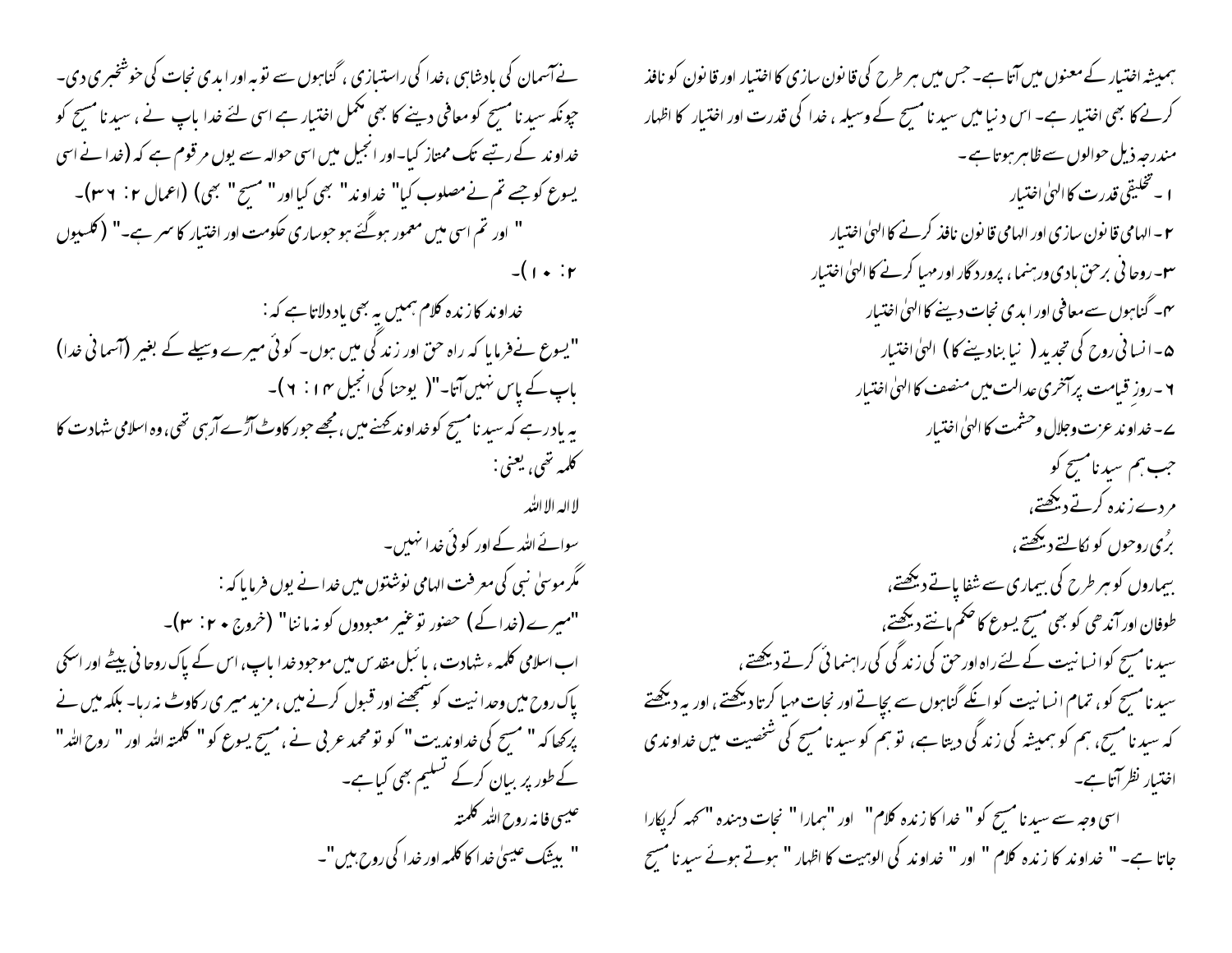## برحن خدائے واحد

ہر مسلمان برحق خدا ئے واحد پر ایمان رکھتا ہے۔ یہ ایمان اسلامی تعلیمات کا بنیادی اور اہم حزوجے، جسے نہ تو تبدیل کیاجاسکتا ہے اور نہ ہی رد کیاجاسکتا ہے۔ یہی عقیدہ کہ ایک ہی برحق وسجاخدا ہے ، مسیحی مذہب کا بھی بنیادی حزو ہے۔ اور ہر مسیحی بھی خدائے برحن کا قائل ہے۔لیکن کیامسلمانوں اور مسیحیوں کے نظریات اس اہم بنیادی نقطہ" برحق خدائے واحد" پر پکساں بیں؟ قرآن مجید میں توحید کی تعلیم سورہ اخلاص ، سورہ المائدہ آیت سایے، سورہ البقرہ ۱ ۶۳، اور دیگر سورۃ میں دی گئی ہے۔ اور پائبل میں توحید کی سثرح مندرجہ ذیل حوالوں اور دیگر کئی دوسرے حوالوں میں ملتی ہے: " میں ہی خداوند ہوں اور کوئی نہیں،میرےسوا کوئی دوسرا نہیں" (يسعياه ۴۵ نه)-" اور ہمیشہ کی زند کی یہ ہے کہ تجھ خدائے واحد اور برحق کو اور یسوع مسح کو جسے تونے بھیجا ہےجانیں۔"( یوحنا ۱ ٪ ۲)۔ " ہم جانتے ہیں کہ سواایک کے اور کوئی خدا نہیں"( ۱ کر نتھیوں ۸: سم)۔ "لیکن ہمارے نزدیک توایک ہی خدا ہے یعنی باپ جسکی طرف سے سب چیزیں بیں اور ہم اسی کے لئے بیں اور ایک ہی خداوند ہے یعنی یسوع مسح جسکے وسیلے سے سب چیزیں موحود ہوئیں اور ہم بھی اس کے وسیلے سے بیں۔"( ۱ کرنتھیوں ۱. ۲ )۔ " کیونکہ خدا ایک ہے اور انسان وخدا کے بیچ میں درمیا فی بھی ایک یعنی مسح یسوع حوانسان ہے۔"( ۱ کیمنھیس ۲: ۵)۔ یا ئبل کی ان آیات کو پڑھنے کے بعد مجھے کو ئی ننگ وشیہ نہ رہا، اورمجھے یقین ہو گیا کہ مجھے مسلمان ہوتے ہوئے اور محمدیت سے مسیحیت میں آکر، خدائے واحد کی بابت نظریہ توحید کو ہر گزید لئے کی صرورت نہ تھی۔ اگرچہ میں مسیحی ہونے کا دعویٰ تو کرتا تھا، مگر توحید

للمسيحيت مين نوحيد مسیحی ایمانداروں کے لئے " لتوحید " کا لفظ عجیب اور اجنبی ہے کیونکہ مسیحی علم الهیٰ میں لفظ نوحید کا استعمال شاذ ونادر ہی ہوتا ہے۔مسیحیت میں توحید کامطلب خدا کا واحد پا ا یک ہونا تعداد کے لحاظ سے نہیں۔ خدائے قادر کی یہ وحدت ، خدا کی ذات میں ان معنوں میں ہے کہ خدا ، اپنی ذات میں بے نظیر ، بے مثل اور لاسٹر یک ہے۔ تاہم خدا کی اس ذات واحد میں ، خدا کا اپنا ہی کلام ، اور خدا کی اپنی روح شامل بیں ۔اس طرح خدائے قادر کی اپنی ہی روح وخدا کے اپنے کلام کا، انسا ٹی روپ لے لینا بھی خدا کی ذات واحد کا مظہر بیں۔ خدا کا کلام بھی خداو ند ی ہے، اور خدا کا روح بھی خدا کے برا بر ہی ٹھہرا۔ اور یسوع مسح کو خدا کا کلام اور خدا کی روح کے القاب کی وجہ سے قرآن نوخود ہی سید ناعیسیٰ کو ، خدا کے برا بر بنادیتا ہے! خدا کی ذات میں ، خدا کااپنا ہی کلام اور اپنی ہی روح کے حمزو پوشیدہ بیں۔ حس طرح ذات واحد ، نادیدہ ہے اسی طرح خدا کی روح کو ، انسانی آئکھ کو دیکھ نہیں سکتی ۔ ذات خدامیں ، خدا کا کلام اور خدا کی روح کا وحبود ازلی اید ی ناقابل گفسیم اور دائمی ہے ۔خدا واحد ہے مگر خدا کی ذات میں (خدا ، خدا کا کلام ، خدا کی روح ) بھی پوشیدہ بیں، حو بمنزلہ محل صفات میں کامل طور پر برابر اور پکسابیں، گرجہ ان کے ظہور اور وحبود کی طرح ، فرق اور جُدا ہے۔ خدائے واحد کی پاک ذات میں اس کے کلام اور اسکی روح کا وحبود ، مسیحی نقطء نظر سے تثلیث فی التوحید ہے، حو کہ مسیحی ایمان کا بنیادی اور مر کزی عقیدہ ہے۔ یہ موصوع اکثر بحث کاسبب بنارباہے، حو کہ ہمارے بہت سے ایسے بھائیوں کی سمجھ میں نہیں آتا ، حومسلمان بیں اور اسلامی تعلیمات اور روایات کے پا بند بیں۔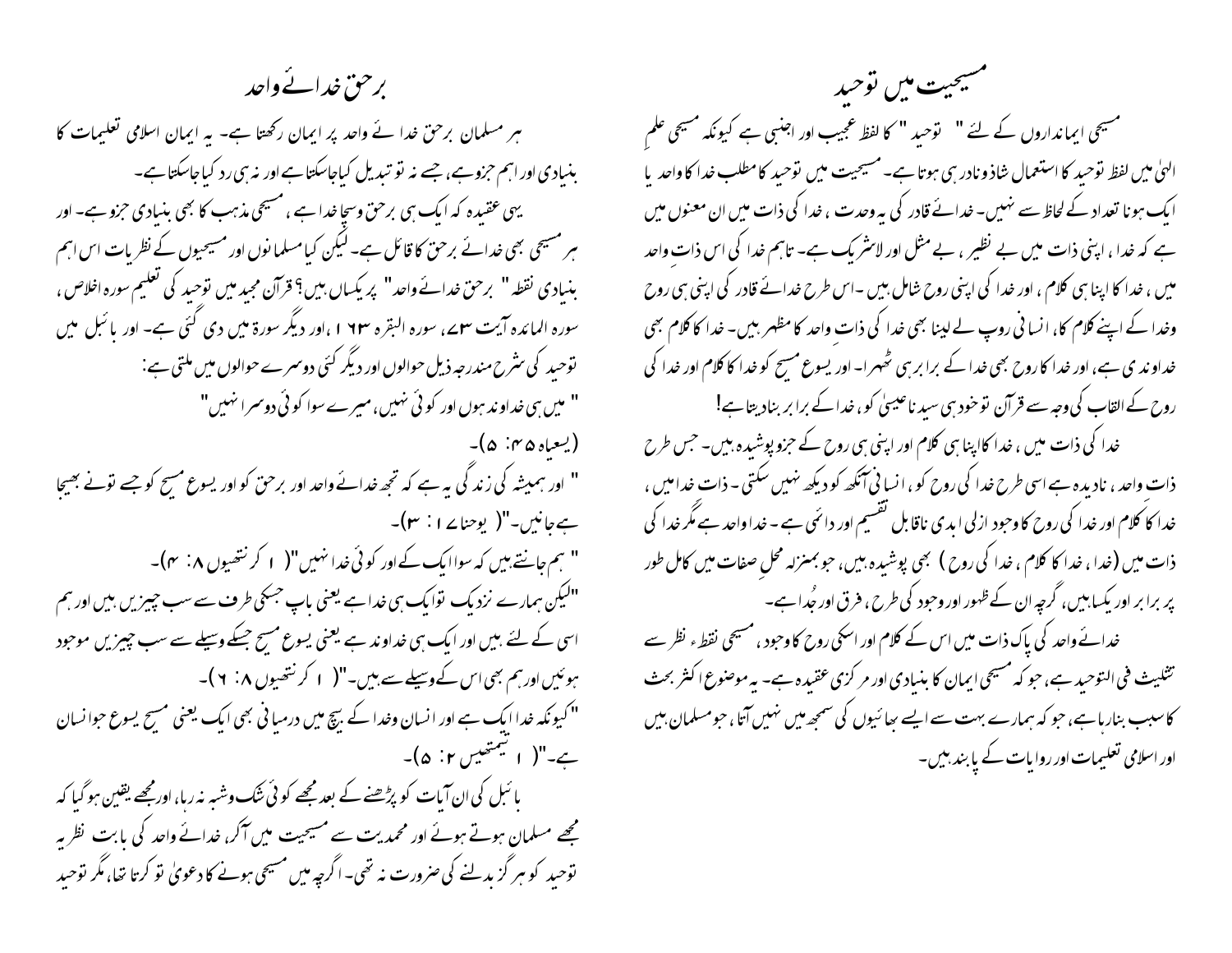" میرے حصور تو عنیر معبودوں کو نہ ماننا- تو اپنے لئے کوئی تراشی ہوئی مورت نہ بنانا- نہ کسی کی صورت بناناحواو پر آسمان میں پانیچے زمین پر پا زمین کے نیچے یا ٹی میں ہے۔ توان کے آگے سجدہ نہ کرنااور نہ ان کی عمادت کرنا کیونکہ میں خداوند تیبراخدا عنیور خدا ہوں اور مجھ سے عداوت رکھتے بیں ان کی اولاد کو تبیسر ی اور حیو تھی پشت تک باپ دادا کی بد کار ی کی سمزادیتاہوں۔"(خروج • ۲ : ۳، ۵)۔

" اے بجو! اپنےآپ کو بتوں سے بچائے رکھو"( ۱ یوحنا ۵: ۲۱)۔ ان بتوں کی واضح تعریف اور تحدید (حد بندی) ہو ٹی چاہیے ، کہ کب اور کیونکر ، کسی چیز کو "بت "*کہا جائے؟ کیونکہ ہر مجسمہ* بت نہیں، کسی عمارت کے ستون کو بٹُ نہیں کہا جاسکتا اور نہ ہی ہر قسر کے پتھر کو بتُ حس طرح کہ ہر تاریخی عمارت کو بتُ نہیں کہا جاسکتا جبکہ لوگ ایسی عمارت کو مذہبی رسومات ، پرستش وعیادت اور دعا کے لئے استعمال کرنے

گی بھی مذہب میں ، جیسا کہ اسلام میں بھی ہم دیکھتے ، ہر طرح کے جادو گر ، جیو تش(نجومی پن )، لوپان اور بخور جلا کر، منتر اور دیگر ساز وسامان کے ساتھ، جڑیلیں اور حن بھوت لکالنے والے لوگ، مر دوں کی روحوں کو بلانے والے ، گنڈھا ، دھاگہ اور تعویذ استعمال کرنے اور کروانے والے لوگ، اور اس طرح کے دیگر کام کرنے اور پسند کرنے والے لوگ ، ایسے کام کرنےوالے سب لوگ ایک سے زائد خدا کوماننے کے عنصر میں سٹریک ہیں۔ گیکن پائبل مقدس میں ہمیں پرزور تاکید ملتی ہے کہ ہم گسجی بھی ایسی مندرجہ بالا سمر گرمیوں میں ہر گزشامل نہ ہوں بلکہ ایسے لوگوں سے کنارہ کشی کریں حوجادو گر ، ٹونا کرنے والے اور فالکَسِر بیں، کیونکہ نوریت میں استشناء کی کتاب میں یوں لکھاہے کہ : " تجھ میں ہر گز کوئی ایسا نہ ہوجواپنے بیٹے یا بیٹی کوآگ میں چلوائے بافالگیر (عنیب دان) یاشگون کالنے والا یا افسون گر یا جادو گر، یامنتری یا جنات کاآشنا یا رمال (علم رمل کاماہر

کا خبال نہ نورد کیا جاسکا اور نہ ہی خدائے واحد کی نوحید کے بارے میں ، میری سوچ وسمجھ مزید خالص اور واضح ہو تی جلی گئی ، او رمیں نے محمد عربی کو خدا کے نبی ہونے کی حیثیت سے رد ( ترک) کردیا، اور قرآن اور تمام حدیثوں کو، خدا کی طرف سے الہامی کتب ماننے سے الکار کردیا، اور اسلامی اللہ ، قرآن ، محمد عربی اور تمام احادیث کو اپنے ایمان اور زند کی سے ، بالکل خارج

مسلمان ہمیشہ بیہ خیال کرتے ہیں کہ مسیحی خدائےوحدا نیت کی تعلیم کی خلاف ورزی کرتے ہیں ۔ جبکہ اہل اسلام کا ہہ خیال پالکل ہی علط ہے۔ بلکہ میں یہ تصدیق کرتا ہوں کہ مسیحی ایمان تو، خدائے واحد کی تعلیمات کو مشتحکم اور خالص بنادیتا ہے ۔ خدا کی وحدانیت کے بارے میں ، سید نامسح کی سچی تعلیمات خالص اور اعلیٰ ترین بین۔ ہم تو حید کے نقطہ نظر کو مندرجہ ذیل بیان کئے گئے عنوان یعنی تکثیر الصہ (ایک سے زیادہ خداؤں کوماننے کامسٗلہ) سے مزید پر کھ سکتے ہیں۔

ایک سے زیادہ خداؤں کوماننے کامسئلہ

مذہب اسلام، ایک سے زائد خداؤں کو ماننے کے مسئلہ کو نہایت ہی سنجیدہ اور اہم تصور کرتا ہے۔ مگر ہمیں نہایت محتاط انداز سے اس امر پر توجہ دینا چاہیے، کہ مسیحیت میں خدائےواحد کو عنیر اقوام کے کشیر الخداؤں (ایک سے زائد خدا) سے منسلک نہ کردیاجائے۔ اسلام میں ایک سے زائد خداؤں کو ما ننا مختلف ناقابل معافی گناہوں میں سے ایک ہے۔اس لئے حب میں مسیحیت اورمحمدیت کامواز نہ کرنے کی کوشش میں ہوں تومیں ہمیشہ محتاط ہو کر مطالعہ کرتا ہوں۔اور یہ ایک فیصلہ کن سوال میرے ذہن میں اٹھتا ہے ، کہ تھمیں مسیحی تعلیمات میں ایک سے زائد خداؤں کو ماننے کا عنصر موجود تو نہیں۔ اس سلسلہ میں سب سے پہلے مجھے بائبل مقدس میں سے نما پاں اور افضل آیات حوملیں وہ مندرجہ ذیل ہیں :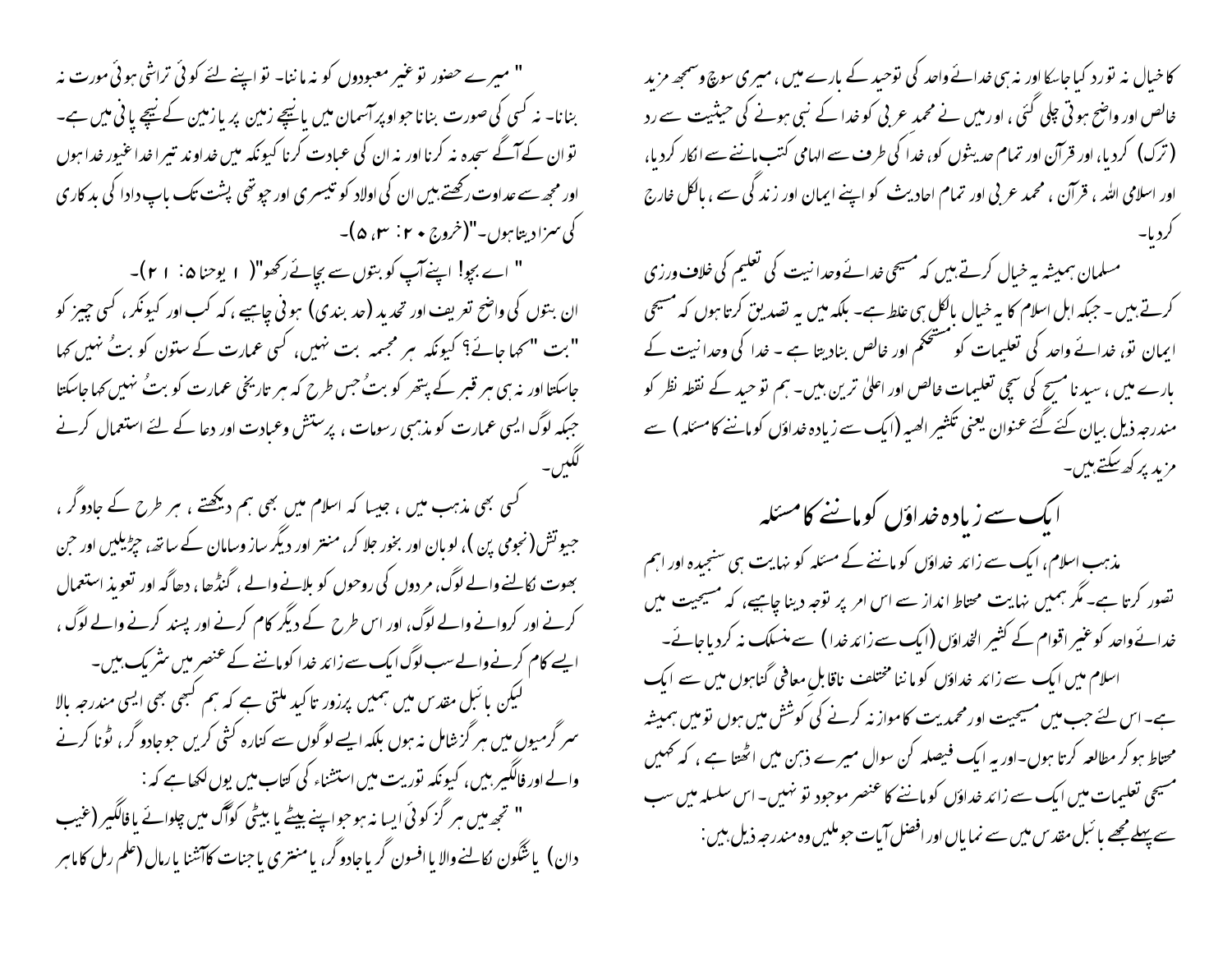س - ہائبل مقدس کی تعلیمات کے مطابق ایک سچا مسیحی شخص ، فال گیری ، جادو گری تعویز( حواہ وہ پائبل ہی سے کیوں نہ ہوں) سے گریز کرتا ، اور عملی زند گی میں ان کا (چلہ) مشق نہیں کرتا ، اور صرور ہے کہ ایک حقیقی مسح، بھوت بھگانے اور مردوں کی روحوں کو بلانے جیسی ہمات سے بھی مالکل آزاد ہو۔( استشنا ۱۸ : • ۱ تا ۱۳ ) ۔ یہ۔ایک سجا اور حقیقی مسیحی شخص، بریُ روحوں، تاریکی کی بدروحوں ، جادو یا کالے علم اور ان کی تاثیر وں سے کبھی بھی حوف زدہ نہیں ہوتا۔ ہا ئبل میں کئی دفعہ مختلف مقاموں ، مسح نے اپنی الہیٰ قدرت اور اختیار سے مختلف لوگوں کو بدروحوں کی قبیہ سے رہا ئی دی اور شیطا فی قو نوں کو شکست دے کر فتح مند ہوا۔ اور آخر کار تمام تاریکی کی قوتیں اور بری روحیں ، سید نا مسح کے قدموں میں حبھکی بیں اور حبکیں گی۔ (مطالعہ کے لئے دیکھیئے! یوحنا ۱۴: ۱۲، مرقس ۱۹: ۱۷)۔ سچے مسیحی، کسی قیمتی پتھر ، یاقوت کی انگوٹھی ، جادو، تعویذ اور نہ ہی کسی ایسی کوئی اور جییز میں حو فطری قو توں سے بالاتر سمجھی جاتیں، ایمان نہیں رکھتے ۔مسیحی مذہب میں صرف ایک ہی طاقت ہے اور و ہ ہے خدا کاپاک روح یعنی روح القدس ، اور اس کا زندہ کلام(حو کہ سید نامسج ہے )، (رومیوں ۱۴ : ۲ | تا ۱۸ )۔ خوف ، بے چینی ،فکرات ، دشواریاں یا دیگر مسائل، حن کا سامنا اس د نیاوی زند گی میں ہوتارہتاہے، ہر مسیحی کوچاہیے کہ وہ ان تمام مسائل کو دعامیں خدا کے حصور، سید نامسیح نام میں لائے، کیونکہ خداوند خدا ہماری تمام صروریات سے واقف ہے، اور یسوع مسیح کے زنده اور پاک نامیں ، ہماری دعاؤں کاحواب بھی دیتا ہے۔ (زبور ۵: ۳)، (متى ۶: ۴۵ تا ۳۵)- (متى ۷: ۷ تا ۸)-

باحوتشی ا نجوی) پا ساحر ( جادوگر)ہو۔ کیونکہ وہ سب حوایے کام کرتے ہیں، وہ خداوند کے نزدبک مکروہ بیں اور ان ہی مکروبات کے سبب سے خداوند تیراخدا ان کو تیرے سامنے سے ایک سے زائد خدا کے ماننے کے عنصر کا مختصر خلاصہ ا - مسیحی مذہب ، یوں دعویٰ اور اقرار کرتا ہے کہ " خدا ایک ہے، اور برحق خدائے واحد کی پرستش وعمادت ، ہر انسان پرلازم وملزوم ہے۔ اور ہم سب انسان ، سید نامسح کے وسیلہ ، اسی خدائے واحد کی طرف مائل ہوں۔ ابرہام ، اضحاق ، یعقوب ، موسیٰ داؤد اور سید نا مسح کے زندہ خدا ( پاپ آسما نی) کے علاوہ ، ہر طرح کے اور کسی بھی فرق قسم کے نام معلوم خداؤں یا بتوں کی طرف رحبوع کرنا ، انکی پرستش کرنا اور ان سے دعا کرنا ، عظیم گناہ ہے۔ ہمیں صرف ایک ہی خدا کی پرستش اور عبادت کرنا اور صرف اسی کو سحدہ کرنا واحب ہے۔ کہ مسح کے وسیلہ ، ہم اپنے گناہوں اور موت سے نحات پاسکیں۔ اس کے مارے میں یا ئبل مقدس سے مندرجہ ذیل دئیے گئے حوالاجات مطالعہ میں مدد گار ہوگُے۔ (لوقا به: ۸، متی به: ۱۰، استشنا ۱: ۳ - یشوع ۲۴: ۱۴ تا ۱۵)-

۲۔خدا کی وحدا نیت کو مد نظر رکھتے ہوئے ، مسیحیت ، ایک سیچے خدا کے علاوہ، کسی بھی دوسمرے غدا یامعبود کسی بھی شکل میں حواہ وہ بتُ کی صورت میں ہو، یاعمارت یا فطرت کی نما ئند گی کرنے والا مجسمہ ، جس کو کسی انسا فی باتھ نے بنا یا ہو، حتیٰ کہ جائے نماز والے قالین، ح بن پر خانہ کعبہ یعنی بیت اللہ کی سمرخ پاسیاہ رنگوں تصاویر ہو، مبر گز پرستش کی اجازت نہیں دیتی- خانہ کعبہ کے سامنے اسکی تصاویر کوسحدہ کرنا، پا کسی بت کے آگے کٹھنے ٹیکنا، بھی ایسی ہی عنیر معبودوں والی عبادت ہوجا تی ، جس کی مسیحی ابمان میں سر گز کو ئی گنجا ئش نہیں۔اس سلسله میں (خروج • ۲ : ۳ تا ۵)۔ کامطالعہ مفید ہوگا۔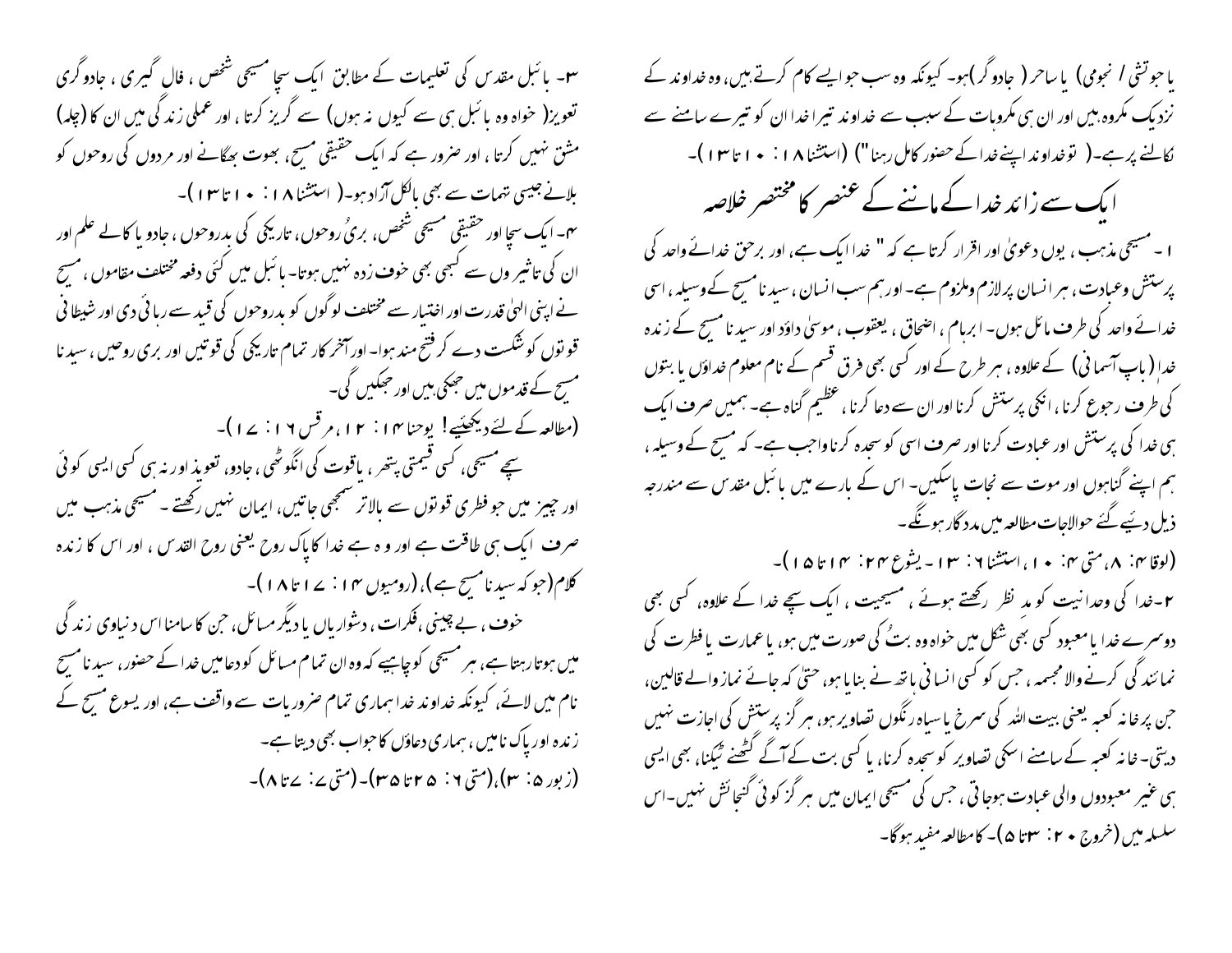خدا باپ، اس کے اپنی ہی کلام اور اسکی پاک روح کامتحدہ تصور (مسيحى عقيده تثليث) سید نا عیسیٰ مسح کو اپنا شخصی نحات دہندہ قبول کرنے سے پہلے مسیحی تثلیث کا عقیدہ میرے لئے ایک بڑی ر کاوٹ کاسبب تھا، جیسا کہ آج بھی بہت سےمسلمانوں اور عنیر مسیحیوں کے لئے رکاوٹ کا باعث ہے۔ دراصل یہ رکاوٹ اس وقت پیدا ہوتی ہے جب مسلم اور عبیر مسیحی لوگ مسیحی عقیدہ کو در سعیگی کے ساتھ روح اور سچائی سے سمجھ نہیں یاتے۔ گمگر میں نے دریافت کیا کہ " مسیحی عقیدہ تثلیث" کے معنوں کی سچائی ، غدا کی وحدت الہیٰ کی تعلیمات کے ہر گزخلاف نہیں۔سورۃ المائدہ کی آیت سوے دیکھئے۔ لَّقَدْ كَفَرَ الَّذينَ قَالُواْ إِنَّ اللَّهَ ثَالتُ تُلاَثَة " حقیقت میں حوکہتے ہیں کہ اللہ تیسرا(ر کن) ہے واحد خدا کی ذات کا، وہ کفر بکتے ہیں۔" سورة نساء کی آیت ۱۷۱ میں دیکھئے۔ وَلاَ تَقُولُواْ ثَلاَثَةٌ

بہ قرآنی ہیتیں اکثر مسلم حصرات کی طرف سے پیش کی جاتی ہیں۔میں بھی مذہب کی تبدیلی سے پیشتر عقیدہ تثلیث کورد کرنے کے لئے انہی قرآنی آمات کو حرف آمخر سمجا کرتا تھا-لیکن حقیقت تو بیہ ہے، کہ بیہ قرآفی آبات صرف اس عقیدہ کورد کرتی ہیں ۔ کہ تعداد میں ، تین ،الگ الگ خدا ہیں۔مگر یہ قرآنی آبات، وحدت العلی (جو کہ خدائے واحد، اور اسکے اپنے ہی

زبارت اور سجدہ کے لئے مقبروں ، در باروں، ، مزاروں ، قبروں، در گاہوں یا خانہ کعبہ یا کسی اور طرح کی مذہبی زیارت گاہ پر ہر گز نہیں جانا چاہیے خواہ یہ کسی بھی شخص پیر، فقیر ، یا ما ، حصرت، باولی کے کیوں نہ ہوں، اور ان کا کوئی بھی نام کیوں نہ ہو۔ اب آخر میں اپنی سوچ وسمجھ میں پختہ ہوتے ہوئے ، اپنے دل کی گواہی سے یہ تصدیق کرتا اور ایمان رکھتا ہوں، کہ مسیحیت میں ، خدائے واحد یعنی خداآسما فی باپ کے اپنے ہی کلام (یسوع مسیح) اور خدا کی اپنی ہی پاک روح (روح القدس) کو خدا ئی مرتبہ دینے اور قسول کرنے کا عنصر سب سے اعلی وافضل اور خالص ترین ہے، اور خدا نے واحد کی پاک مرضی کے عین مطابق بائبل کے مطابق سچی مسیحیت میں خدا کی اپنی ذات پاک روح کے علاوہ کسی اور روح مجسموں ، بتوں، انسانی باتھ کے بنائے ہوئے دیوی دیوتاؤں اور تصاویر کے لئے ہر گز کوئی بھی جگہ تہیں ہے۔ ایک ہی خدا ہے حواسما فی (خدا باپ)ہے۔ اور اب اسی خدا کا اپنا ہی پاک اور زندہ کلام (سید نامسیح)، اسی خدائے واحد کی پاک روح( روح القدس ) کی الهیٰ قدرت سے زندہ اور سمر گرم عمل ہے۔ اور اسی طرح پاک مسیحی تثلیث کو بھی سمجیاجا نااور قبول کیاجا ناقدر سے آسان بھی ہے۔ تثلیث کا مسیحی نظر یہ سمراسمر پاک اور الہامی ہے، جب کہ مسلما نوں کا مسیحیت کی یابت، اسلامی نظریہء تثلیث، سپے خدا کی العیٰ مرحنی کے برعکس ہے۔ اور گناہ کمبیرہ بھی۔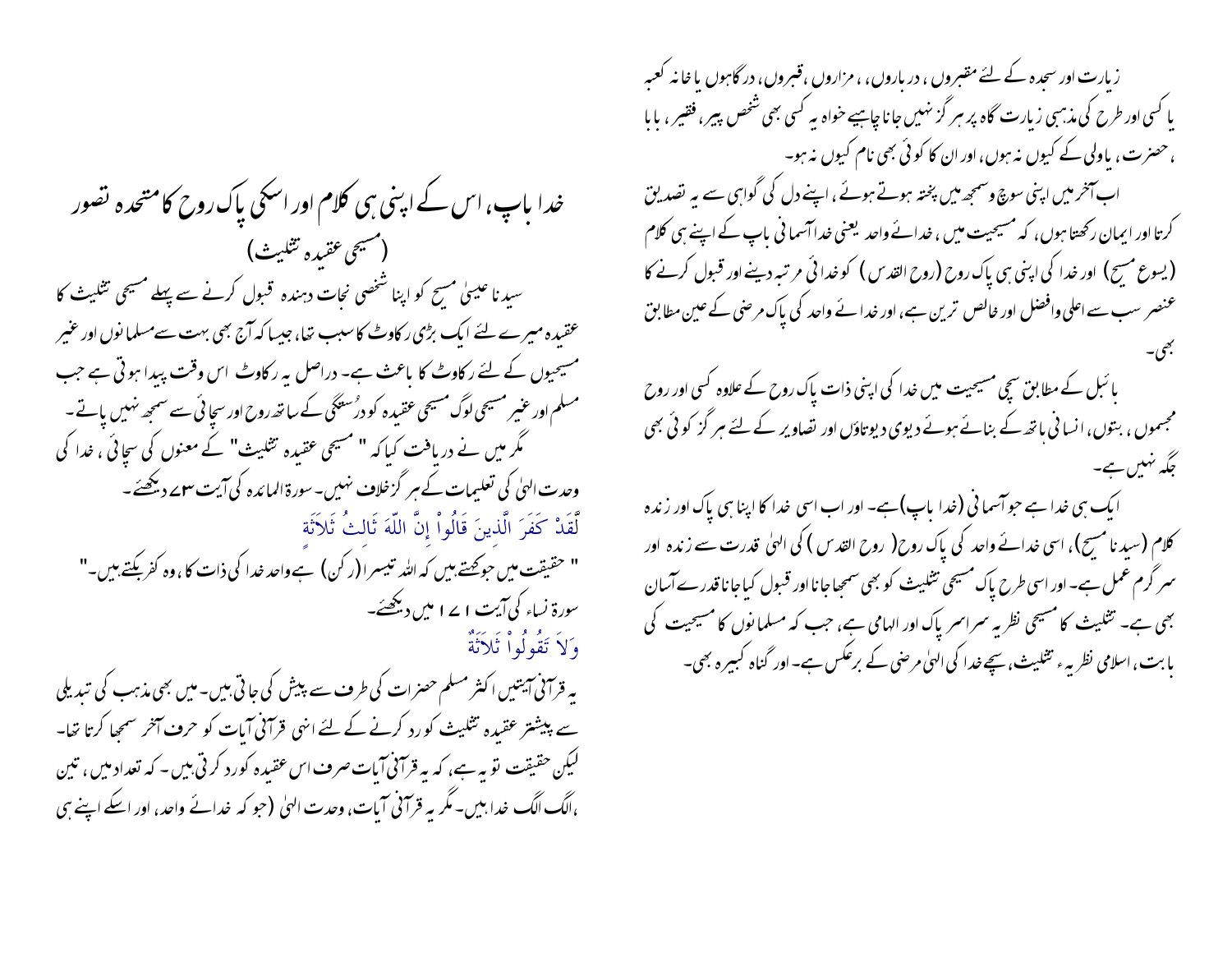یہاں اس بات کا ذرا بھی شبوت نہیں کہ خدائے واحد، اور اس کے اپنے ہی کلام اور اس کی اپنی ہی پاک روح کے پکچا ہونے کا مسیحی عقیدہ تثلیث وحدت الہیٰ کے برخلاف ہے۔ اور اس کا ہر گزیہ مطلب نہیں کہ مجموعی طور پر، تعداد میں تین فرق فرق اور الگ الگ خدابیں جیسا کہ مسلم لوگ خدائے واحد کے پاک الہامی نظر یہ کے خلاف، علط فہمی سے ،خدائے واحد کو تین الگ الگ خدائمہ کر گناہ کرتے رہتے۔خدائے واحد، اور اس کے اپنے ہی کلام اور اسکی اپنی کی پاک روح کے یکحا ہونے کی پاک حالت کے مسیحی عقیدہ تثلیث کو ہم یوں سمجھ سکتے بيس. ا - خدائے خالق ، " ہمارا آسمانی باپ" ہے، جس نے تمام کا ئنات وعالم کو خلق کیا-مذہب اسلام میں خدائے خالق کے لئے لفظ القدیر استعمال ہوا ہے ۔حس کامطلب "قادر مطلق " ہے۔ ۲۔خدا کے اپنے ہی پاک کلام (کلمتہ اللہ ) نے سید نامسیح کے روپ میں ہو کرانسا فی جسم لے لیا۔ کلام خدا کے مجسم ہونے کی اس حالت کو خدا نے " حود " بیٹا "مہر کر پکارا۔ اسی لئے مسیحی د نیا بھی، سید نامسیح کے لقب (بیٹا ) کو خدا کا کلام جانتے ہوئے قبول کرتی ہے۔مسیح ، خدا کاوہ زندہ کلام ہے، حبوخدا کی سثر یعت اور خدا کی پاک الہیٰ مرحنی کوظاہر کرتا ہے۔خدا کے وعدوں کو انسا نیت پر بیان کرتا، اور بنی نوع انسان کی اپنی ہی زبان میں لوگوں سے ہم کلام ہوتاہے۔ خدا کی ذات کا ، اپنے کلام کے روپ (یسوع مسج) میں (الابن) ہوکرظاہر ہونا، صرف خدا ہی کی صفت ہے اور خدا کی مرضی اور ارادہ بھی ، جیسا کہ اسلامی نقطہ ء نظر میں لفظ "مرید" کا مطلب ارادہ کرنے والا ہوتا۔ (خدا نے اپنے "کلام" کو " بیٹے " کا حولقب دیا ہے خدا ہی کاارادہ اور فیصلہ ہے ، حبو نہ کسی مسیحی کونسل کااور نہ ہی کسی انسان کا ) **۲-** خدا کا روح یعنی روح القدس، حو روح حق بھی کھلاتا ہے ، بہ ان ایما نداروں کو جنہوں نے اپنے آپ کو خدا کے لئے وقف کردیا ہے،حیات بخشتا اور بروقت مدد وہدایت مہیا کرتا ہے۔

کلام اوراسکی اپنی کی پاک روح کے بکجا ہونے کے مسیحی عقیدہ تثلیث میں ہے ) خلاف ہر گز ان مندرجہ بالاقرامی آیات کوحوالے کے طور پر نو احیا قرار دیا جاسکتا ہے ، کیونکہ مسیحی تعلیمات ، تعداد میں تین الگ الگ خداؤں کے عقیدہ کو سختی سے رد کرتی بیں ۔ تین الگ الگ خدا تو بالکل ہی یا ئبل کی تعلیمات کے برعکس یعنی الٹ بیں۔ (تین الگ الگ خداؤں کا تصور صرف ہمیں قرآن ہی میں ملتا ،جہاں پاک مسیحی تثلیث کی الہیٰ حقیقت کو رد کرنے کی کوشش کی گئی ہے۔ مگر پاک سچی بائبل میں تین الگ الگ خداؤں کی ہر گز کوئی گنجائش ہے ہی نہیں )اس کے علاوہ مسیحی تعلیمات ، پینتھ ازم (وہ عقیدہ جس میں خدا اور کا ئنات کو برا بر سمجیا جاتا ) اور اینتھ ازم (وہ عقیدہ جو خدا کے وجود کا ا کار کرتا ہے) ان دو نوں عقیدوں کو بھی نہایت سختی سے مکمل طور پر رد کرتی بیں۔ پاک سچی بائبل نے خدائے واحد کے بارے میں تواس بنبادی نظر یہ پران مندرجہ ذیل آبات سے مہر "سن اسمرائيل ،خداوند بهماراخداايك بي !(استشنا ٢ : ٣ متا ۵)-مسیح نے بھی اسی عقیدہ کا ، بذات حود لوگوں کے سامنے اعلانیہ طور پر اقرار کیا! " یسوع نے حواب دیا کہ اول بہ ہے کہ اے اسمرا ئیل سن - خداو ند خداایک ہی خداوند ہے ۔ اور تو خدا و ند اپنے خدا سے اپنے سارل اور اپنی ساری جان اور اپنی ساری عقل اور اپنی ساری طاقت سے محبت رکھ" (مرقس ۲۱: ۲۹تا ۳۰)۔ توریت میں موحود (یسعیاہ کے صحیفہ کے باب ۵ ہن آیت ۵)۔ میں یوں درج ہے: "میں ہی خداوند ہوں، اور کو ئی نہیں، میرے سوا کو ئی خدا نہیں۔" "ہمیشہ کی زند گی ہہ ہے کہ وہ (ہم تمام انسان) تجھ خدائ واحد اور برحق کو، اور یسوع مسح کو جے تونے بھیجاہے، جانیں "(پوحناے ا $\cdot$  )-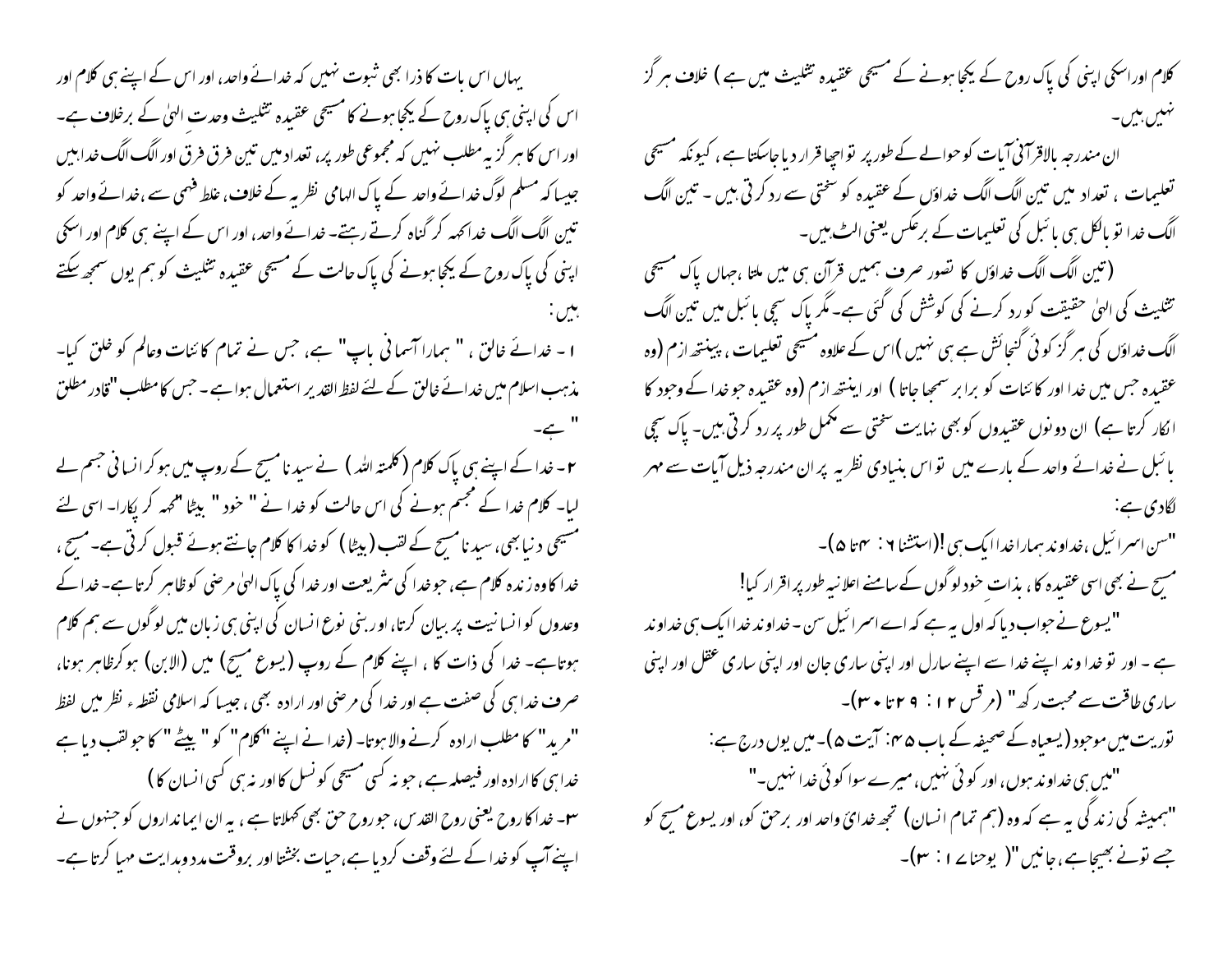خدا کی روح ، اسلام میں (محی) کے برابر ہے ۔ جس کا مطلب مخلوقات کو زند گی دینے والا! انجیل اور قرآن کے مطابق سید نامسیح ہی روح خدا یا روح اللہ ہے ، حو ہم سب کو نئی زند گی بخشنے پر قادر ہے۔

خدا کے ظہور کی تجلیات میں ، خدا باپ ، خدا کے منہ سے لکلا کلام خدا (جو انسا فی صورت میں یعنی ابن آدم (انسان سے پیدا ہونے ) کی حالت میں ہم انسانوں کے درمیان رہا، حبس کو خود خدا نے اپنا اکلوتا بیٹا کہہ کر پکارا )اور خدا کی اپنی ہی پاک روح، ایک ہی واحد ذات میں، تین الہیٰ صفات ، نظر آتی بیں۔اسلام میں خدا کے ظہور کی تجلیات کے لئے " صفات" کا لفظ استعمال ہوا ہے۔ خدا کے وحبود کی ذات تو ایک ہی مگر اس کی ذات کے ظہور کی تعجلی اس کے کلام (یسوع مسح) اور اسکی روح میں ویسی ہی نظر آتی ہے۔ جس طرح خدا، اپنی ہی ذات سے جدا نہیں کیا جاسکتا،اسی طرح خدا کی تجلی کے انسا فی شکل میں ظہور کو بھی، خدا سے جدا کیا جا نا ممکن نہیں۔ خدا، خدا کا کلام اور خدا کی پاک روح ، بہ تینوں ، ایک دوسرے سے عنیر منقسم (ناقابل جدا ) ہیں۔ خدا کی ان صفات کی تجلبات کو الگ کبا جانا ہر گز ممکن نہیں ہوسکتا۔ یکساں خدا ئی قدرت رکھتے ہوئے اور عنیر فا نی ہوتے ہوئے ، خدا حود ، خدا کا کلام ( یسوع مسح ابن آدم) اور خدا کی پاک روح، کامل طور پر آبس میں واحد بیں اور اپنے وحبود میں دائم بیں۔ ان میں کو ئی بھی نہ توابک دوسمرے سے پہلے وحود میں آیا اور نہ ہی بعد میں کو ٹی وحود پذیر ہوا، بلکہ بہ تیسنوں ، آج اور کل اور اید تک ، پکساں تھے۔ پکساں بیں اور پکساں ہوں گے۔ خدا کے ظہور کی تجلیات میں، خدا پاپ، خدا کے منہ سے لکلا کلام خدا (جو انسا نی صورت میں یعنی ابن آدم (انسان سے پیدا ہونے ) کی حالت میں ہم انسا نوں کے درمیان رہا ، اور جس کو حود خدا نے ، اپنااکلو تا بیٹا کہہ کر پکارا ) اور خدا کی اپنی ہی پاک روح سب کوایک ہی لفظ خدائے واحد سے ادا کیا جاسکتا ہے۔

قرآن اس مسیحی عقیدہ تثلیث کے موصنوع اور معنی کو نہ تو رد کرتا ہے اور نہ ہی اختلاف پیدا کرتا۔مسیحیت کےعقیدہ تثلیث اور اسلامی نوحید میں بھی کوئی نضاد نہیں۔حس طرح سورة النسا ١ ٢ ١ اور سورة المائده ٣ سه كي قرآني آيات (Tritheism) تبين الك الك مختلف خداؤں کے تصور اور وجود کو رد کرتی ہیں، اسی طرح مسیحیت خود نہی (Tritheism) یعنی تین الگ الگ غداؤں کے تصور کو پھمل طور پر رد کرتی ہے ، نہ ہی یا ئىبل مقدس كےمطابق سیچى مسیحیت ، تىين مختلف اور الگ الگ غداؤں پرا بران ركھتى ہے۔ اور اس لئے میں و ثوق سے کھتا ہوں کہ قرآن میں ایسی کوئی آیت نہیں ہے جو واقعی مسیحی عقیدہ تثلیث کورد کرتی ہے۔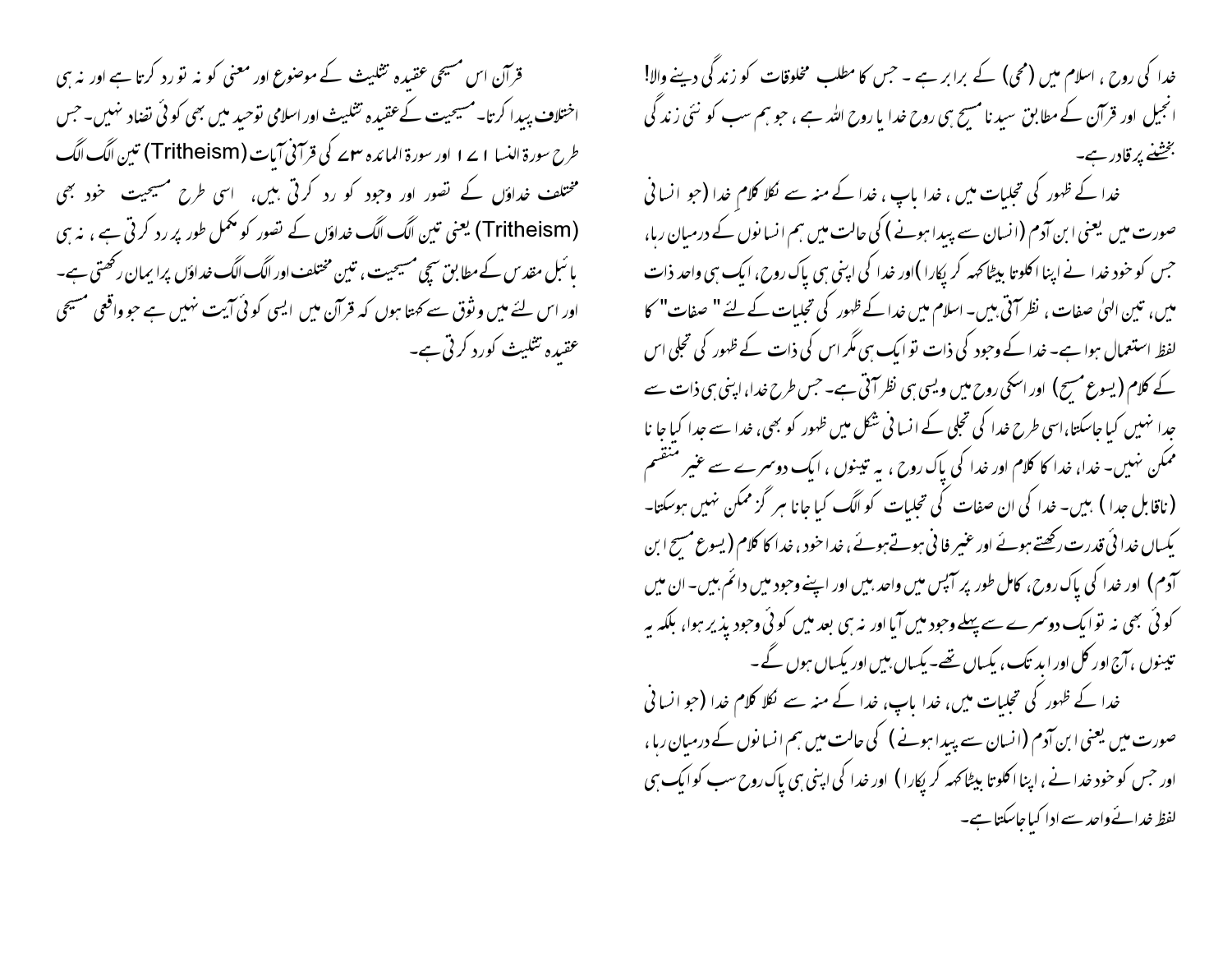"حولوگ خدا اور روزہ آخرت پر ایمان لائیں گے اور عمل نیک کریں گے خواہ وہ مسلمان ہوں یا یہودی یاستارہ پرست یاعیسائی ،ان کو قیامت کے دن نہ کجھ خوف ہوگااور نہ وہ عمناک ہوں ان قرآنی آمات کے گھرے مطالعہ اور سوچ بجار کے بعد ، مجھ میں مسیحیت اور انجیل کی بابت قائلیت کااحساس اور بھی بہتر ہوا کہ توریت اور انجیل پر عمل کئے بغیر، کوئی بھی انسان ، صراط مستقیم پر نہیں ہوسکتا، اور نہ ہی کامیاب ہوسکتا ہے اور یہودی اور مسیحی لو گوں سے بھی فر دوس یعنی جنت کاوعدہ ہے کہ یہودی اور مسیحی لوگ، خدااور آمخرت پر ایمان رکھتے، اور ان میں بہت سے لوگ نیک بھی ہیں۔ تب میں نے " سید نامسح کی صلیبی موت" کی صداقت پر مزید تحقیقات اور مطالعہ کو، یا ئبل اور قرآن کے حوالوں سے کرنا سٹروع کردیا۔ ا - میں نے قرآن کے مطابق، یہ جانا اور سمجاکہ ایک صلیبی موت کا واقعہ ، حقیقت میں عنرورسی رونما ہوا ہے، جبکہ کوئی نہ کوئی صلیب پراٹکا پا گیااور صلیب پر صرور ہی کوئی نہ کوئی مارا گیا۔قرآن میں اس امر میں ساکت / خاموش ہے کہ وہ کون سی شخصیت تھی جسے صلیب پر لٹکا پا گیا! تب مسلم علماء مسیح کی صلیبی موت کا مجبوراً الکار کرنے سے سہارالیتے، حتی کہ گئی مسلم علماء نے قرآن میں صلیب پرمصلوب اور مرنے والی ہستی کی بابت خاموشی کے اس خلاصہ کی اور کحمی کو اور ساتھ ساتھ اپنی مسلما نہ عقل کے حواز کو درست ثابت کرنے کے لئے بہ فر صنی بیان بھی دےدیا کہ مصلوب ہونے والا یہوداہ تھا۔غرض کسی نے تحچھ کھا اور کسی نے کھچھ - اس طرح انجیل میں مصلوبیت کی صداقت کے برعکس، قرآن کے فرق بیان کے لئے ، میری ، قرآن کی بابت ، گمان اور نتُک کی حالت ، اور بھی بڑھی۔ ۲۔ مگر قرآن کچلے الفاظ میں صاف صاف طور پر ایک نہایت ہی اہم حقیقت کو تسلیم کرکے یوں اقرار کرتا ہے کہ یہودی یقین رکھتے ہیں کہ درحقیقت انہوں نے ہی" یسوع کوصلیبی موت دے کر مر واڈلا۔"

سبد نامسح کی صلیبی موت ہم قرآن میں مسج کے صلیب پر مصلوب ہونے ( لٹکائے جانے ) کے واقعہ کی سچائی کے ذکر کو صرور پڑھ سکتے ، گرچہ محمد ، گناہوں کے کفارہ کے لئے صلیب پر مسیح کی موت اور مردوں میں سے مسیح کے زندہ جی اٹھنے کی بابت ، توریت اور انجیلی صداقت کو راستگی اور در سنگی سے ، قرآن میں بیان کرنے میں سمرسی سے ناکام رہا ہے۔ وَقَوْلِهِمْ إِنَّا قَتَلْنَا الْمَسِيحَ عِيسَى ابْنَ مَرْيَمَ رَسُولَ اللَّهِ وَمَا قَتَلُوهُ وَمَا صَلَبُوهُ وَلَــــكِن شُبِّهَ لَهُمْ وَإِنَّ الَّذِينَ اخْتَلَفُواْ فِيهِ لَفي شَكٍّ مِّنْهُ مَا لَهُم بِهِ مِنْ عِلْمِ إِلاَّ اتِّبَاعَ الظَّنِّ وَمَا قَتَل ُوهُ يَقينًا سورة النساء ٢۵ ١ " اور ان (یہودیوں) کا کھناہے کہ بے ننگ ہم نے مسیح ابن مریم ،اللہ کے رسول کو قتل کردیا ہے۔حقیقت نو پہ ہے کہ انہوں نے مسیح کو نہ قتل کیااور نہ ہی صلیب دی۔ ہاں! ان کوصرور ایسالگا۔ سچ نو یہ ہے کہ مسیح کے قاتل ، باہمی حبکُڑا کرکے ،وہم وگھان میں پڑے ہی رہے کہ انہوں نے کس کو قتل کرڈالا،مگراللہ نے مسح کواپنی طرف اٹھالیا۔" یہ آیت اکثر مسلم علماء استعمال کرتے ہیں ، اس شبوت کے طور پر سیدنا مسیح، مصلوبیت کے دوران صلیب پر نہیں مرے۔ایک عرصہ تک تومیں بھی یہی سمجھتارہا کہ سید نا مسج کے اپنے ہی یہودی لوگوں نے (سید نامسج) کی اس قدر ابانت و تحقیر (ذلت آمیز سلوک اور بے حرمتی ) کی ، اور خدا باپ ، اپنے اکلوتے بیٹے (یسوع ) کی مدد کو بھی نہ آئے۔

سورہ المائدہ کی ۲۷، ۲۸ آیات

ہے۔<br>"ہمواے اہل کتاب، حب تک تم نوریت اور انجیل کو۔۔۔۔ قائم نہ رکھو گے، نو تم تحچھ بھی راہ پر نہیں (اور کامباب نہیں )ہوسکتے۔"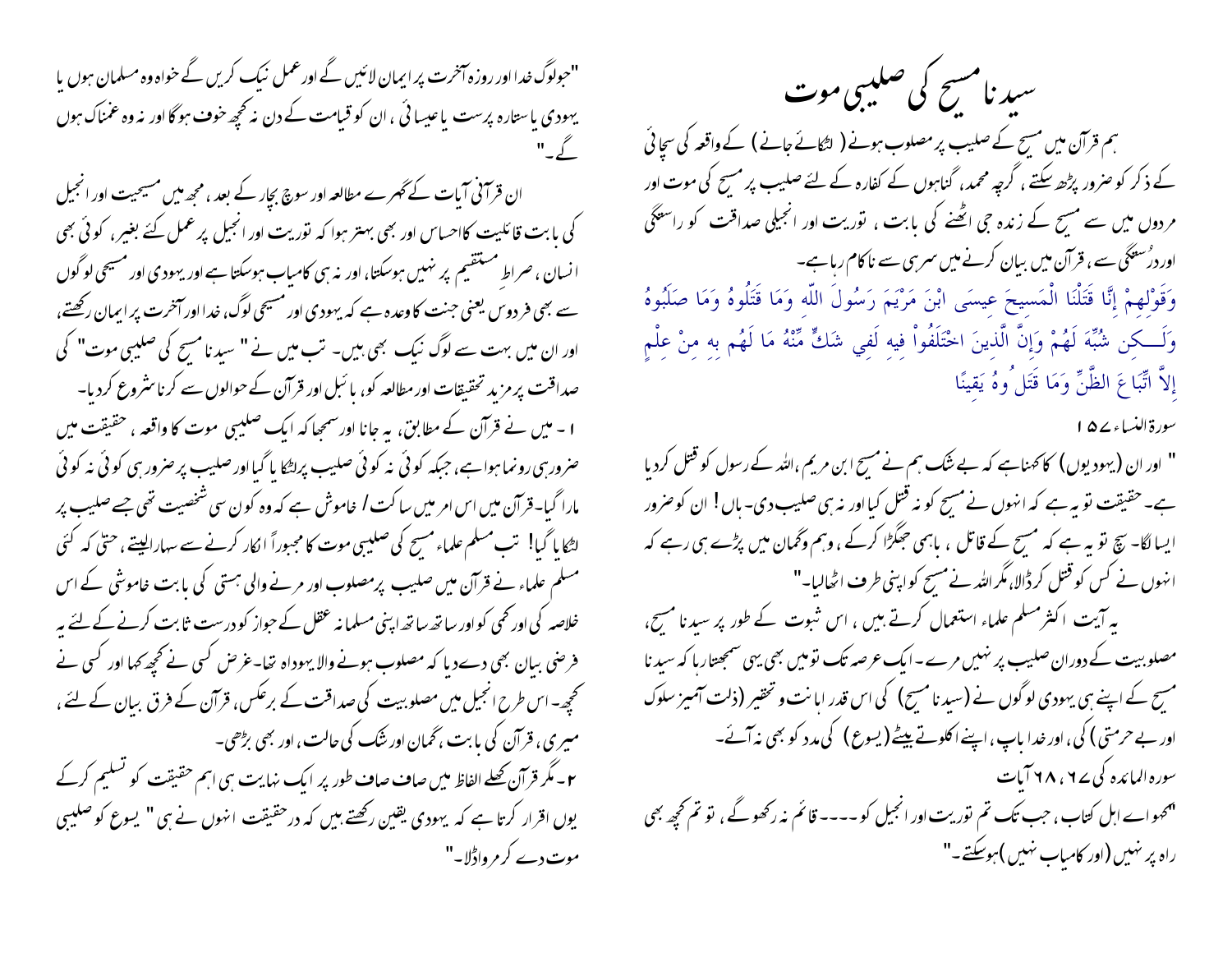تیسرے دن ، مردوں میں سے زندہ ہونے کا بیان کرتی ہیں، تو کس طرح ، وہ گواہی حواکیلے محمد نے قرآن میں ، مسیح کے صلیب پر مرنے اور مردوں میں سے زندہ ہونے کے ، حپھ سو (۲۰۰) سال بعدلکھی ہے جبکہ محمد تواس وقت د نیامیں موحود بھی نہ تھا، اورمحمد ، مسیح کی مصلوبیت اور صلیب پر مسح کی موت اور مسح کے مردوں میں سے حی اٹھنے کا عینی شاہد (آنکھوں دیکھا گواہ) بھی نہ تھا، تومسح کی مصلوبیت ، مسح کی موت ، اور مسح کے مر دوں میں سے زندہ ہونے کی بابت کسی بھی قسم کی بھی قرآنی گواہی ، کس طرح سے قبول کرنے کے لائق ہو گی؟ اور کس طرح خدا، جس نے الہام کی روح سے نوریت اور انجیل میں مسح کے مرنے اور مر دوں میں سے جی اٹھنے کی بابت حود تحریر فرمایا، کیونکروہی خدائے برحق ولاتیدیل ، قرآن میں اپنے ہی پاک الہام ( نوریت ، زبور اور انبیاء کے صحائف اور انجیل ) کو کسی فرشتہ اور محمد عربی کے وسیلہ باطل قرار دے سکتا تھا؟ علاوہ ازیں انجیل مقدس سے ایک اور عینی شہادت ملتی ہے، جب کہ سید نامسح کی

موت پر پہرے دار سیاہیوں کے سمردار نے صحم دیا،" تب ارمتیہ کارہنے والا یوسف آیا حو عزت دار مشیر اور خود بھی خدا کی بادشاہی کامنتظر تھا۔اس نے حرات سے پیلاطس (اس وقت کے رومی حاکم ) کے پاس جا کر یسوع کی لاش مانگی، اور پیلاطس نے تعجب کیا کہ مسح، ایسا جلد مر گیا اور صوبہ دار کو بلا کر اس سے پوچیا کہ مسح کو مرے ہوئے کتنی دیر ہو گئی ۔حب صوبہ دار سے حال معلوم کرلبا نو مسیح کی لاش ، یوسف کو دلادی۔"(مرقس ۵ ا : r ۴ تا ۲ م)۔ اگروہ لاش حوصلیب سے اتاری کئی تھی یسوع کی نہیں تھی تو پوسف ارمتیہ نے مسح کی لاش کولینے سےالکار کیوں نہیں کیا؟

ایک اور شبوت یہ ہے کہ یہودیوں نے پیلاطس سے سید نامسح کی قبر پر پہرہ بٹھانے کی در حواست کی۔ پیلاطس سید نامسیح کے علاوہ کسی اور عام شخص کی لاش کی حفاظت کی ذمہ دار ی کیونکر لیتا ؟ مگر سید نامسج کی لاش کی حفاظت ، سمر کار کی طرف سے ، پورے طور پر کی گئی ۔

اب مجھے قرآن کے اس بیان کی تحقیق کے لئے کسی بہتر وسیلہ کی تلاش ہوئی۔درحقیقت ، میں جاننا چاہتا تھا کہ پھر صلیب پر کون مرا تھا؟ ان تواریخی حقائق کوجاننے کےلئے مجھے کوئی ایسا ثبوت در کار تھا حو حقیقی ، ظاہری اور تواریخی شہادت پر مبنیٰ ہو۔ ایسے سیے نواریخی شبوت نو صرف پائبل مقدس ( نوریت ، زبور اورانجیل ) سی سے ملناممکن تھے۔ حبو کہ پاک نوشتہ ہوتے ہوئے ،ایک کھلی دستاویز بیں، اور پخمل طور پر صحیح تواریخی معلومات پر مبنی

بائبل مقد س میں نئے عہد نامہ کی پہلی چار کتب ،متی ،مرقس ، لوقا اور یوحنامیں،مسیح یسوع کی صلیبی موت کادرست واقعہ اور سجا احوال پڑھنے کو ملتا ہے۔ اور خاص بات یہ ہے کہ صلیبی موت کے حقیقی واقعہ کا آنکھوں دیکھاجال بھی درج ہے، اور مزید بہ کہ ان چارا ناجیل کے گھنے والوں میں سے تین انجیل نویس ایسے بیں جنہوں نے مسح کی صلیب کی صلیب پر موت کے سچے واقعہ کو حنود اپنی آنکھوں سے دیکھا جبکہ وہ بذات حنود وبال موحبود تھے اور اس حقیقی واقعہ کی گواہی دیتے ہیں، اور مسح کاایک اہم شاگرد ، پطرس بھی اپنے انجیلی خط میں مسح یسوع کے صلیب پرمصلوب ہونے،صلیب پر مرنے اور تین دن کے بعد مسح کے مر دوں کے زندہ ہونے کا نہایت اہم گواہ ہے۔

اگر ہم موجودہ دنیا کی قانونی سٹرائط کو دیکھیں تو انسانی عدالت ، کسی بھی واقعہ کی تصدیق کے لئے دو یا تین عینی گواہوں کی گواہی کو تسلیم وقبول کرتی ہے۔ اس کے علاوہ توریت میں استشناء کی کتاب کے بے 1 : Y تا بے میں بھی قتل کی بابت انسانی گواہیوں کے متعلق ، خدا کے فرمان کا ذکر ملتا ہے۔ اب جبکہ مقدس نوریت، زبور، یسعیاہ اور دیگر صحائف انبیاء میں خدا کی جانب سے ، مسح کی موت کی بابت ایسی الہامی نیوتیں اور شہاد تیں موجود بیں اور پاک انجیل میں تو آنکھیں دیکھے گواہوں اور مسح کے اپنے شا گردوں کا سجا اور برحق احوال ، اور یقین سے لبریز حقیقی شہاد تیں درج بیں حومسح کی صلیبی موت اور مسح کے موت کے بعد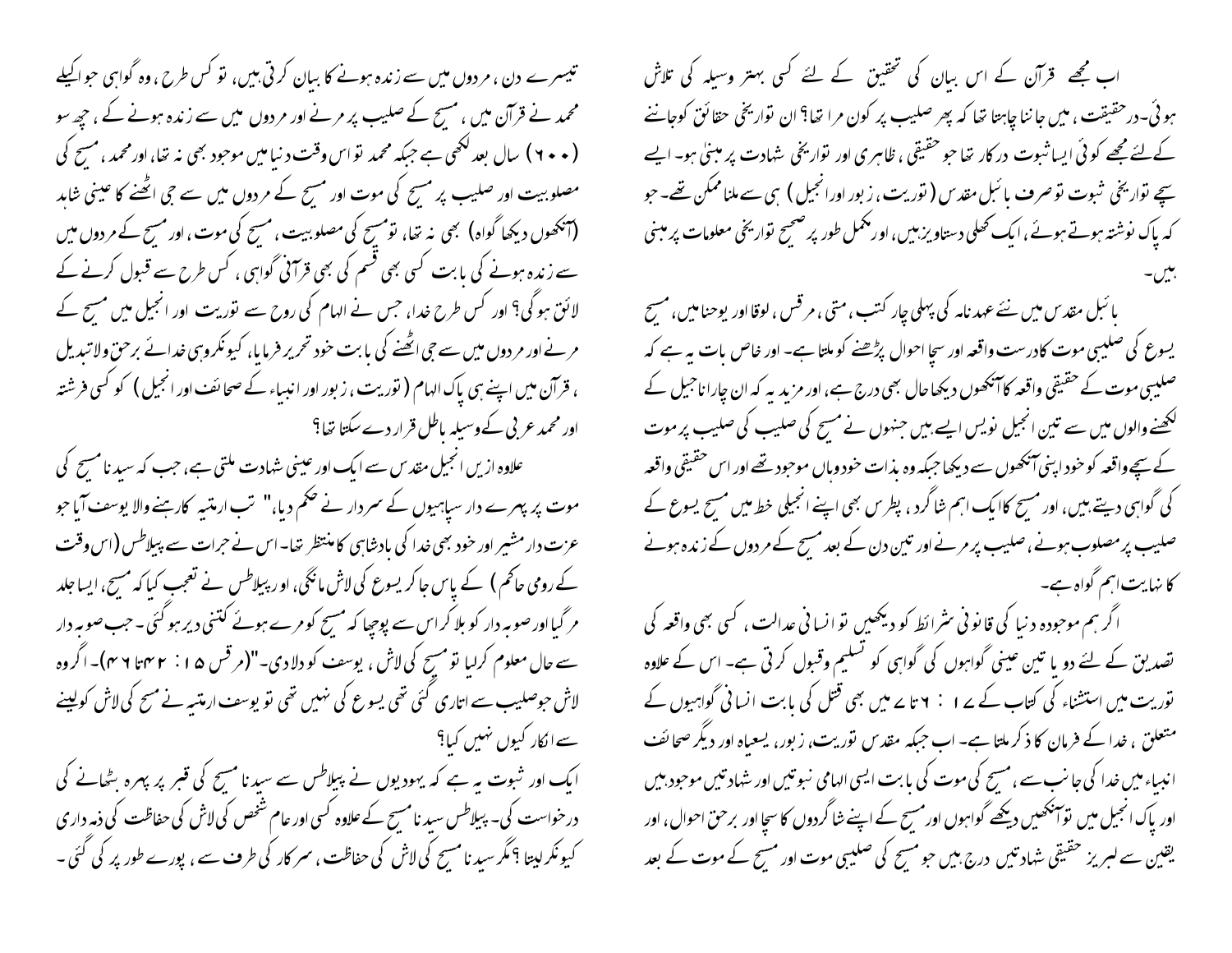کی گواہی ، نوریت، ز بور اور انجیل کی سچی گواہی کے الٹ ہے اور ناقابل قسول بھی اور خدا کے یاک کلام کے خلاف بھی۔ سید نامسح کاموت سے زندہ ہوجانا سید نامسیح کے مر دوں میں سے زندہ ہوجانے کے مارے میں انکار، کسی جگہ بھی نہیں ملتا ہے۔ قرآن کےمطابق محمد کوحبووحی سید نامسیح کے بارے میں ملی وہ یوں ہے: وَالسَّلَامُ عَلَيَّ يَوْمَ وُلدتُّ وَيَوْمَ أَمُوتُ وَيَوْمَ أُبْعَثُ حَيًّا "مبارک ہوں میں ( مسیح) اور مبارک ہے وہ سلامتی کا دن، جب میں (مسیح) پیدا ہوا، اور اس دن حب میں (مسح) مرونگا، اور اس دن حب میں (مسح) دوبارہ (مردوں میں سے زندہ ہوکر) حي اڻھوں گا۔" اس قرآنی آیت نے نومجھے مزید قائل کردیااور میرے اعتماد کو اور بھی پختہ کردیا کہ در حقیقت سید نامسح نے واقعی صلیبی موت کامزہ چکھا ہے۔افسوس کہ تحچھ بے دین لوگ، ابھی بھی سید نا مسح کی ایسی یقینی صلیب موت کا قرآن کی پکی شہادت و تصدیق کے باوجود بھی ا کار کرتے ہیں۔مجھے پورا یقین ہو گیا مسح ، واقعی مر دوں میں سے حی اٹھے تھے۔ ایسا جسم، حبو موت کے بعد جی اٹھے اس کے لئے ( بعث حباً) کالفظ استعمال کباجاتا ہے۔ انجیل مقدس کے مطابق مسح ، واقعی تبیسرے دن مر دوں میں سے حی اٹھا، مسح اپنے بدن کی حالت میں حی اٹھا، حس کا مشاہدہ کیا جاسکتا اور حجھوا جاسکتا تھا۔ مسح کی موت بے معنی ہو تی ،اگر مسح کومر دوں میں جی اٹھنے کاسہرا نہ ملتا۔ فر ص کریں جب مسح صلیب پر اٹکا ما گیا اور مر گیا اور اگروہ مر دہ سی رہتا، نومسیحی د نیا اور مذہب کے لئے یہ ہولناک دھپکا ہونا تھا، کیونکہ ان کے لئے مسح کامر نا ،خدا کامر ناموتا اور خدا کی حصنوری کااحساس ان کی زند گیوں سے خالی ہوجاتا ، اور مسیحی اب تک اپنے دین وایمان میں قائم نہ رہتے، اور تمام بنی نوع انسان کے لئے ہمیشہ کی زند گی اور گناہوں سے نحات کی

کیونکہ پیلاطس نے بھی مسیح کی زبانی یہ سنا تھا" میں (مسیح) تیسرے دن مردوں میں جی اٹھوں

پھر ایک اور ثبوت یہ بھی ہے کہ اگر وہ شخص سیدنا مسح نہ ہوتا ، جسے صلیب پر مصلوب کیا گیا تھا، توجو ما بر کت کلمات سید نامسح نے بھے ، وہ الیٰ کلمات، کوئی دوسراعام آدمی ہیلا کیسے ادا کرسکتا تھا؟ یہ بابر کت کلمات توصرف یسوع مسیح ہی سے صلیب پرموت سے قبل ادا ہوئے، حبومسیح کے پرُمحبت اور حقیقی کردار کوظاہر کرتے ہیں۔جیسا کہ ایک کلمہ یوں ہے، "اے باپ! ان کو معاف کر کیونکہ یہ نہیں جانتے کہ کیا کرتے ہیں۔" اور دوسرا کلمہ یوں ہے کہ "تمام ہوا" کیامسیح کے علاوہ کو ئی عام شخص ایسے نبو تی کلیے ، صلیب پر بیان کرسکتا

یہ باتیں ثابت کرتی ہیں کہ صلیب پر صرف مسح ہی مصلوب ہوئے تھے، مسح کی صلیب پر ، مسیح کے علاوہ کوئی دوسرا آدمی ہر گز مصلوب نہ ہوا تھا۔ گرچہ مسیح کے ساتھ دو اور یٹر پر ڈاکو بھی مصلوب کئے گئے تھے۔ اور صلیب پر ہی سے، ایک ڈاکوسے مسیح نے یوں فرمایا تھا کہ " آج ہی تو ، میرے ساتھ فر دوس میں ہوگا" اس ڈاکونے اپنی روح میں محسوس کیا تھا کہ مسح بے گناہ تعاحب کہ اسے اپنے گناہ کی سمزاصلیب پر مل رہی تھی، حب کہ دوسرے ڈاکو نے مسح پر لعن طعن کی تھی۔مسح کےعلاوہ سلااور کون ، کسی کو فر دوس کاوعدہ دے سکتا تھا؟ چنانچه اب مجھ پر یہ آنٹکارا ہو گیا کہ حو شخص صلیب پر حچڑھا پا گیا اور مر گیا وہ سید نامسج ہی تھا۔ سورہ النساء ے ھ ا کی اس آیت کے مطابق ،مسیح کے بارے میں ، حبووہم وکھمان تھا، وہ بھی اب دور ہو گیا ، کہ مصلوب ہونے والاشخص، یہوداہ ہر گز نہ تھا بلکہ مسح بذات خود تھا، اور چاروں اناجیل کی سچی عینی گواہیاں ، ہر گزرد نہیں کی جاسکتیں بلکہ یہ اپنے آپ میں الہیٰ قانو نی حیثیت رکھتی ہو ئی کامل طور پر سچی بیں اور انتہا ئی طور پر سٖر طرح سے قابل قسول ہیں۔ مگر مسیح کے مصلوب ہونے، صلیب پر مرنے اور مر دوں میں زندہ ہونے کہ حی<sub>ص</sub>ر سال بعد محمد اور قرآن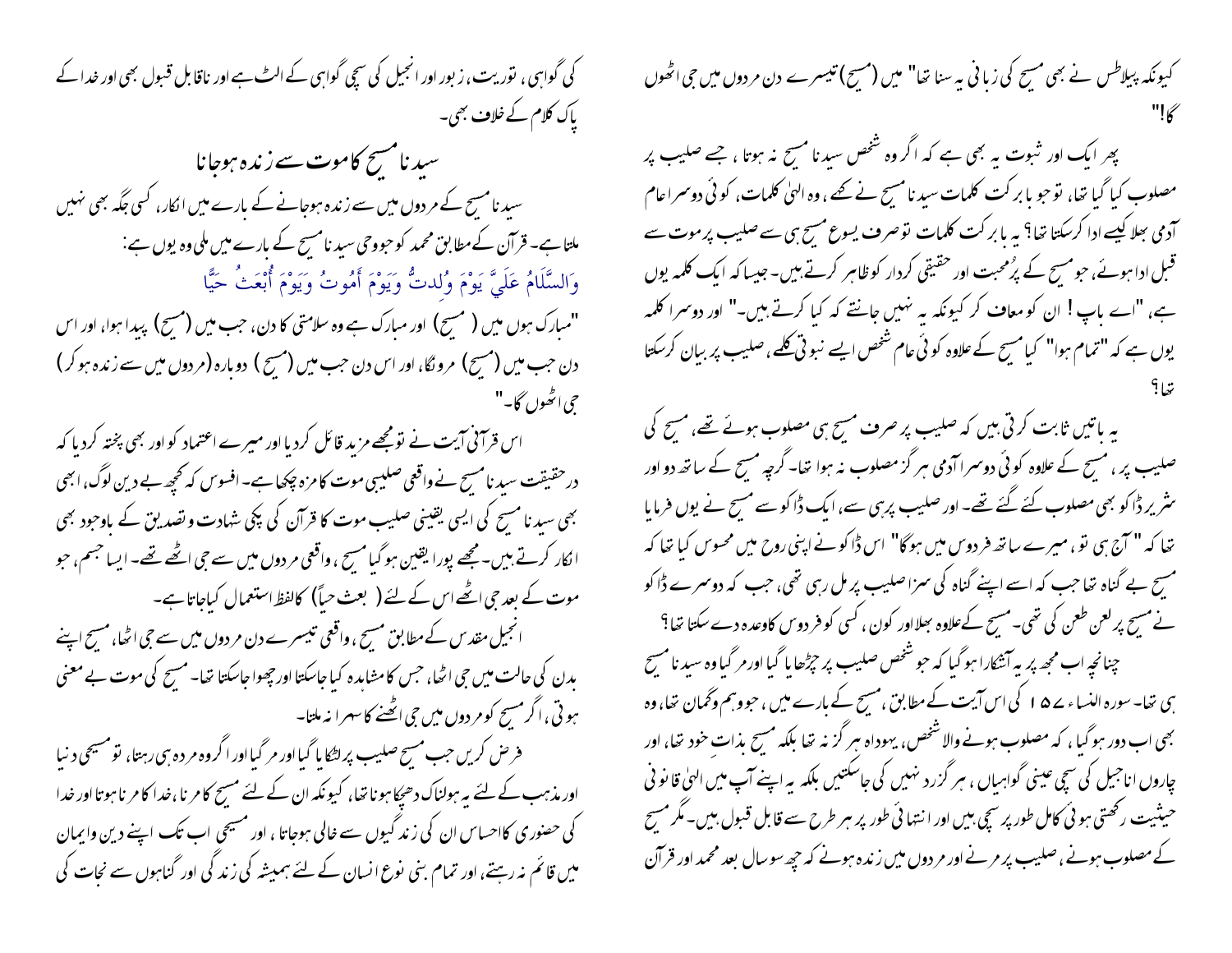اور مسیح کے ہم میراث ، بسٹر طیکہ ہم اس کے ساتھ دکھ اٹھائیں تاکہ اس کے ساتھ جلال بھی پائیں۔(رومیوں ۸: ۱۶۱ تا۱۷)۔ اسی وجہ سے ہم مسیح کے پیروکار ہوتے ہوئے کامل یقین رکھتے ہیں کہ ہم مسیح میں ہر طرح کی مندرجہ ذیل مختلف قسم کی اموات سے حی اٹھیں گے۔ ا - ہم زندہ کئے جائیں گے، اور جھٹکارہ پائیں گے ، اپنی تمام خاندانی ناچاقیوں اور پاہمی اختلافات و نفرت کی موت سے ۔ ۲۔ ہم زندہ کئے جائیں گے ، اور چھٹکارہ پائیں گے ، اپنی روز مرہ کی محنت ومشقت اور پسینے کی تھا ئی والی موت سے۔ **س**ے ہم زندہ کئے جائیں گے ، اپنے دل کی پریشا نیوں اور ناامیدی کی موت سے یہ۔ہم زندہ کئے جائیں گے ،اپنےایمان کی تمزور یوں کی موت سے ۔ ۵۔ ہم زندہ کئے جائیں گے،اپنی خود عرصی اور انا نبیت کی موت سے ۲ - ہم زندہ کئے جائیں گے ،اپنے تمام دکھوں ، بیماریوں اورموت کے خوف ڈر سے ۔ ہمارے لئے سید نامسیح کی صلیبی موت کےمعنی ومقصد پطرس رسول نے الہامی تحریک سے پاک انجیل میں یوں لکھاہے: "اگر کوئی خداکےخیال سے بے انصافی کے ماعث د کھ اٹھا کر نکلیفوں کی برداشت کرے تو بہ پسندیدہ ہے۔ اور تم اسی لئے بلائے گئے ہو کیونکہ مسبح بھی تہارے واسطے د کھ اٹھا کر تہییں ایک نمونہ دے گباہے تاکہ مسح کے نقش قدم پرچلو: " نہ اس (مسح) نے گناہ کیا اور نہ اس کے منہ سے کوئی مکر کی بات نکلی، نہ وہ (مسح)گالیاں کھا کر گالی دیتا اور نہ ( مسح) د کھ پا کر کسی کو دھمکا تا تھا بلکہ اپنے آپ کوسچے انصاف کرنے والے کی سپرد کرتا تھا، مسح آپ ہمارے گناہوں کواپنے بدن پر لئے ہوئے صلیب پر حیڑھ گیا تا کہ ہم گناہوں کے اعتبار سے مر کر راستبازی کے اعتبار سے جیئں اور اسی ( مسیح) کے

امید یاقی نہ رہتی -اور یہ کہ اگر مسج مرنے کے بعد مردہ ہی رہنے (جیسا کہ مرزعیت / احمدیت کا نقطہ نظر ہے)اور آج تک مسیح کی پڈیاں قسر میں ہی ہو تیں، تب کیوں مسیحی لوگ مر دہ مسیح کی پرستش میں اپناوقت گنواتے ؟ اور کس مقصد کے تحت مسیحی ، مر دہ مسیح کے نام پر بپتسمہ لیتے؟ اور کیوں زاہد اور مومن، ایک مردہ نبی بلکہ نبی سے بڑے (عیسیٰ مسح) کا گیان دھیان کرتا؟ اور کیونکر مسیحی لوگ ایسے نحات دینے والے منھی (سید نامسح) کی پرستش کرتے جبکہ خود انسانیت کوموت اور تاریکی کی قویوں سے چھٹکارہ دینے کے لئے مر گیا خود زندہ نہ ہوسکا۔ یہ سب کیوں ہوا؟ دراصل خدا کی لامحدود محبت ، کو ثابت کرنےکے لئے ، اور گناہ ، موت اور شیطان کے لئے مر دہ رہنے کے لئے نہیں، بلکہ مسح نے موت پر فتح یا ئی اور مر دوں میں سے زندہ جی اٹھا ،ا ور سید نا مسیح، تا ابد تک ہمیشہ زندہ رہے گا، خدا کی اس بے بیان محبت کو بیان کرتے ہوئے کلام میں یوں درج ہے: " کیونکہ خدا نے د نیا سے ایسی محبت رکھی کہ اس نے اپنااکلو تا بیٹا بخش دیا تا کہ حو کوئی اس پر ایمان ،لائے ہلاک مذہو بلکہ ہمیشہ کی زند کی پائے" (یوحناس : ۱۲)۔ مسیح مر دوں میں سے جی اٹھا - وہ پھر سے زندہ ہے، اور مسیح کی یہ الہیٰ زند کی تصوراتی قیاس پر مبنیٰ نہیں، بلکہ زندہ اسید اور حقیقت پر مبنیٰ ہے۔ کیونکہ جنہوں نے (مسح کو) اسے دیکھا، ، سناچھوا بلکہ باتھوں سے چھوا، وہ سب اس کی گواہی دیتے ہیں۔ سید نامسیح کی صلیبی موت اور پھر موت پر فتح پا کر مردوں میں سے حی اٹھنا تمام د نبا میں مسیحی حماعتوں کی سچی گواہیوں کانچوڑہے۔ہماراایمان کامل امید سے بھر پور ہے ، کہ ہمیشہ کے لئے ہمارا ایسا بجانے والا اور نجات دہندہ موحبود ہے، حبوابد تک قائم ہے۔ ہمارا ایمان اور خدا کی پاک محبت کی بنیاد پر ہے۔ اور مسیح کے باعث محبت سے بھری میراث ہمارے لئے میسر ہے۔" ہم خدا کے فرزند ہیں۔" اور اگر فرزند ہیں تووارث بھی بیں یعنی خدا کےوارث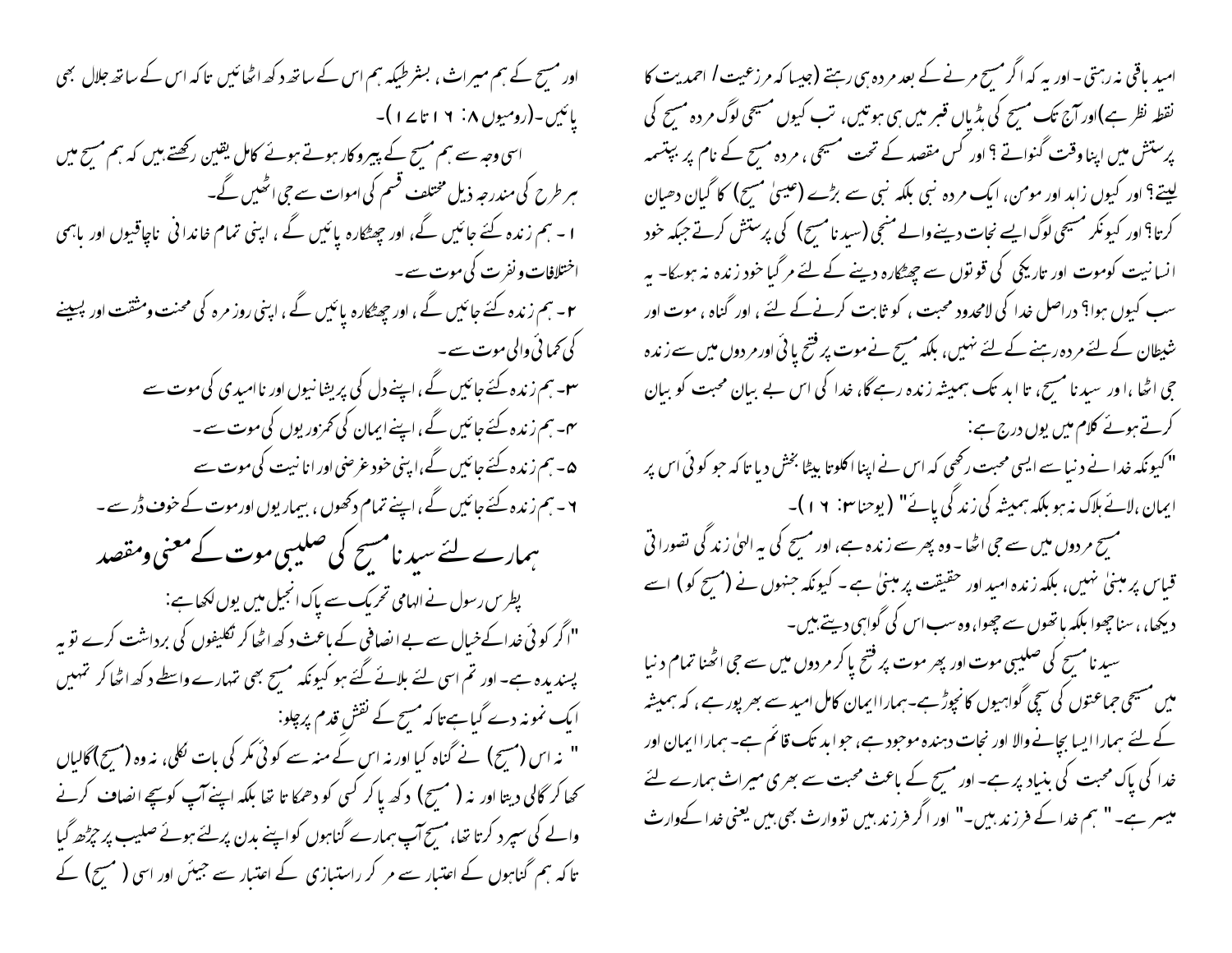کی جان گناہ کی قریا ٹی کےلئے گذرا ٹی جائے گی تووہ اپنی نسل کو دیکھے گا۔اس (مسح ) عمر دارز ہو گی،اورخداوند کی مرحنی اس (مسیح کے ) باتھ کے وسیلے سے پوری ہو گی۔(مسیح) اپنی ہی جان کا دکھ اٹھا کر اسے دیکھے گا اور سپر ہوگا۔ اپنے ہی عرفان سے میرا صادق خادم (مسح ) بہتوں کو راستیاز ٹھہرائیگا کیونکہ وہ ( مسح ) ان کی (انسانیت کی ) بد کرداری خود اٹھالے گا، اسلئے میں (خدا ) اسے (مسح کو ) بزرگوں کے ساتھ حصہ دو نگااور وہ لوٹ کامال زور آوروں کے سائھ بانٹ لے گا کیونکہ اس (مسیح) نے اپنی جان موت کے لئے انڈیل دی ، اور وہ ( مسیح) خطاکاروں کے ساتھ شمار کیا گیا تو بھی اس (مسح) نے بہتوں کے گناہ اٹھالئے اور خطاکاروں کی شفاعت کی "( یسعیاہ ۵۳ نہ ۳ تا ۱۲ )-

سید نامسح نے بذات خود جان لیا کہ یہ نبوت اور پیش گوئی اس کی اپنی ہی ذات میں پوری ہو گی کیونکہ مسیح ہی خدا کاصادق اور سچاخادم ہے، جس کا یسعیاہ نبی کی نبوت میں ذ کر ہے۔اسی وجہ سے مسح کوان ساری دکھوں میں سے ہو کر گزر نا پڑا۔ سید نامسح کے شاگرد، د کھ کی گھڑی میں اس کے ساتھ تھے۔ جب ایک بڑی ہیپڑ اور سیاہی ، سید نامسیح کو گرفتار کرنے کے لئےآگے بڑے، نو شاگردوں میں سے ایک شاگرد نے اپنی تلوار سمر دار کابن کے نو کر پر بڑھا ئی ۔مگر مسح نے اپنے شاگرد، پطرس کورو کا، اور آپ نے یوں الهیٰ ارشاد فرما یا " اپنی تلوار میان میں کرلے، کیونکہ حو تلوار کھینیجتے ہیں وہ سب تلوار سے بلاک کئے جائیں گے، کیا تو نہیں سمجھتا کہ میں (مسح) اپنے(غدا ) باپ سے منت کرسکتا ہوں ، اور وہ فرشتوں کے بارہ تمن (رومی فوج کے پیادہ اور ٹھڑ سوار دستہ کے ایک تمن میں • • • ۲ کے قریب فوجی ہوا کرتے تھے) سے زیادہ میرے پاس ابھی موحود کردے گا؟ مگروہ فرشِنے کو یونٹی ہوناصرور ہے، کیونکر پورے ہونگیں ؟" (متی ۲ ۰ : ۵۲ تا ۵۴)۔ یہودی کھانت (ہیکل کی پاک خدمت ) کے مذہبی پیشواؤں اور سمردار کاہنوں کے پانھوں اورانہی کے صحم اور اختیار سے مسیح، رومی گور نر کے حوالہ کئے گئے تا کہ صلیب پر دئیے

مارکھانے تم نے شفا یا ئی۔ کیونکہ پہلے تم ہیپڑوں کی طرح بھٹکتے پھرتے تھے مگر اب اپنی روحوں کے گلہ بان اور نگھبان (مسیح) کے پاس پھر آگئے ہو۔" (۱ - پطرس ۲ : ۱۹ تا۱۵ )-سید نا مسح کی صلیبی موت، مسح کے اپنے ہی دکھوں کی انتہا تھی۔ صلیب پر مرنا، مسح نے اپنے لئے خود تجویز نہ کیا، بلکہ انسانیت کے گناہوں کی خاطر، مسح کی صلیب پر مرناک، خدا کی طرف سے ، مسح کےلئے ایک مقرر کردہ الہیٰ انتظام تھا۔ مسح کےد کھوں کی یابت پیشنگوئی ، مسح کی پیدائش سے سات سو ( • • ۷)سال پہلے خدائے قادر نے ، یسعیاہ نبی کی معرفت دے دی تھی، حوفی الحقیقت سید نامسح کی حیات میں ، وقوع پذیر ہو ئی ۔ " تو بھی اس (مسح) نے ہماری مشقتیں اٹھالیں اور ہمارے عموں کو برداشت کیا۔ پر ہم نے اسے (مسح کو ) خدا کا مارا کوٹا اور ستا یا ہوا سمجیا۔ حالانکہ وہ (مسح) ہماری خطاؤں کے سبب سے گھایل کیا گیا اور ہماری مد کرداری کے باعث کھچلا گیا۔ ہماری ہی سلامتی کے لئے اس (مسح) پر سیاست ہوئی تاکہ اس (مسح کے ) مار کھانے سے ہم شفا پائیں - ہم سب بھیڑوں کی مانند بھٹک گئے ۔ ہم میں ہر ایک اپنی راہ کو پھرا، پر خداوند نے ہم سب کی بد کرداری اس (مسح) پرلادی - وہ (مسح) ستا پا گیا تو بھی اس نے برداشت کی اور منہ نہ کھولا۔ حس طرح برہ جسے ذمح کرنے کو لے جاتے ہیں اور جس طرح بھیڑ ، اپنے مال کنترنے والوں کے سامنے بے زبان ہے اسی طرح وہ (مسح)خاموش ربا۔ وہ ظلم کرکے فتویٰ لگا کر اسے (مسح کو ) لےگئے پر ایکے زمانہ کے لوگوں میں سے کس نے خیال کیا کہ وہ (مسیح) زندوں کی زمین سے کاٹ ڈالا گیا؟ میرے لوگوں کی خطاؤں کےسبب سے اس (مسح) پر ماریڑی۔ اس (مسح کی ) قبر بھی سٹریروں کے درمیان ٹھہرائی گئی اور وہ (مسح) اپنی موت میں دولتمندوں کےساتھ ہوا، حالانکہ اس (مسح) نے کسی طرح کاظلم نہ کیا ، اور نہ اس کے منہ ہر گز حچل(مکر، فریب ) نہ تھا۔ کیکن خداوند کو بہ پسند آیا کہ اسے ( مسح ) کوچکے۔ اس (خدا ) نے اسے (مسح کو ) عمکین کیا۔ جب اس (مسح)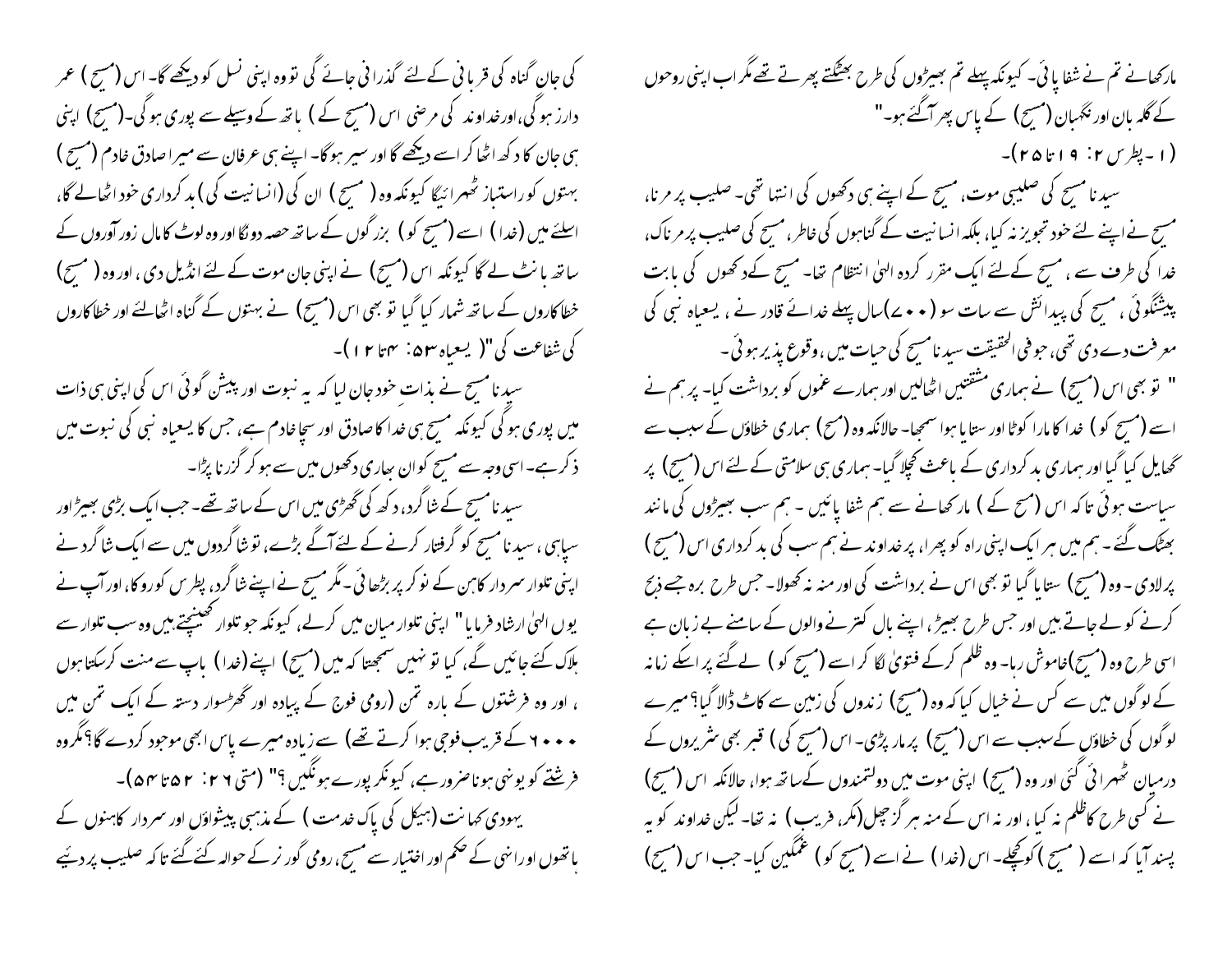مرُ دوں میں سے زندہ ہونے کے بعد سید نامسح کاآسمان پراٹھا باجانا  $(\zeta \vert \lambda)$ المعراج) سیدنامسیح کا آسمان پر اٹھایا جانا، یروشلیم شہر سے باہر بیت عنیاہ میں ، اپنے گیار شاگردوں کے سامنے ہوا۔ " پھر وہ( مسح ) انہیں (شاگردوں کو) بیت عنیاہ کے سامنے تک پاہر لے گیا اور اپنے پاتھ اٹھاکر انہیں برکت دی جب وہ انہیں برکت دے رہا تھا تواپسا ہوا کہ وہ ان سے جدا ہوگیااورآسمان پراٹھا پا گیا"( لوقا ۲۴: • ۵ تا ۵ )-جہاں تک سیدنا مسج کے آسمان پر اٹھائے جانے (المعراج) کی حقیقت ہے تو قرآن میں اس کے بارے کو ئی اعتراض نہیں ہے بلکہ اللہ کی طرف سے قرآن کی اس مندرجہ ذیل آیت سے ، اس حقیقت کو یوں مزید تقویت ملتی ہے: إِذْ قَالَ اللَّهُ يَا عيسَى إِنِّي مُتَوَفِّيكَ وَرَافعُكَ إِلَيَّ "اے عیسیٰ ، میں تم کو مرنے دو نگااورا پنی طرف اٹھالوں گا۔"( سورہ آل عمران ۵۵)۔ سید نامسح کےآسمان پر اٹھانے جانے کے واقعہ کی حقیقت میں دو یا تیں قابل عور بیں، جبکہ " سید نامسح نے اپنے نٹا گردوں کے ذہن کو کھولا تا کہ وہ کتاب مقد س کو سمجھیں اور ان سے کہا، یوں لکھا ہے کہ مسح دکھ اٹھانے گا اور تیسرے دن مردوں میں سے حجی اٹھے گا-اور پروشلیم سے مثر وع کرکے سب قوموں میں تو یہ اور گناہوں کی منادی ،اس (مسح) کے نام سے کی جائے گی، تم (شاگرد ) ان یا توں کے گواہ ہو۔" (لوقا ۲۴ : آیت ۴۵ تا ۲۸ )-

جائیں، اس لئے نہیں کہ مسح نے توریت کے خلاف کوئی حرم یا گناہ کیا تھا۔ مسح پر کفر کا فتویٰ ، یہودی مذہبی پیشواؤں کے اصرار پر ، رومی حاکم کےذریعہ ملا، کیونکہ مسح نے سب کے سامنے ہہ اقرار کیا تھا کہ وہ (یسوع مسح) د نیا کے منبی (نجات دہندہ) اور غدا کے پیٹے بیں۔ مسیح کی صلیب ہر انسان ، اور خاص کر ہر مسیحی کو آج یاد دلاتی ہے کہ مسح نے ہمارے گناہوں کی خاطر، صلیبی د کھ سہہ کرموت برداشت کی، اور وہ تبیسرے دن مر دوں میں سے جی اٹھا، تاکہ ہم ہر طرح کے گنا ہ کی طاقت سے بچ سکیں اور ہمیشہ کی زند گی کے وارث ہوسکیں۔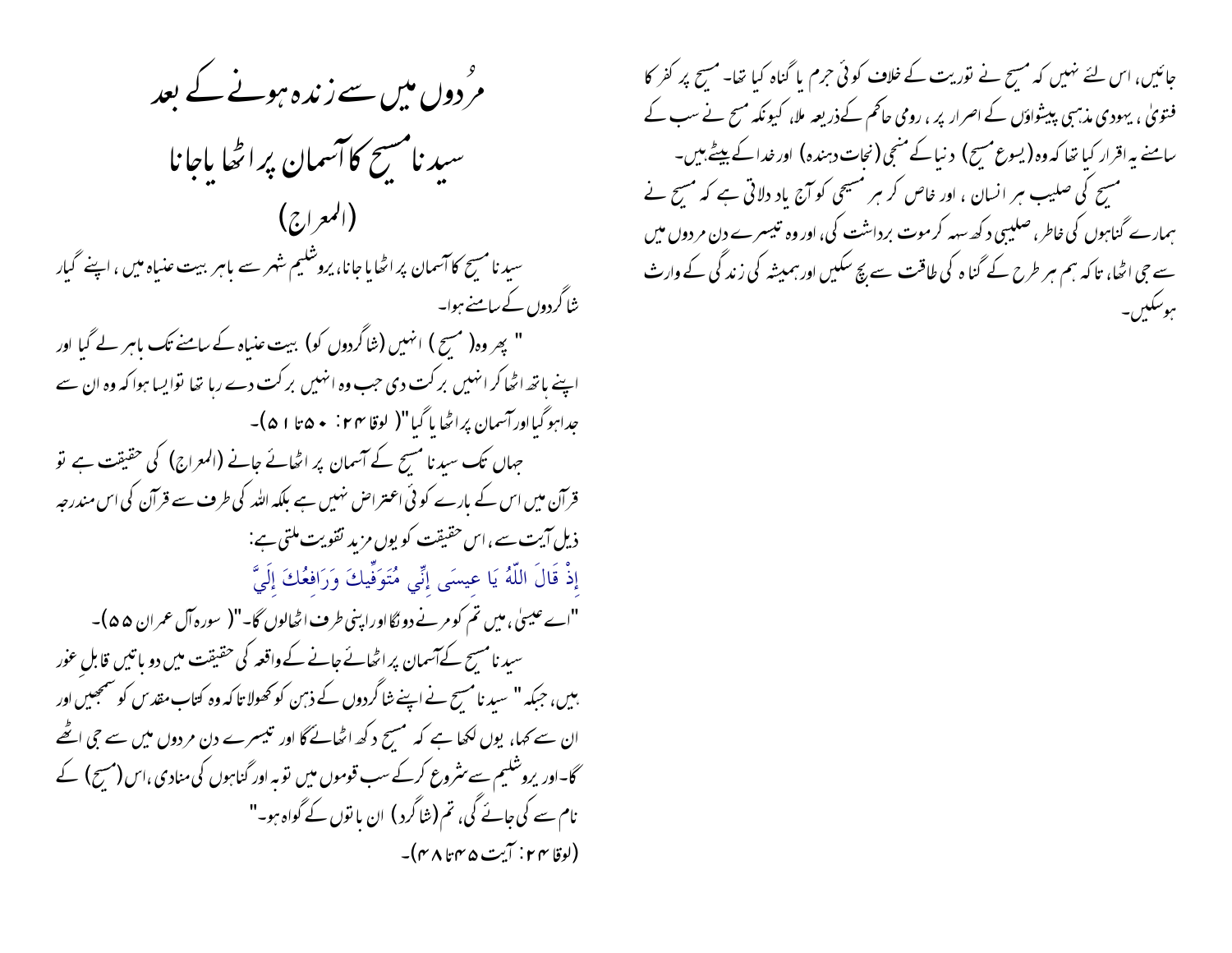(رسولوں کے اعمال ۱ : ۱ ۱ ، یوحنا عارف کا مکاشفہ • ۲ : ۱ ا تا ۱۵ )، مسح کاالعیٰ منصف کی حیثیت سے اس د نیا کے آخر میں دوبارہ آنا، مسلم عقیدہ بھی ہے۔ اور اس کے پیش نظر کئی احادیث بھی مکتی بیں۔ حبو کہ مندرجہ ذیل بیں : ا - جیسا کہ بخاری کی حدیث کی کتاب ۱۱ کے صفحہ ۲ ۵ م میں یوں درج ہے : كيف انتمر اذا نزل ابني مريمر فيكمر واما مكمر منكمر " تہاری حالت اس وقت کیاہو کی حب مریم کے فرزند نزول فرمائیں گے اور تہاری پیشوا ئی کریں گے "( یہاں پیشوائی محمد نہیں کریں گے)۔ ۲- امام احمد بن حنبل کی مسند میں ۲: • ۳۴، ۱۱ میں دیکھیئے۔ ليوشكن ان ينزل فيكم ابن مريم اماما مهديا وحكما عدلا " جلد ہی تم میں عیسیٰ ابن مریم ، بحیثیت راہ بافتہ امام اور عادل حاکم کی حیثیت سے نازل ہونگے۔" (یہاں بھی محمد کاذ کر نہیں۔) ۳۔ ایک مرتبہ محمد نے قسم کھا کر دوسمروں کو یقین دلایا تھا کہ عیسیٰ (یسوع )مریم کے بیٹے المسح ، دوبارہ ایک بہترین حاکم ومنصف بن کرآئیں گے ۔ (یہاں محمد نے اپنے دوبارہ آنے ہر گز نہیں کیا) والله لينزل ابن مريم حكما عدلا (حدیث مسلم کتاب اول صفحہ ۷ ۲)۔ ان احادیث کی تستریح سے یہ جاننے کو ملتا ہے کہ صرف سید نامسح ہی کی دوسمری آمد، صرور سی آخری زمانه میں ہو گی، (افسوس کہ ان اسلامی حوالوں میں محمد عربی کی دو بارہ آمد کا کوئی ذکر ہمیں نہیں ملتا)۔ بہاں لفظ " حکما " سے یہ صاف ظاہر ہےسید ناعیسیٰ کی دوبارہ آمد بنی کی حیثیت سے نہیں ہوگی، اور مسح ، خدا کی سثر یعت واحکام کو، حواس وقت پائبل مقدس میں استعمال ہورہے بیں ، پھر سے انہیں کولے کر نہیں آئیں گے بلکہ اب مسح، تمام

المعراج کے واقعہ میں دو یا تیں ، مندرجہ ذیل ہیں :-ا ۔سید نامسیح کے آسمان پر اٹھانے جانے سے پہلے ان کا آخری پیغام، اور حکم حومسیح نے اپنے شاگردوں کو، اوراپنے پیرو کاروں کے حن میں دیا ہہ تھا: الف-آسمان اور زمین کا کلُ اختیار مجھے (مسیح) کو دیاگیا ہے - پس تم ساری دنیامیں جاؤاور ان کو ( نوبہ ا گناہوں کی معافی ا نجات اور ) انجیل کی خوشخبری کی منادی کرو، اور سب قوموں (بشمول مسلما نوں ) کوشاگرد بناؤ۔ ب۔ اور ان کو(سار ی د نیا کو) باپ ، بیٹے اورروح القد س کے (ایک ) نام سے (ناموں سے نهیں) بپتسمہ دو۔ ج- اور ان کو (ساری د نبا کو ) پہ تعلیم دو کہ حو تحچھ میں (مسج ) نے تم کو سکھایا ہے ان پر (محض فرصی اور لفظی ایمان نهیں رکھیں ) بلکہ ان سب احکامات پر عمل کریں، حن میں نے تم کو(انجیل میں ) صحم دیاہے۔ ۲ - مسح کا اپنے نٹا گردوں کے ساتھ یہ وعدہ تھا کہ عالم بالا سے انہیں روح القد س کی قوت کالباس یلے گا، اور یہ وعدہ نہ صرف شاگردوں کے وقت تک ہی پورا ہوتا ہے بلکہ آج اور ابد تک ، ہر ایماندار ، اور ہم سب انسان ، مسح پر ایمان لانے کی صورت میں ، اس وعدہ میں سٹر یک ہیں۔ اورہم مسح کے گواہ بیں اور بیہ ایمان رکھتے بیں کہ سید نامسح ، خداوند کا زندہ کلام او خدا کااکلوتا بیٹا ہے، اور خدا کا پاک روح اب سے لے کرہمیشہ سے ہمیشہ تک ہمارے ساتھ ساتھ رہے گا۔ سید نامسیح کی آمد ثا فی (سید نامسح کی اس د نیامیں دوسری آمد) سید نامسح ، زندوں اور مر دوں کا انصاف کرنے کے لئے ،الہٰیٰ منصف کی حیثیت سےاس د نیا میں جلد ہی دو بارہ تسٹر یف لائیں گے ۔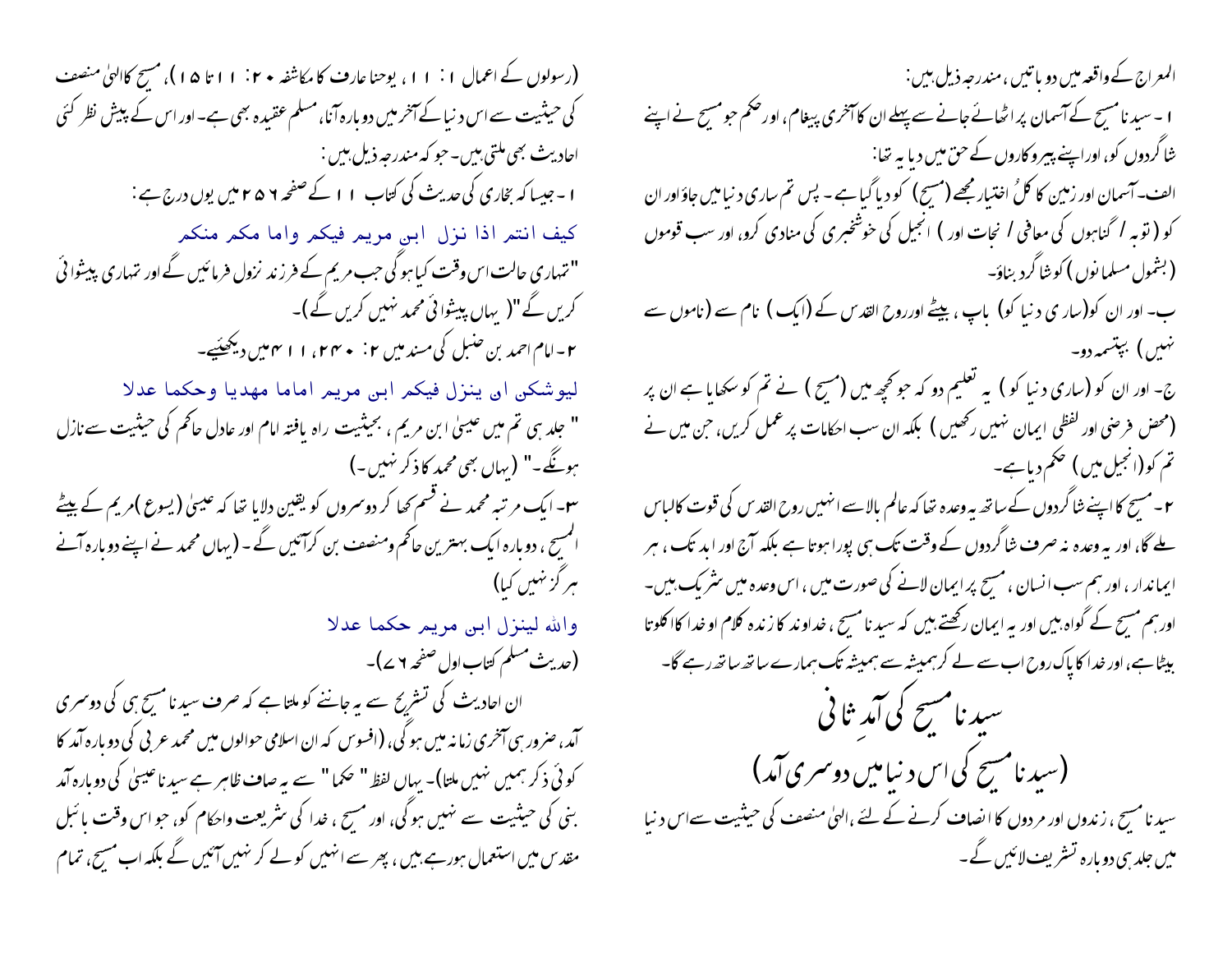" میں تہماری د نیا میں رہنے کی مدت پوری کرکے تم کو اپنی طرف اٹھالوں گا اور تہمیں کافروں کی صحبت سے پاک کردوں گا اور حوادگ(یعنی مسیحی ) تہاری پیروی کرینگے ان کو کافروں پر قیامت تک فائن وغائب رکھوں گا"(آل عمران آیت ۵۵)-واضح اور صاف طور پر قرآن صرف مسح کی نجات و سمر فرازی کی گواہی ضمانت دیتاہے کہ : مسح ہی ہمیشہ کی آسمانی زند گی ہے۔ سید ناعیسیٰ مسح نے پاک انجیل میں یوں فرما ماکہ : لیس تم سے سچ کھتا ہوں کہ " حبومبیرا کلام سنتااور میرے بھیجنےوالے کا یقین کرتاہے، ہمیشہ کی زند گی اس کی ہے اور اس پر سمزا کاحکم نهیں ہوتا بلکہ وہ موت سے لکل کر ز ند گی میں داخل ہو گیا ہے۔" (يوحنا ۵ : ۲۴)-"راه حق اور حق اور زندگی میں ہوں، کوئی میرے وسیلے کے بغیر باپ کے پاس نہیں آسکتا۔"  $L(Y \mid Y \nmid Y)$ 

زندوں اور تمام مرُدوں کے منصف اعلیٰ کی حیثیت سے تشریف لائیں گے ، اور اب مسح ، اپنے ساتھ کتاب حیات کولے کرآئیں گے، جس کی بابت انجیل میں یوں لکھاہے،" پھر میں نے چھوٹے بڑے سب مر دوں کو اس تخت کے سامنے کھڑے ہوئے دیکھا اور کتابیں کھولی گئیں۔ پھر ایک اور کتاب کھولی گئی یعنی کتاب حسات اور حس طرح ان کتا بوں میں لکھا ہوا تھا ان کے اعمال کے مطابق مر دوں کا انصاف کیا گیا۔ اور سمندر نے اپنے اندر کے مرُ دوں کو دےدیا اور ان میں ہر ایک کے اعمال کے موافق اس کا انصاف کیا گیا پھر موت اور عالم ارواح، آگ کی جھیل میں ڈالے گئے ۔ یہ آگ کی جھیل دوسمری موت ہے۔ اور جس کسی کا نام کتاب حیات میں لکھا ہوا نہ ملاوہ آگ کی جھیل میں ڈالا گیا"( مکاشفہ • ۲ : ۲ ا تا ۱۵ )-حدیث البخاری ومسلم کامواز نہ رومیوں کے خطہ ۲ : ۱ ۲ سے کیچئے : لیسمبر روز خدا، میری خوشخبری کےمطابق ، سید نامس<del>ح</del> کی معرفت، آدمیوں کی پوشیدہ یا نوں کاانصاف کریگا" چنانچہ اب میرے لئے سید نا مسح کو اپنا خداوند اور شخصی نحات دہندہ قبول کرنے میں کوئی ر کاوٹ نہ تھی۔اب میں، اپنے شخصی نجات دہندہ ، سید نامسح کا انتظار کرتا ہوں، جب کہ وہ خدا باپ آسما فی کے جلال میں ، د نیا کے آخرت پر، حاکم وعادل ومنصف کی حیثیت سے ، بادشاہوں کا بادشاہ اور خداوند وں کا خدا ہو کر ظاہر ہوگا۔ مسح کو شخصی طور پر نحات دہندہ کے طور پر ماننے والوں کے مارے میں قرآن ببان کرتاہے: إِذْ قَالَ اللَّهُ يَا عِيسَى إِنِّي مُتَوَفِّيكَ وَرَافعُكَ إِلَيَّ وَمُطَهِّرُكَ منَ الَّذينَ كَفَرُواْ وَجَاعلُ الَّذينَ اتَّبَعُوكَ فَوْقَ الَّذينَ كَفَرُواْ إِلَى يَوْمِ الْقِيَامَةِ خدانے عیسیٰ سے فرمایا: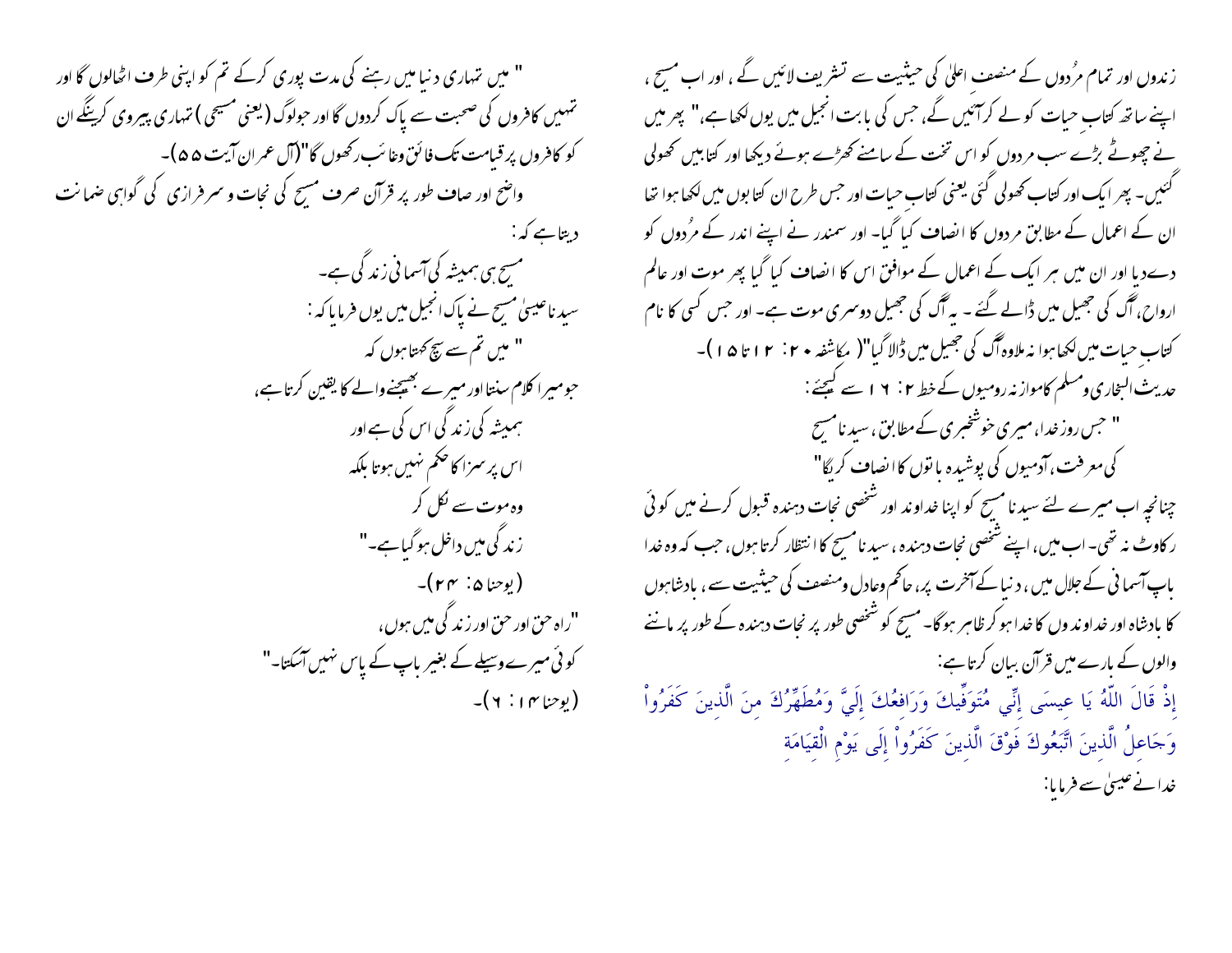" اے مسلما نو! کیا پھر بھی ان (یہودی اور مسیحی لو گوں )(جنہوں نے پہلے اسلام قبول کیا اور گُر پھر اسلام سے منحرف ہوگئے)، سے یہ توقع کرتے ہو کہ وہ تہارا (محمد کا ) یقین کریں گے حالانکہ ان کا ایک گروہ ، اللہ کے کلام (قرآن ) کو سن کر اور سنجھنے کے بعد، دانستہ طور پراس (قرآن) کامطلب بدل دیتا ہے، گوپا کہ وہ بہت علم رکھتے ہیں۔" یہاں مسلمان" فریق منھم" کا ترجمہ یہود ونصار کرتے ہیں کہ انہوں نے خدا کے انهٰیٰ ویاک اور برحق کلام یعنی نوریت ، زبور اور انجیل میں تبدیلی کی ہے۔مگر اس قرآنی آیت کی تحقیق میں بہ بات روشن ہو تی کہ اس کامطلب وہ نہیں وعموماًمسلمان لیتے ہیں، بلکہ اس سے مراد نوصرف وہ یہودی ومسیحی تھے، جنہوں نے پہلے نو اسلام قبول کرلیا،مگر جب ان کو محمد اور قرآن کی تعلیمات کی بطالت اور عنیر الہامی ہونے کا علم ہوا، تو بہ لوگ، اسلام کو ترک کرکے ، پھر سے اپنے پہلے والے سچے دین میں شامل ہو گئے۔ قرآن نوصرف ان چند لوگوں (کے گروہ) کو، قرآن اور ا<sup>س</sup>کی تفسیر کی تبدیلی الزام دیتا ہے، یہاں اس گروہ پر بائبل مق*دس* کی تحریف کا ہر گزالزام نہیں۔

اس قرآنی آیت کو پڑھنے سے یہ سمجاجاسکتا کہ " محمد! کیا تم، ابھی بھی توقع کرتے ہو کہ یہ لوگ (مذہب تبدیل کرنے والا گروہ) تہارا یقین کریں گے ، یا تہارے دین کے قائل ہوجا ئیں گے؟ اس جملے میں" تم" کالفظ محمد کے لئے استعمال ہوا ہے۔ مذہب تبدیل کرنے والے اسی گروہ نے جب محمد کو کسی قسم کا نبی قسول کرنے سے انکار کردیا، قرآن کو خدا کی جا نب سے کتاب ماننے سے الکار کردیا، اور اسلام کو خیبر آباد کھہ دیا، تو اسی گروہ پر یہ الزام دیا گیا کہ انہوں نے قرآنی آیات میں تبدیلی کی ہے، اور یہ کہ ایسے لوگ جابل، بے علم اور جھوٹے بیں۔ (بہاں اسلام کو ترک کرنے والے گروہ پر پا ئبل کی تبدیلی کا ہر گزالزام نہیں بلکہ اسی گروہ پر قرآن اور قرآن کی تفسیر کو بدل دینے کے الزام کا ذکر ملتا ہے )۔ بہ قرآنی ایت ان یہودیوں اور مسیحیوں کے خلاف تحریر نہیں کی گئی حومسیحی مذہب کی تعلیمات میں عالم اور

با <sup>ئىب</sup>ل مقدس كى صداقت جیسا کہ میں نے اپنے مسیحی ایمان کی بابت گواہی کے مثروع ہی ذکر کیا تھا، کہ سب سے پہلے سورہ المائدہ کی آیت ۲۸ نے مجھے بائبل کی صداقت کو پرکھنے پر آمادہ کیا، اور یہ قرآنی آیت، بائبل مقدس کی ازلی صداقت کی تصدیق کرتی ہے کہ بائبل مقدس ( توریت ،زبور ، انبیاء اکبر اور اصغر کے صحیفے، اور انجیل ) ہر اس شخص کے لئے ، حوروح اور سچائی سے خدا کی پرستش کرتا اور خدا کی مرحنی کو دل سے بجالات ہے، آسما فی حن سے معمور ، راست اور برحن

قرآن میں گئی ایسی آیات ہیں، حومسکم علماء کھلے عام، یہ ثابت کرنے کے لئے استعمال کرتے ، کہ بائبل مقدس ( نوریت ، زبور، انبیاء اکسر اصغر کے صحیفے اور انجیل ) تبدیلی ، تحریف پامنسوخی یا کسی علطی کاشکار ہوچکی ہے۔میں نے بھی ، بظاہر مومن اور یکامسلمان ہوتے ہوئے ، ان قرآنی آبا ت کو، مسیحیت کے خلاف، اپنی پرانی جہالت اور اسلامی ایمان اور اپنی انسا فی عقل ک نادا فی کی حالت میں خوب استعمال کیا، اور دوسمروں کو بھی یہی ترعیب دیتاریا-لیکن مسیحیت میں آنے کے بعد میں نے ان قرآنی آیات کو واقعی حقیقی معنوں میں سمجھنے کی خواہش کی، جیسا کہ میں نے مائبل مقدس کے حقیقی متن کو اپنے پورے دل و جان عقل وشعور سے سمجھنے کی دعا، کوشش اور حواہش کی۔ میں نے سچائی سے یہ جاننے کی کوشش کی کہ یہ مندرجہ ذیل قرآنی آیات کس حد تک حقیقت پر مبنی بیں، اور بلاخر میں اس نتیجہ پر پہنچا کہ : ا -سورة البقره ۵۷-.<br>أَفَتَطْمَعُونَ أَن يُؤْمِنُواْ لَكُمْ وَقَدْ كَانَ فَرِيقٌ مِّنْهُمْ يَسْمَعُونَ كَلاَمَ اللّهِ ثُمَّ

يُحَرِّفُونَهُ من بَعْد مَا عَقَلُوهُ وَهُمْ يَعْلَمُونَ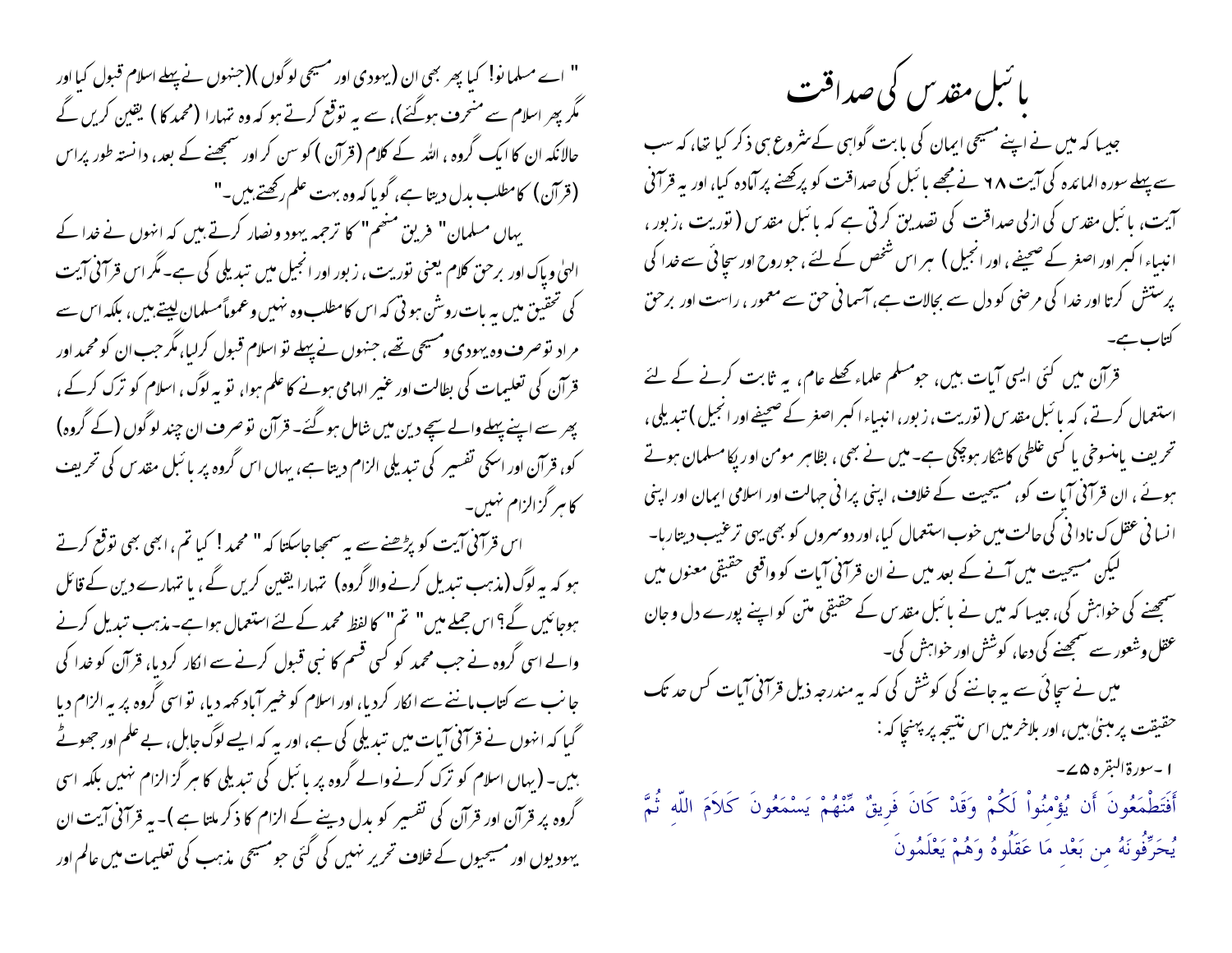۳-سو*د الم*ائده ۱۳

فَبِمَا نَقْضِهِم مِّيثَاقَهُمْ لَعنَّاهُمْ وَجَعَلْنَا قُلُوبَهُمْ قَاسِيَةً يُحَرِّفُونَ الْكَلمَ عَن مَّوَاضِعِهِ وَنَسُواْ حَظًّا مِّمَّا ذُكِّرُواْ بِهِ وَلاَ تَزَالُ تَطَّلِعُ عَلَىَ خَآئِنَةٍ مِّنْهُمْ إِلاّ قَليلاً مُّنْهُمْ

"۔۔۔انکے عہد توڑدپنے کے سبب سے ، ہم نے (یہودیت اور مسیحیت سے اسلام میں داخل ہونے والے اور بعد میں مسلمانیت کوپر کھ کر، اسلام ا محمد کو رد کردینے والے)اس گروہ پر لعنت کی ، اور ان کے دلوں کو سخت کردیا- یہ لوگ کلمات قرآن کو اپنے مقامات سے بدل دیتے ہیں۔اور حن یا نوں کی ان کو نصیحت کی گئی تھی ان کا ایک حصہ فراموش کر بیٹھے ، اور تھوڑے آدمیوں کے سواہمیشہ تم ان کی ، ایک نہ ایک خیانت کی خبر پاتے رہتے ہو توان کی خطاؤں کومعاف کرواور ان سے در گذر کرو کہ خدا احسان کرنے والوں کو دوست رکھتا ہے" سورہ المائدہ کی یہ آیت توصرف" اس گروہ" ہی سے مخاطب ہے حوپہلے عنیر مسلم تھے ، مگر اسلام کو پر کھ کر انہوں نے مسلمانیت کو ترک کرنے کا فیصلہ کیا مگر مسلمان علماء دانسته طور پر بہاں ، " اس گروہ " کو تمام یہود و نصاریٰ کھہ کر اس آیت کی علط تستریح کرتے ہیں۔ اور اگرچہ مندرجہ بالا قرآنی آیت میں یوں لکھا ملتا ہے کہ " اس گروہ کے لوگ کلمات قرآن کو اپنے مقامات سے بدل دیتے ہیں " مگر مسلم علماء ان الفاظ کی یوں تستریح کرتے کہ "مسیحی لوگ ما ئبل میں موحود توریت اور انجیل کی سچائی کو بدلتے اور مٹاتے ہیں۔" حقیقت میں یہ قرآفی آیت ایسے ہی استعمال کی گئی ہے جیسے کہ سورہ البقرہ کی آیت ۵ سے میں اس گروہ کے لئے ، یعنی ایسے یہودی ومسیحی لوگوں کے لئے ، جنہوں نے پہلے تو اسلام قبول کرلیا،مگر حبب ان کو محمد اور قرآن کی تعلیمات کی گھراہ کن بطالت کا علم ہوا، نو یہ لوگ محمدیت اور مسلمانیت کو ترک کرکے ، پھر سے اپنے پہلے والے سچے الہیٰ دین میں شامل ہوگئے۔ قرآن نے دین اسلام کو خبیر آباد کھنے والے اس گروہ کو نشانہ بنا یا ہے کہ صرف ان لوگوں ہی نے قرآنی

مسیحی دین کے ماہر تھے، اور نہ ہی قرآن یہ الزام دیتا، کہ یہودیوں یا مسیحیوں کی جانب سے ، بائبل میں تبدیلی کی گئی ہے بلکہ یہ قرآنی آیت نو خو داپنے ہی قرآنی متنوں کی تبدیلی اور رد وبدل کی تصدیق کرتی ہے۔ ۲-سوره بقره ۲ + ۱ -مَا نَنسَخْ مِنْ آيَة أَوْ نُنسهَا نَأْتِ بخَيْرِ مِّنْهَا أَوْ مثْلهَا "ہم جس( قرآنی) آیت کومنسوخ کردیتے یااسے فرموش کرادیتے ہیں نواس سے بہتر ویسی ہی اور آیت بھیج دیتے ہیں۔ کیا تم نہیں جانتے کہ خدا ہر بات پر قادر ہے۔" اس قرآنی آیت کے بارے میں عام طور پر مسلمان یہ مانتے ہیں کہ یہ " منسوخ شدہ یا فراموش شدہ آیات " توریت اور انجیل کے بارے میں ہیں۔ لیکن اسلام میں قرآن کی تحریف کی بابت بهت سی ، منسوخ شده یا فراموش شده " قرآنی آیات مل جائیں کی کیونکہ ایسی قرآنی آیات کے قوانین اور احکام ، بعد میں منسوخ کرنا پڑے! " کتاب التحدید" کے مطابق ۵ سے • ۵ ایسی قرآنی آیات بیں حو منسوخ شدہ بیں۔ ایک اور مسلم گروپ کانهنا ہے کہ " منسوخ شدہ یا فراموش شدہ" وہ قرآنی آیات، بیں حومحمد کی سیرت کے متعلق ہیں۔محمد، خدا کی طرف سے وحی یافتہ ہوتے ہوئے یا نبی ہوتے ہوئے بھی ، موسیٰ نبی یامسیح کی طرح، کسی قسم کامعمِزہ دکھانے کی قدرت سے بالکل ہی محروم اور بے بہرہ تھا۔ (موسیٰ اور سید نامسیح کے واضح ظاہر ی اور حقیقی معجزات کے سامنے، قرآن کو ، اپنے آپ میں ، ہر گز کسی قسم کامعجزہ نہیں ما نا جاسکتا، جبکہ قرآن ، پاک نوریت اور پاک انجیل سے ہر گز افضل بھی نہیں)۔ اس لئے سورہ البقرہ آیت ۲ • ۱ کو اس شبوت کے طور پر کہ ال<sub>ک</sub>ٰ کتاب بائبل مقدس کی سچائی کورد کردیاجائے ، ہر گزاستعمال نہیں کرسکتے۔ بائبل مقدس ہی سچائی اور راستی کی حقیقی بنیاد ہے۔ ہر اس بسٹر کے لئے حوخدا کی پرستش ، روح اور سچائی سے کرتے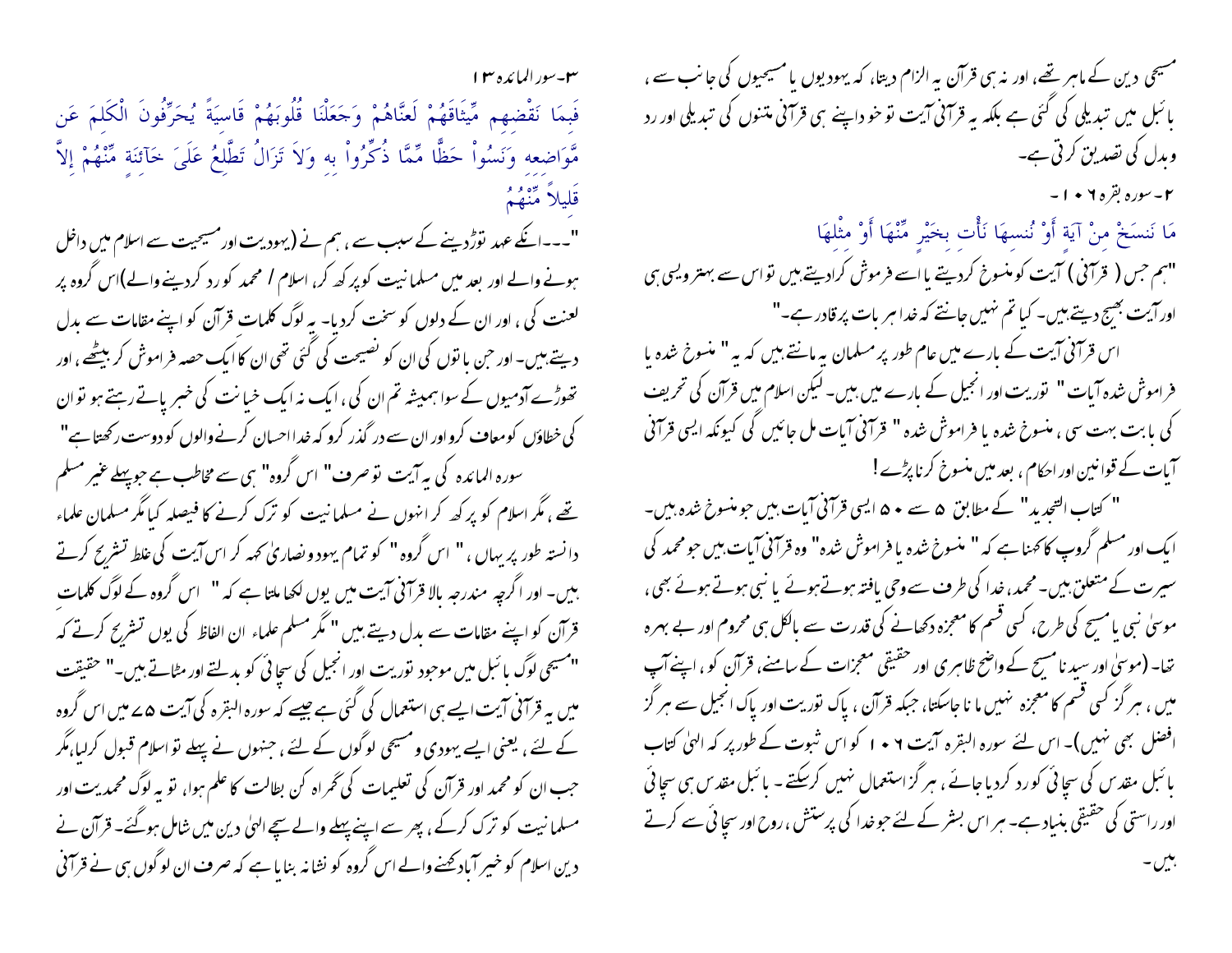نتائج تحقيق

جیسا کہ اوپر بیان کیا گیا ہے ، قرآن میں اسی طرح کی ملتی جلتی اور بھی آیتیں بیں حن کو پڑھنے سے یوں لگتا، گو ماکہ وہ مائبل کی الہیٰ سچائی کی بنیاد کورد کرتی بیں۔لیکن گھرائی سے مطالعہ کرنے اور اچھی طرح سے پرکھنے کے بعد ، میں ، اب یہ اقرار کرتا ہوں کہ ایک بھی ایسی قرآفی آیت موحبود نہیں ، حبوکھلے اور واضح طور پر بہ بیان کرتی ہو، کہ توریت ، زبور اور انجیل میں کسی بھی طرح کی تبدیلی کی گئی ہے۔ یاانکی الہیٰ اور صحیح حالت کو، کسی طرح سے بدل دیا گیا ہے( اگر یہودیوں پر بہ الزام ہے کہ وہ توریت کی آیات کو ان کے مقام سے ادھر ادھر گردیتے ہیں۔ نواس سے ہر گزیہ مطلب نہیں کہ یہودی لوگ، نوریت کی کتاب کے اصلی متن کو بدل دیتے ہیں، او رجب نوریت کا اصلی متن اپنی جگہ قائم ودائم ہے، نونوریت کی تعلیمات کی صداقت ، پالکل شفاف ہے ، جس کی تابع داری کرنا ہم پر فرص الهیٰ بنتا اور مسیحیوں پرانجیل یعنی کلام الهیٰ کے بدلنے یا تحریف کاایساالزام ، بالکل بھی قرآن میں موحود

آخر میں اس نتیجہ پر پہنچا کہ قرآنی آیات یعنی سورہ المائدہ ۲۸، سورہ البقرہ ۲۲، سورہ السحدہ ۳۲ اور کئی دوسر ی آیات ایسی بیں ، حبوبہ یقین دلاتی بیں کہ توریت ، زبور اور انبیاء کے صحائف اور انجیل ، ہی فی الحقیقت الهیٰ سچائی سے معمور راست اور برحق الهیٰ کلام خداہیں، حوان سب مسلمانوں کے لئے موزوں اور سچی وبرحن بدایت ہے ، حواپنے معبود کی پرستش وعبادت، اس کی پاک مرحنی کے مطابق روح اور سچا ئی سے کرنا چاہتے ہیں۔

آبات کے لفظوں میں تبدیلی کردی ہے ، نہ کہ پائبل میں کسی قسم کی تبدیلی کو نشانہ بنایا ہے۔ اور قرآن بہاں ، سیے مسیحی لوگوں کو مخاطب بھی نہیں کررہا - مزید اسی موصوع پر تفصیل کے ساتھ سورہ المائدہ ١٣ : ٢ - ١٣ كے متن كو پڑھ سكتے ہيں۔ بظاہر سورۃ المائدہ كى آيت ١٣ كو توریت ، زبور اور انجیل کی الہیٰ سچائی کو جھٹلانے کے لئے ، بنیاد کے طور پر استعمال نہیں کیا جاسكتا-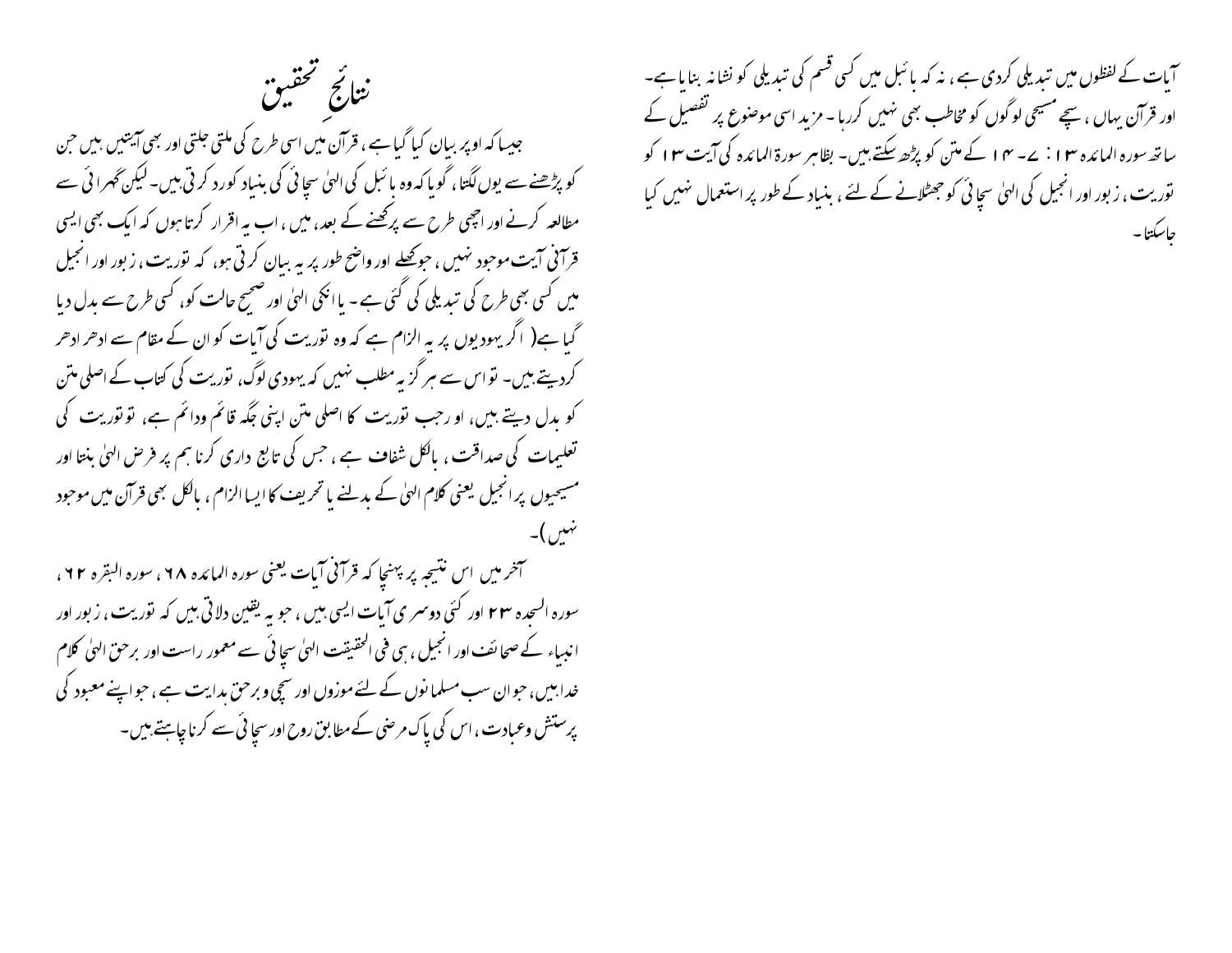پریشا نباں دیریا گبھی نہیں رہتی ہیں ، اور خدا باپ کا الہیٰ فصل، سید نامسیح میں ، ان تمام مسائل پر علیہ پانے کے لئے مدد گار ہوگا، اور مسیح کے نام میں صرور ہی فتح ہو گی۔مجھے بھی ایسے ہی تجربات سے گزرنا پڑا، لیکن ہر بار خدا باپ کی الہیٰ مدد ورہنمائی نے، ان تمام مسائل سے یکلنے کی راہ بھی آسان کردی۔ ۱۹۲۱ء سے لے کر ۹۲ ۹ اء تک میں ، دوہرے مذہبی فرائض ادا کرتاربا۔مسلم عقیدہ کے مطابق دعا کرتا اور سر جمعہ مسحد بھی جاتا۔ اس کے ساتھ مبر ا نوار کو گرجاگھر بھی جاتا تا که مسیحی عبادت کی بابت مزید جان سکتا - میں ہفتہ وار مسیحی کلیسا ئی عبادات میں سٹریک ہوتا تھا، اس لئے نہیں کہ میں مسیحیت کے لئے قائل ہوجکا تھا، بلکہ بغیر کسی عقیدہ اورایمان کے مسیحی عبادات میں سٹریک ہوتا تھا۔میں زیادہ تر،صرف حق اور سچا ٹی کی تلاش وتحقیق کی خاطر حجرچ جاتا تھا، کہ مسلما نوں کے اس الزام کی پڑتال بھی کرسکوں ، کہ مسیحی لوگ ، گرجاٹھر میں بتوں کی پرستش کرتے ہیں یا نہیں ۔اس بات کے لئے میں ، ہر ا توار کو، حِکار تہ کے گرد اگرد بیشتر گرجا گھروں میں گیا، اور مسیحی کلیسیائی عبادات میں سٹریک ہوا، خاص کر اس تحقیق کی بابت کہ مسیحی لوگ، <sub>ک</sub>ماں تک بتوں، یعنی مجسموں یا تصاویر کی پوجا کرتے ہیں۔ بالاہخر میں اس نتیجہ پر پہنچا کہ ، با ئبل مقدس کے عین مطابق، سچی مسیحی عبادات میں ، بت پرستی کا شبہ پالکل ہی بے بنیاد ہے، اورمیں نے مسیحیت کے خلاف اپنے تمام ترخدشات کو پالکل بے بنباد اور پاطل پایا-اور جس جس گرجاگھر میں گیامجھے پالکل بت پرستی کااحساس تک نہ ہوا، اور حمیں بھی بت پرستی نظر نہ آئی۔ ۱۹۲۴ء میں خدا کی پاک روح( روح القدس ) کے ٹھرے احساس اور موجود کی سے ، میری زند گی لبریز ہوگئی ، اور اس وقت سے میں نے فیصلہ کرلیا کہ میں اپنے سارے دل ابنی ساری جان اور اپنے مکمل شعور اور ضمیر سے سید ناعیسیٰ مسیح کو اپنا شخصی نجات دہندہ قبول کرکے انجیل کے تابع ہوجاؤ لگا۔لیکن ابھی تک ایک بات کی تھی کا احساس مجھ میں تھا،

ماحول کے اثرات کے خلاف میری جدوجہد حب کہ نوریت، زبور اور انجیل کی سچائی پر عباں اور روشن ہوچکی تھی اور میں مسیحی ایمان میں پختگی حاصل کرجکا تھا، اورمسح کواپنا حقیقی شخصی نحات دہندہ کے طور پر قسول کرنے کے لئے بھی تبار تھا- پھر بھی میں اپنے مسیحی عقیدہ کا گھلے عام اعلان نہیں کرپارہا تھا کیونکہ میرے گرد و پیش کے حالات سازگار نہ تھے اورمیرے لئے رکاوٹ کا سبب بنےہوئے تھے ۔ اس کے علاوہ میں خوف واضطراب کا شکار تھا۔ میں کئی ایسے لوگوں سے واقف تھا جنہوں نے مسیح کواپنا شخصی نحات دہندہ قسول تو کرلیا تھا۔ لیکن ماحول کے اثرات سے گھبرا کر ٹھو کر کھاگئے ۔ شاید وہ ایمان میں پختہ یہ تھے۔ والدین کی مخالفت یا نوکری سے الگ کردئیے جانے کا خطرہ، بیوی یامنگیتر سے تصادم اور کئی ایسے ہی خطرات ، حبومسیح کو پورے طور پر اپنی زند گی کی حکمران بغنے کے لئے ، نو مرید مسیحی

کے لئے ، ر کاوٹ کاسبب بن جاتے بیں ۔ مسح نے ماحول کے اثرات سے پیشتر ہی انجیل کی ان آیات سے خبر دار کردیا تھا،" بہ نہ سمجھو کہ میں زمین پر صلح کرانے آیا ہوں ، صلح کرانے نہیں بلکہ تلوار چلوانے آیا ہوں کیونکہ میں اس لئے آیا ہوں کہ آدمی کو اس کے باپ سے اور بیٹی کو اس کی ماں سے اور بہو کو اس کی ساس سے جدا کردوں۔ اور آدمی کے دشمن اس کے گھر سی کے لوگ ہونگے۔"( متی ٭ ا ∶ ۳۳ تا

اس انجیل کی آیت سے یہ وصاحت ملی کہ مسح کی شاگردیت میں مشکلات در پیش ہوسکتی ہیں۔ ہوسکتا ہے والدین کی طرف سے مذہب کی تبدیلی کے باعث نفرت کا جذبہ پیدا ہو، خاندا فی تعلقات ختم ہوجائیں اور اسے اپنی جان کا خطر ہ لاحق ہوجائے ، جب کہ حن زند گیوں نے مسح کو دل سے قبول کرلیا اور اپنا خداوند مان لیا، اور اپنی زند گیوں کو مکمل طور پر مسح کے حوالے کردیا کہ وہ ان کے دلوں اور خبالوں پر حکومت کرے ، تب اس طرح کی مشکلات اور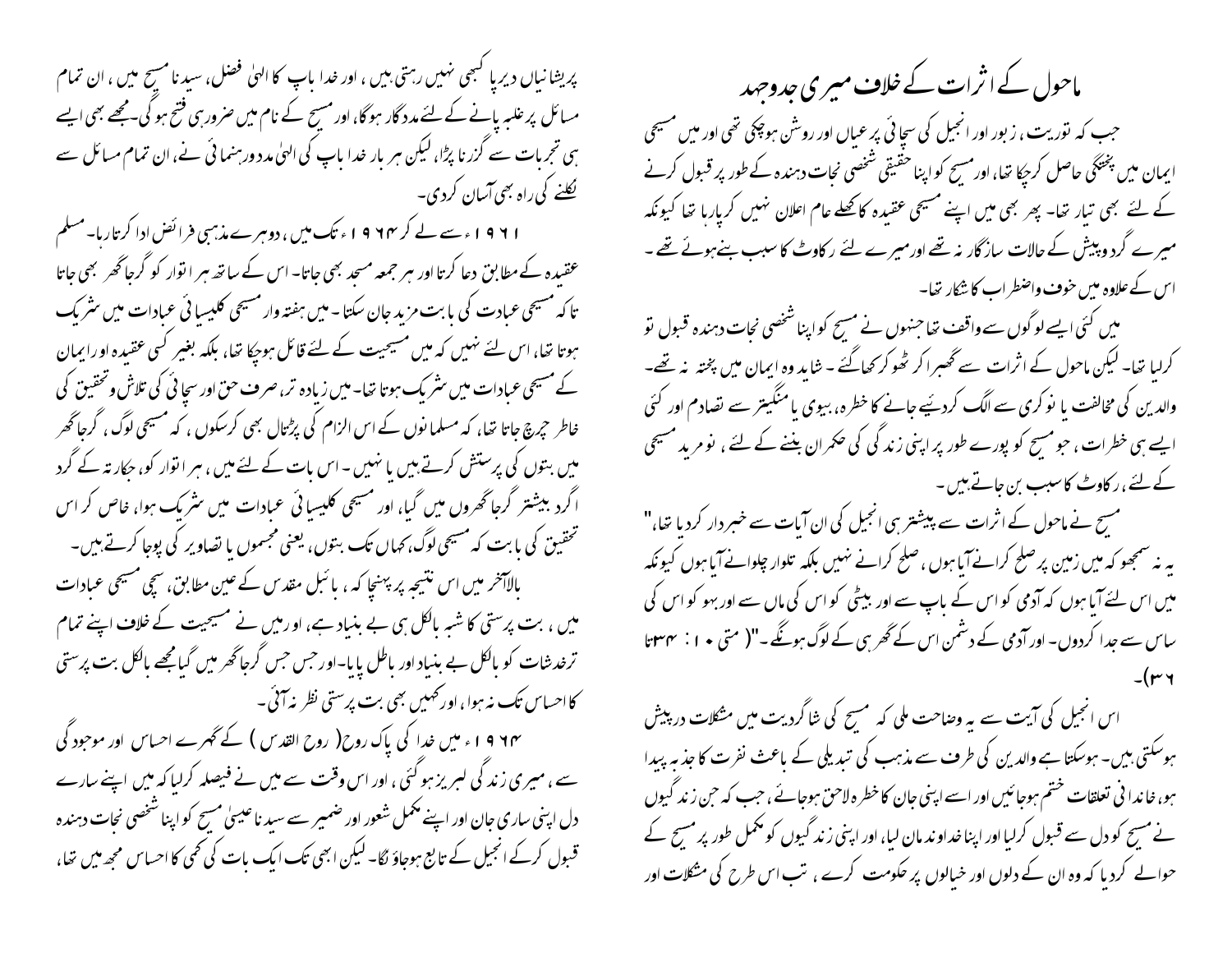کوئی حل نظر نہیں آتا تھا کہ میں ان تمام مشکلات پر کیسے قابو یاؤں ، اور نہ ہی مشورہ لینے کی عرص سے کسی کے پاس گیا۔ پیشتر اس کے میں اپنی بیوی سے مذہب کی تبدیلی کے مارے میں بات جیت کرتا حو کہ ہمارے لئے مشکل کا سبب بن سکتا تھا ، خدا نے اپنے وقت پر ان تمام مشکلات پر قا بو پانے کے لئے بروقت مدد کی اور خدا نے اپنی بڑی رحمت میں میر ی بیوی پر اپنے پاک آسمانی فصل کی سچائی کا آسمانی دروازہ تھول دیا۔ کرسمس کی خوبصورت سحاوٹ یعنی وہ خوبصورت رنگ برنگی روشنیاں اور ستارے ، حبکہ مسیحی گھروں سے عجیب دلکش نظارہ پیش کررہے تھے ، تو ان نظاروں نے میر ی بیوی کے دل کو بہت خوشی اور سکون کا احساس بخشا اور مسیحیت کی خوبی اس پر ظاہر ہو ٹی کہ مسیحی زند گی کیسی پاک خوشی اور روحا فی بر کت کی ہو تی ہے۔میری بیوی اور میری بیٹی نے دلی اظہار کیا کہ انہیں کرسمس کی خوشی اور مسیحیت نے عجیب حوشی اور شادما فی دی ہے، اور دلی حواہش کا اظہار کیا کہ کتنا احیا اور یا بر کت موقع ہو کہ ہماراگھر بھی مسیحی ہو۔اب یہی موقع تھا جس کامیں منتظر تھا اور اگلے ہی دن جبکہ کرسمس کی خوشیاں منا ئی جارہی تھیں ، تب میں یادری جے سپولیتے سے پھر ملااوران سے اپنے لئے اور خاندان کی طرف سے بپتسمہ کی درخواست کی، حوفوراً منظور ہوگئی۔ ۲۶ دسمبر ۱۹۶۹ء کومیں نے بمعہ بیوی اور سات بچوں کے ایک خاندان کی طرح بیت ایل جرچ میں یادری ہے سپولیتے سے بہتسمہ لیا۔ایک ہفتہ گزر جانے کے بعد میرے ایک اور بیٹے نے بھی بہتسمہ لیااور یہ بھی انکشاف ہوا کہ وہ بھی چھپ چھپ کر حجرچ جاتا تھا، تاکہ کوئی جان نہ سکے ، اور حب کہ میں اپنی بیوی او ربچوں کے ڈر سے چھپ کر حیرچ جاتا تھا۔ گویا ہم ا یک دوسمرے کے ساتھ آئکھ مجولی تھیلتے رہے۔ لیکن خداوند کی تعریف اور شکر بحالاتا ہوں کہ سمخر کار میں اورمیرا خاندان ، سید نامسح اور پاک انجیل کے بیچے پیروکار بن گئے اور خاندان کے

وہ یہ کہ میں اپنے مسیحی ایمان کا اقرار اعلانیہ طور پر نہیں کررہا تھا، اورمیں نے اب تک مسیحیت کوراز میں رکھا ہوا تھا ، اور میں نہیں چاہتا تھا کہ میری بیوی اورپچے اورمیرے عزیزدوستوں کو میرے مسیحی ہونے کافیصلہ کی بابت علم ہوتا۔ اسی غرض سے میں نے کوی تنگ شہر میں حجرچ آف انڈونیشیا سے ، راز داری میں بپتسمہ لینے کی درخواست کی ، حو کہ نامنظور کرد گئی کیونکہ بپتسمہ کی رسم کوخفیہ نہیں رکھاجاسکتا تھا۔اور دو یا تبین گواہوں کا بھی ہوناصروری تھا۔ کئی ہفتے گزرنے کے بعد پھر بپتسمہ لینے کے سلسلہ میں میں نے یادری جے سپولیتے (Rev.J.Sapulet) سے بیت ایل جرچ، جاتی گارا میں ملاقات کی ، اور وہ فوراً راضی ہوگئے ۔ مگر ایک سٹرط پر کہ ببپتسمہ کی رسم دو یا تین مسیحی پڑوسیوں کے سامنے ہو گی، تاکہ وہ میری مسیحی زندگی میں میری روحانی راہنمائی و مدد کرسکیں، اورمیں ، خدا کے لائق ، مسیحی زند گی بسر کرسکوں لیکن اپنے ماحول کے اثرات کے تحت میں اس سثرط کوماننے پر تیار نہ تھا جیسا کہ اب تک میں نے مسیحی ہوتے ہوئے اعلانیہ اقرار نہ کیا تھا-مجھے خوف تھا کہ میرے اپنے ہی خاندان میں بڑی مشکل پیدا ہوجا ئیگی، میں اپنی بیوی سے بات کرنے کی ہمت نہ پارہا تھا کہ وہ جرچ میں میرے ساتھ جائے ، بلکہ مجھے میری بیوی کی طرف سے خطرہ تھا کہ وہ انتقاماً مجھے اسلامی قانون کے تحت طلاق کے لئے عدالت تک لے جاسکتی تھی ، اور میں ان تمام خطرات کے پیش نظر حنوف زدہ تھااور خفیہ طور پر مسیحی زندگی بسر کرناچاہتا تھا-اب میری زند گی ، مسیحی ایمان میں عنیر یقینی نه رہی تھی ، اورمسح کو شخصی نجات دہندہ قبول کرنے میں مجھے کوئی شک وشیہ نہ ربانتیا۔اس لئے اب میں نے ، دوطرفہ مذہبی رجحان بھی ترک کردیا تھااور اب صرف، مسح کے وسیلہ ، سیچےآسما فی خدا پاپ کی عمادت کے لئے گرجا تحھر ہی جاتا تھا لیکن راز افشا ہوجانے اور خاندان کے رد عمل کا ڈر ، ہمیشہ ہی لگا رہتا تھا اور مجھے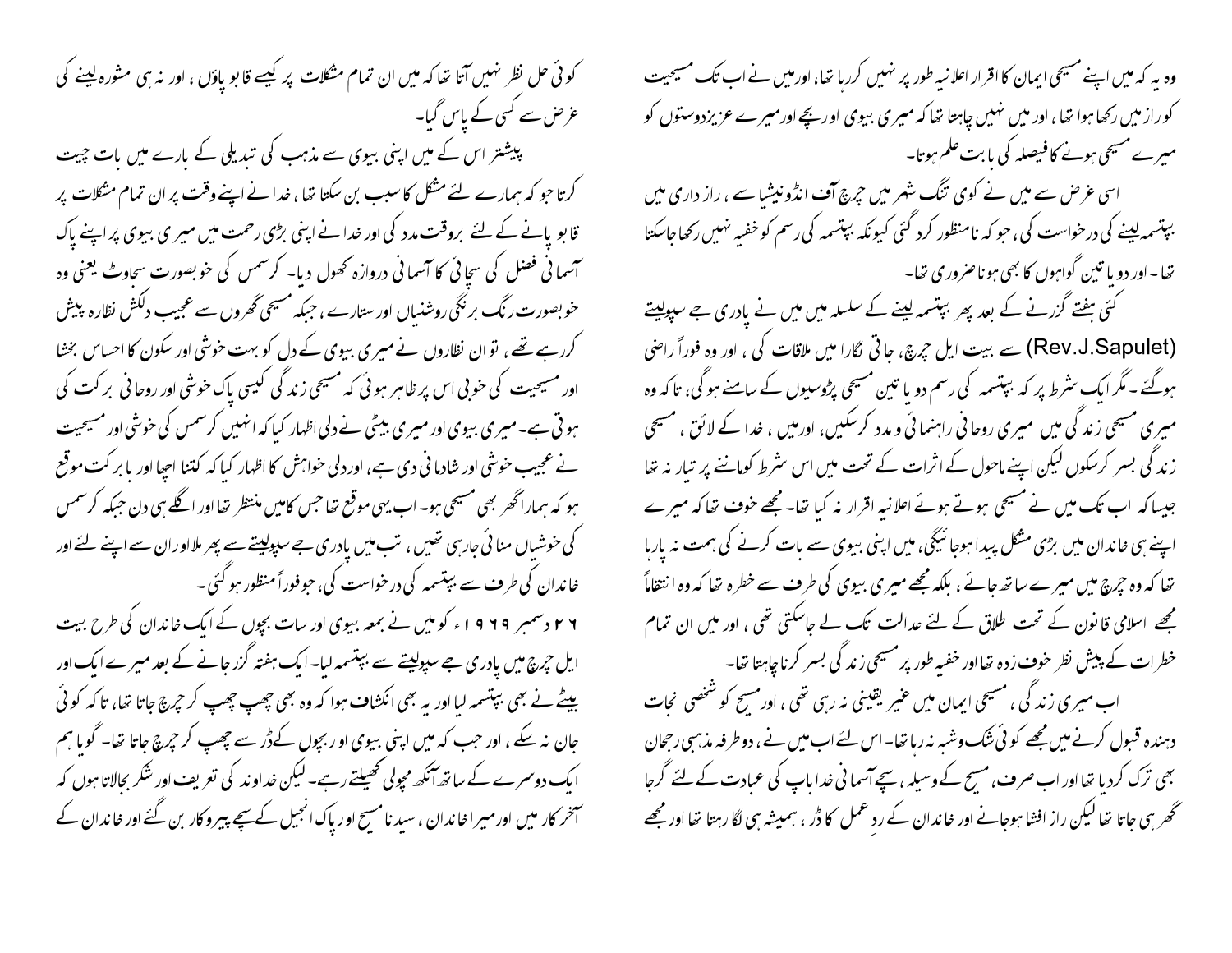"یسوع نے کہا کہ اگر کوئی بیابیا ہو تومیرے پاس آکر پئے۔حومجھ پر ایمان لائے گا اس کے اندر سے جیساک کتاب مقدس میں آیا ہے، زندگی کے یا نی کی ندیاں جاری ہونگیں۔" (يوحنايه: ٢٣٤٣٨)-" میں (یسوع ) اس لئے آیا کہ وہ زند گی پائیں اور کثرت سے پائیں ۔"(یوحنا • ۱ :  $-(\cdot)$ 

ہماری روز مرہ کی خاندا فی زند گی میں تبدیلی اس قدر تیزی سے نمایاں ہوئی کہ ہم لو گوں کی نظروں میں آگئے اور ہماری ظرف انگلیاں اٹھنے لگیں۔ ہمارے ہمسائے اور رشتہ دار یہ خیال کرنے لگے کہ مسیحیت اختیار کرنے کے بدلہ میں گرجاٹھر کی طر **ف** سے مددیلنے لگی ہے۔ لوگ تمسخر سے کھتے " کہ اگر جلدامیر بننا ہے تو مسیحی ہوجاؤ اور مدد کے طور پر جرچ کی طرف سے لاکھوں روپیہ وصول ہوگا" ۔لوگ یہ ننگ کرتے تھے کہ ہماری زند کی میں برکات کا نازل ہوجا نا حجہ بچ کی طرف سے ہے، گو ما کہ مسیحی ہوجانے پر رشوت کے طور پر ہمیں مالی مدد دی گئی ہو۔مگر ایسا تو ہر گزیہ تھا! ہم نے کسی بھی جرچ سے پا کسی اور ذریعہ سے مسیحی ہوجانے پر کسی قسم کی مدد کے لئے ایک یائی تک نہ لی اور نہ ہی روزگار کے لئے کوئی وعدہ لیا۔درحقیقت پہ تمام روحا نی ومادی بر کا ت اور یا بر کت زند گی ، فقط خدائے خالق کی طرف سے ایک فیاضی تھی، جیسا کہ اس نے وعدہ کیا ہے: بلکہ تم پہلے اس کی بادشاہی اور اسکی راستیازی کی تلاش کرو نو بہ سب چیزیں بھی تم کومل جائیں گی، حو کوئی اس پر ایمان لائے گا کنٹرت کی زند گی یائے گا، اور خداوند کے طالب کسی نعمت کے محتاج نہ ہوں گے۔

ہر فرد کے دل پراب، خداوندوں کا خدااور بادشاہوں کا بادشاہ یعنی سید ناعیسیٰ مسیح حکومت اور یادشاہت کرنے لگا۔ <sub>ناہت کرنے لگا</sub>۔<br>**بے شم**ار بر کتنبیں ۲ ۲ دسمبر ۹ ۶ ۹ ا ء میں بپتسمہ لینے کے بعد تھریلواور خاندا نی خوشیوں میں بے انتہا اصافہ ہوا، اور ان جند بر کتوں کے باعث تو ہماری ٹھریلوز ند کی کی خوشیوں کا گھوارہ بن گئی۔ پولوس رسول نے کر نتھیوں کےخط میں یوں لکھاہے: "اس لئے اگر کوئی مسیح میں ہے تو نیا مخلوق ہے، پرانی چیزیں جاتی رہیں دیکھووہ نئی ہو کئیں۔( ۲ کر نتھیوں ، ۵ : ۲۱ )۔ مبر کوئی شخص ، ح<u>و</u>مسیح کو اپناشخصی نجات دہندہ قسول کرتاہے ، *خد*اوند اس ایماندار کی زند کی کو تبدیل کردیتا ہے، اور تب اس کی صورت مسیح کی شکل میں بدلنے لگتی ہے ، یا ئبل مقد س میں یوں لکھاہے : " خدانے انسان کواپنی صورت پر پیدا کیا"(پیدائش ۱: ۲۷)-اس نئی روحانی تبدیلی میں محبت اور خوشی کی چاہتیں جنم لینے لکتی ہیں۔ یعنی اس گناه آلوده فا فی د نبا کی چیزیں پہلے دن پسند اور من ساتی تھی اور اب نا پسند ہونے لگیں اور مسیح اور انجیل کی بابت حو پاتیں نا پسند تھی، وہ دل پسند بن کئیں۔ یہ تبدیلی ہمارے خاندان کی اندرو فی زند کی میں ایسی نمایاں تھی، جسے ہم سب نے محسوس کیا، اوراہمں پاس کے لوگوں نے بھی ایسا ہی محسوس کیا۔ یوں، ایماندار کا طرز زند کی بھی بدل جاتا اور یہی کیا ہی عجیب تبدیلی ہے حویاک مسیجانے ہمیں دی!۔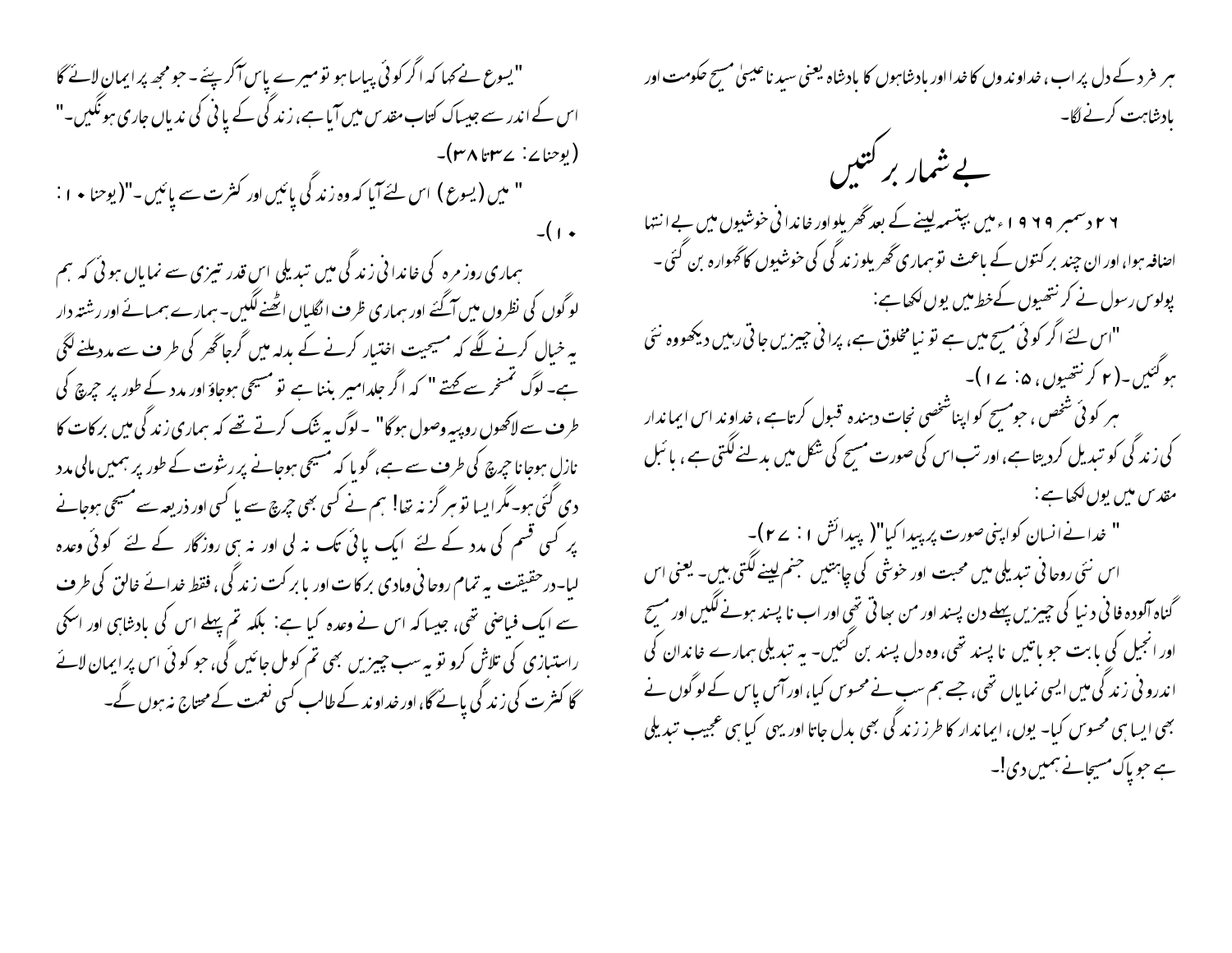اس نے ان لوگوں کو حسنہوں نے اطلاع کی انہیں بتا پا کہ " میں امبری کواچھی طرح جا نتا ہوں نہ صرف حِکار تہ ہی سے بلکہ بنجرماسن سے بھی، وہ کوئی معمولی مسلمان نہیں، بلکہ اپنے صوبہ میں تشدد پسند محاید اسلام ہے اور مخالف مسیحی تحریک کااہم ر کن ہے، محمد بہ کا رہنما ، مسلم صحافی اور اسلام کی تبلیغ میں سمر گرم ہے،وسطی اور مشرقی کالی منتان کاساراہ علاقہ اسے جا نتا ہے ، اور ے ۹۴ ا ء کے عرصہ میں امو نتا ئی میں کالیمنتان اسلامی کانگریس کا کار کن ہے۔اس کےعلاوہ ہمران امبری انڈونیشیا میں بنجر ماسن کی سمرکاری فوج کے لئے اعلیٰ معظم کی حیثیت سے مقرر ہے میں یقین سے کھتا ہوں ، ہمران امبری مسیحی نہیں بن سکتاہے" لیکن پڑوسیوں نے یقین دلایا، کہ کئی سالوں سے انہوں نے مجھے گاؤں کے گرجاٹھر میں باقاعد گی سے جاتے دیکھا ہے اور مبر کرسمس کے ننوار پر کرسمس ٹری بھی سحاتا ہے، پڑوسیوں نے میرے دوست کو مزید گفصیل جاننے کے لئے میرے گھر اسے بھیجا کہ وہ خود تمام حالات کا بغور جائزه کرسکتا۔

سو میرا دوست چیسےہی تھر کے اندر داخل ہوا، براہ راست اس نے سوال کیا کہ"ہمارے خاندان کے مسیحی ہوجانے کی خبر کیا واقعی درست ہے" میں نے بغیر کسی ننگ وشبہ کے اسے حواب دیا: ہاں پہ درست ہے ، میں اور میرے خاندان نے مسیحی ہونے کے بعد بہتسمہ بھی لےلیاہے۔" یہ سنتے ہی میرے دوست کی آنکھوں سے آنسو جاری ہوگئے وہ کحچھ نہ کر یکا، بلکہ حسیرا فی کے عالم میں کھڑا رہا۔اس کے دل کو گھرا دھیکا لگا تھا۔ بنجرماسن، لوٹ جانے کے بعد

اس نے عام اور خاص میں میرے مذہب کے تبدیل ہونے کی خبر مشور کردی۔ اور یہی خبر بنعجرماسن میں بارین اوتاما اخبار نے میرے ایک بہترین دوست صحافی ، ایچ ارسیاد مارن کے قلم سے بڑے جلی حروف میں شائع کی کہ " محمد یہ تحریک کی ایک ممتاز شخصیت نے مسیحی

میرے عنبر مشحرک ابتدائی مشیحی سال • 4 ۷ ا ء سے ۲ ۷ 4 9 ء تک میں ایک جامد(سست) مسیحی تھا۔میں تحارت کی ترقی میں اور خاندا فی پرورش میں مصروف تھا۔ میری مذہبی دلچیبی صرف اتوار کو حیرچ جانے اور فارغ وقت میں پائبل مقدس کی تلاوت میں تھی۔اورمیرے اس مسیحی روبہ کا خدا نے مجھے احساس دلایا، اور میں نے اس وقت واضح محسوس کیا کہ خدانے مجھےآگاہی دی ہے" اگر تم حقیقی مسیحی بننا چاہتے ہو تو اس طرح کی سرد مزاجی کاروبہ تہارے لئے کافی نہیں ہے، اور نہ ہی بہ مناسب ہے کہ تم صرف خدا کی برکات کامزہ چکھو، بلکہ مسح کے ایک شاگرد کی حیثیت سے اپنی شخصی مسیحی گواہی ، دوسمروں کوسناؤاور انجیل کی منادی کروجیسا کہ مسیح نے تمہیں صحم دیا ہے" پس تم جاگر سب قوموں کو (سید نا مسیح) کے شاگرد بناؤ اور ان کو ماپ پیٹے اور روح القد س کے نام سے بہتسمہ دو- اور ان کو بہ تعلیم دو ان سب یا توں پر عمل کریں ، حن کامیں نے تم کو ضخم دیااور دیکھومیں، د نباکے آخر تک ہمیشہ تہارے ساتھ ہوں۔" (متى ٢٨ : ٩ ، تا ٢٠ )-

سوال په تعا که کس طرح میں ،مجلے عام شخصی مسیحی گواہی، اور انجیل کی خوشخبری کی منادی دوں؟ درحقیقت میں خواہش نورکھتا تھا، لیکن میں ناواقف تھا کہ انجیل کی منادی کا کیسے کناز کیاجائے۔مگرخدا نے خود سی، منادی کے لئے راہ کو تیار کیا، جس کا بیان یوں ہے: ا یک دن میر ابہ مترین دوست ہمارے تھر ایک رات قبام کرنے کے لئے بنجرمارسن سے آیا، وہ میرا حقیقی دوست تھا اور اچھے اور برے دیوں میں وہ میرا قریبی ساتھی تھا۔ جب جرمن فوج کی طرف سے گرفتاری ہوئی تب بھی قید خانہ یا کیمپ میں ، ہم ایک دوسمرے سے ملا کرتے تھے۔ حسب معمول گھر داخل ہوتے ہی، بغیر کسی نشان دہی کے کہ اب ہمارا خاندان السلام" میرے دوست کو میرے مسیحی ہونے کی خبر تو تھی لیکن اسے یقین نہ آیا تھا۔ بلکہ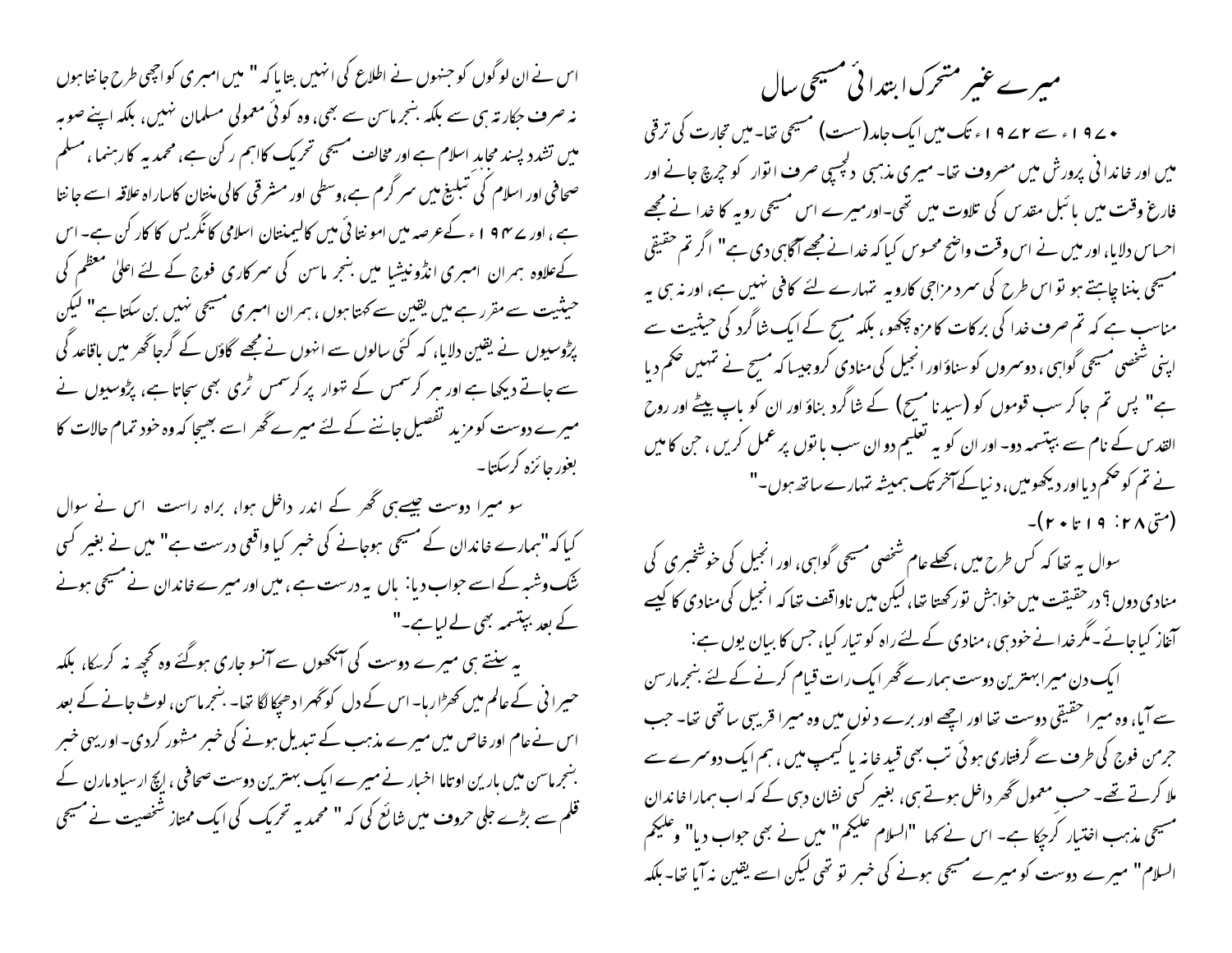ہوئے۔ یہ سب کچھ دیکھ کرمیں جلد ہی ایک " تھلاخط" بنجرماسن کے اخبار " بارین اتما" میں چھپوایا ، جس میں میں نے اپنے اسلامی مذہب کی مسیحیت میں تبدیلی کاتھلے عام اعتراف کیا۔ كحلاخط اس" كھلے خط" كامصنمون بہ تھا : قارئين حصرات السلام وعليكم! میں اس خط کے ذریعہ کھلے عام ، اقرار کررہا ہوں کہ یہ بات سچ ہے کہ میں پروٹسٹمنٹ مسیحی ہوں اور اپنے ماصی کے آباؤ اجداد کا اسلامی مذہب وعقیدہ ۴۷ 9 ا ء سے ترک کرکے چھوڑ حیکا ہوں۔ آپ کے اخبار میں میری بابت یہ خبر حپولکا دینے والی تھی کہ میں اسلام کی عظیم ہستی ہوں اور آزادی کا سورما ہوں۔ آپکے تمام حوا بات رد عمل ، آپکی پسندید کی ونا پسندید کی کے یئے ،میں تمام دوستوں کاشکر گزار ہوں۔ حالانکہ اب تکب میں نے دین اسلام کے لئے کسی قسم کی عظیم ہستی اور آزادی کی تحریک کا سورما ہونے کو کبھی محسوس نہیں کیا، اور نہ ہی کبھی اس کا کھلے عام اقرار کیا یا اعلان کیا ہو۔ اگر ماصی میں جنگ میں سٹر کت کی بھی ، جیسا کہ میرے دوستوں نےلکھا ہے تو وہ سوائے فر حن کے اور تحچھ نہ تھا۔ میں مادر وطن کے لئے ایک عام فوجی تھا۔ لہذا اس خدمت کے لئے میں کوئی لقب یا تمغہ نہیں چاہتا-میں نے توصرف اپنا فرص ادا کیا- میں خاص کر جناب ارسیاد ما نن کاشکر گزار ہوں (حبی کے خطہ کو قسول کیاجاناممکن بنہ تھا)۔ ہے ایس انتماس اور ارتہم ارتفا کاشکر گزار ہوں جنہوں نے میرے بارے میں لکھنا صروری سمجیا۔ آپ سب کی تحریروں میں ایسی کوئی بات نہیں جس کامیں الکار کروں بااپنارد عمل ظاہر کروں لیکن تھوڑی سی اصلاح کے ساتھ کھوں گا، کہ میں نے آزادی کے پہلے علمبر دار کے لقب کی غرص سے ، کسجی دستخط نہیں گئے ۔میں نے ایمان سے متعلقہ ایک پرجہ صرور

مذہب اختیار کرلیاہے۔" ایک اور اخبار جہاد کے چیف ایڈیٹر جے ایس انتماس اور دوسمرے دیگر صحافیوں نے یوں لکھا کہ :-ايك سنسنى خيرز خبر! " محمد یہ تحریک کی ممتاز مسلمان ہستی نے مسیحی مذہب اختیار کرلیا۔" ا یک اور صحافی ارتھم ارتھا نے بہ توقع ظاہر کی اس خبر میں سجا ئی نہیں ہے اور ہمران امبری حو آزادی کا اسلامی سورما ہے۔ اس کےمذہبی عقیدہ کا سوال اب بھی ہے۔ بنجرماسن کے مسلما نوں نے بھی تعصب بھرارد عمل دکھا مااور اکثر بہ سنا گیا کہ مالی تنگی، کسی کو بھی مذہب کی تبدیلی پر کمادہ کرسکتی ہے ۔مسلم یو نیورسٹی آئی اے این انتاسری نے بھی میرے مذہب کی تبدیلی پر رد عمل ظاہر کیا۔ اسی اثناء میں بنجرماسن میں ، پی - ایم - ڈبلیو - محمد پہ نے نواس بات سے الکار ہی کرنے کی کوشش کی کہ میں کسجی، محمد بہ تحریک کار کن بھی تھا، باں بہ صرورمانا کہ میں آزادی کا ایک مسلم سورہا تھا۔میرے مذہب کی تبدیلی پر یہ تمام خسریں ،اخبارات میں اس لئے شائع کی گئیں تا کہ مجھے سٹرمندہ کیا جائے اور میں واپس اسلام کی طرف لوٹ آؤں۔مگر ان مسلم لوگوں

کا ارادہ اور مر صنی خدا کی ایپیٰ مرصٰی کے پالکل برعکس تھی، بلکہ خدا نے انہیں اس طور پر استعمال کیا کہ میں اور بھی سر گرم مسیحی بن کر سید نا مسح کی الوہیت (غداوندی ) کی سجائی کی گواہی دینے کے لئے تیار ہوسکا۔

اسی طرح تقریباً دوماہ تک میرے مذہب کی تیدیلی پراخبارات میں حجرجا ہوتا رہا، اور عوام میں زیر موصوع رہا، اور پہ موصوع اوتامہ اخبار کی اہم خسروں کی سمرخباں بھی بنارہا۔مجھے پہ بھی خسر ملی کہ بعض جگہوں پر لڑائی میں حون بھی بہا یا جاجکا ہے۔ کیونکہ تحیھ دوستوں کا خیال تھا کہ یہ خبریں مجھے بد نام کرنے کے لئے حیا پی گئی بیں اور گئی نامہ لگاروں پر حوابی حملے بھی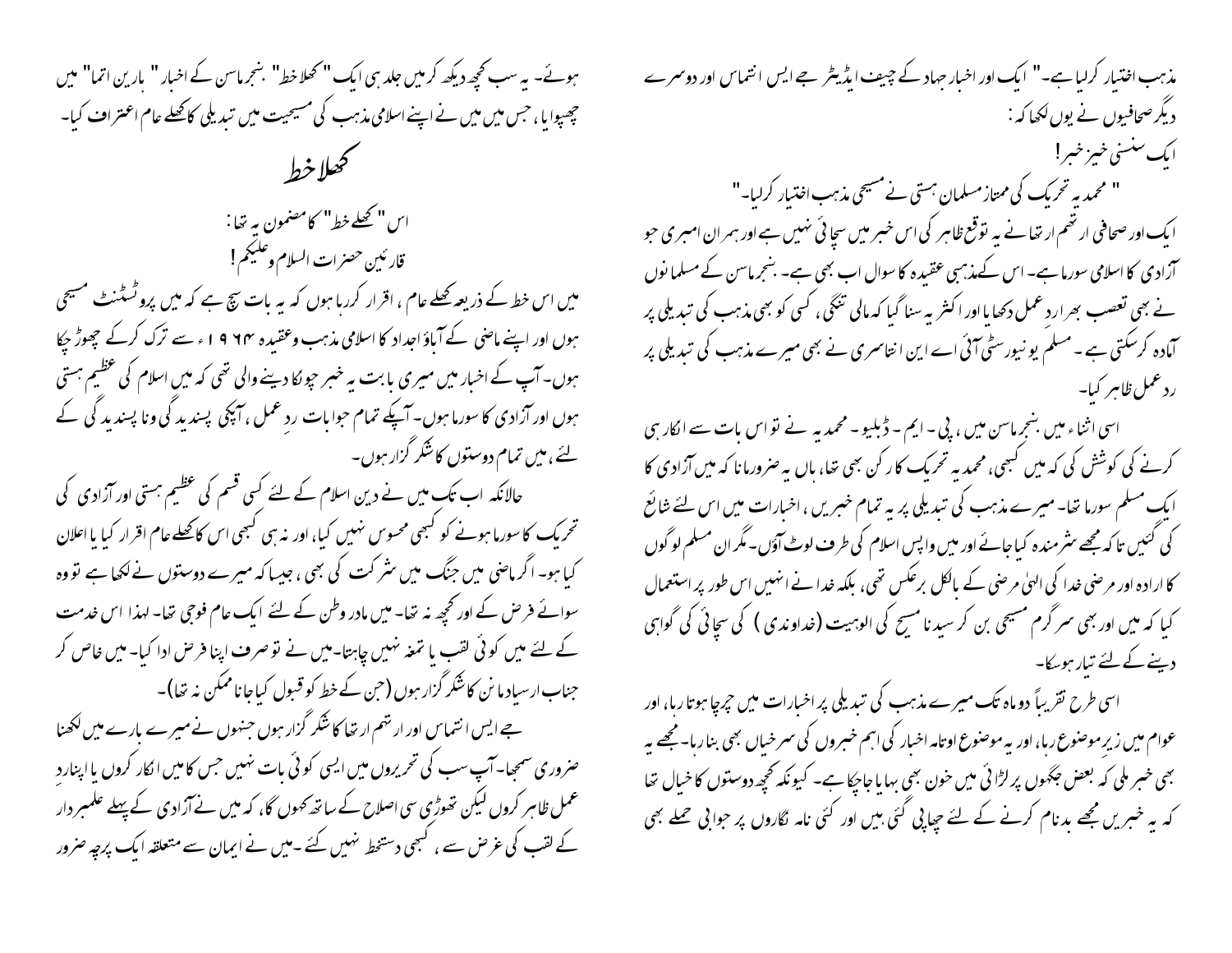مسیحی زندگی میں سر گرم گواہی کاآغاز

عوامی سطح پر اخبار میں شائع ہونے والے اس "کھلے خط" کے بعد دوستوں کی طرف سے بنجرماسن اور ہولو سنگھا ئی سے خطوط موصول ہوئے۔ کحچھ خط نورنج اور ما یوسی کے تھے، کحچھ خط قرآنی آیات کی تنبیہ کے ساتھ، اور کچھ خط ایسے تھے حومزید تحقیقات کی خواہش رکھتے تھے اور یہ جا ننا چاہتے تھے کہ وہ کونے ایسے پر حقائق نقاط تھے جنہوں نے مجھے، اسلام، قرآن ، اور محمدیت کورد کرنے،اورمسیحی ہونے پرمجبور کردیا تھا۔

عرض کہ بہ وہ ابتدا ئی وحومات تھیں جنہوں نے مجھے آمادہ کیا کہ میں مسیحی گواہی کے یئے تیار ہوجاؤں اور یہی خطوط میرے لئے مدد گار ثابت ہوئے۔پہلے پہل توہر خط کے ذا تی حواب کے لئے میں ٹا سَپ رائٹر استعمال کرتا تھا۔ ایمان کی وصاحت کے لئے ایمان کے یہی پرچہ جات بعد میں نقل کرنے والے کا عذات (Stencil) میں ڈھلنے سٹروع ہوگئے ۔ اس کے بعد حب کام بڑھ گیا تو ایک مضمون پریس میں چھپوایا ، حس کا عنوان تھا" خدا پاپ ، خدا بیٹا اور خداروح القدس" اسی مصنمون کی اگلی اشاعت تھی" مسح سے متعلق علم اور خدا کی وحدانیت کی بابت علم الهیٰ - " به کتاب سلمے ۱۹ء میں مکمل ہوئی، اور اس کتاب کی اشاعت کے نتیجہ میں بے شمار خطوط کی بھر مار ہو گئی ان میں سے محچھ خط سوالیہ انداز کے تھے تحجیھ مناظر انہ انداز کے اور کحچھ سجا ئی جاننے کی تلاش میں! میرے مسیحی عقیدہ کی مخالفت میں کئی اور رسالے جاوامیں حیایے گئے ، ان مضامین کی اشاعت کا مجموعی نتیجہ بہ لکل کہ خطوط کی تعداد میں اصافہ ہوتا گیا، اور بہ خطوط انڈو نیشا کے تمام علاقوں سے عرِّ ص کہ بسجرماسن سے مغر بی ، مشر قی اور وسطی جاوا نہیز سما ترا پالم بنگ اور میدان یاد نگ ، اچے سے بھی آئے - اور تحچھ خطوط عنیر ممالک سے بھی آئے ، جیسے مصرو ملیشیا

بھیجا، جس کاعنوان " نوٹس آف فیتھ" تھا-اوریہی تحریرمیرے پروٹسٹنٹ مسیحی مذہب کی بنیاد بھی بنی۔ خیر حو کچھ بھی ہو، دوست تو پھر دوست ہی رہتے ہیں، اور نیک اور اچھے تعلقات برقرار بیں تو دوستی کبھی نہیں ٹوٹتی۔آخر میں آپ سب کا اور یار ٹی کے ممبران کا، میں شکر گزار ہوں۔

> آپ کامخلص ہمران امبری حكار ته ۲ -مئی ۲۷۱۹،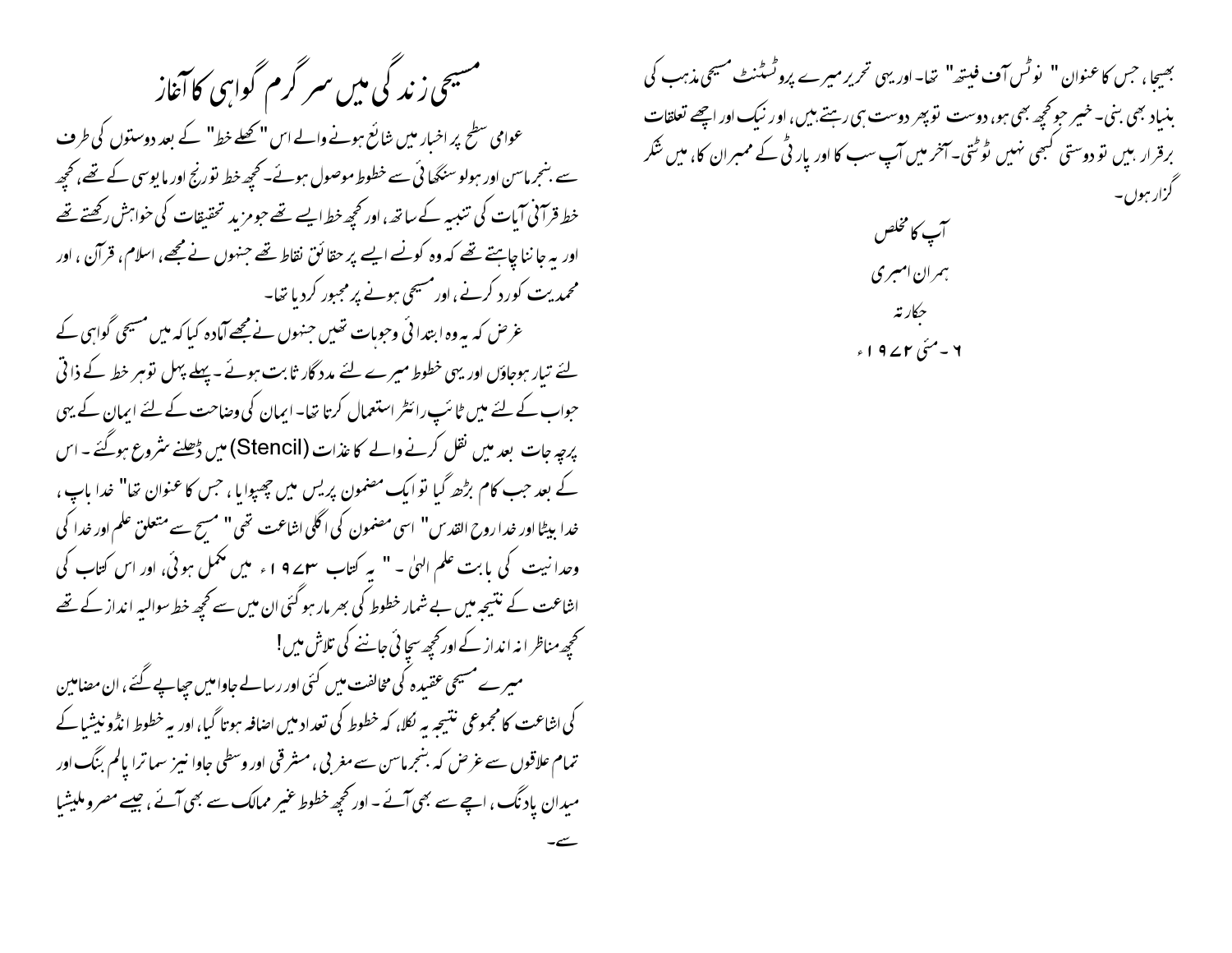جب میں نے دیکھا کہ میری اس مذہب کے تبدیلی نے بہت سے لوگوں کو تلاش حن کی جا سب مائل کیا ہے ، تو میں نے ملاقا تیوں کے لئے اور ان سے تبادلہ خیالات کے لئے ہر منگل وار، جمعرات اور ہفتہ کوصسح سے شام تک کاوقت وقف کردیا۔ میں آسمان کے خدا کا شکر بحالا تا ہوں کہ اس نے مجھے وسیلہ بنا ماکہ مسلم ہعائیوں کو پائبل مقدس کی صداقت اور الوہیت مسیح( مسیح میں صفات خداوندی ) کی بابت بیان کر یکا، کہ وہ مسیح کی بابت کامل طور پر سمجھ سکتے۔

ان تمام سوالات وحوا بات اور اعتراضات سے میں اس نتیجہ پر پہنچا کہ ہمیں بہت جلد واضح طور پر حقیقت کو بیان کرنا چاہیے اور مسلمان ہچائیوں کی طرف سے یا ئبل مقدس کے متعلق تمام علط فہمیوں اورعلط ترحما فی کو نوضیح کرناچاہیے۔

یہ خدا کی بڑی ہی رہنمائی اورمسح کا بڑا فصل تھا، کہ میں مسح کی شہادت دینے میں اپنے ایمان میں مضبوطی سے ثابت قدم رہا۔ تحچھ لو گوں سے خط و کتاب کاسلسلہ نصف سال تک رہا ۔ مسیحی دین سے متعلق مذہبی نقاط پر گفتگو کا سلسلہ بھی جاری رہا، تحچیہ لوگوں کی طرف کئےجانے والے سوالات وجوامات کو تو میں نے کتابی شکل کے ساتھ سند کے طور پر چېپوايا-مشور مکاتيات (خطوط) مندرجه ذيل بين: ا - قبلت میگزین میدان حِکار تہ کے مدیر معاون ومسلم صحافی ایچ ایم یوسف شعیب سے خط و کتابت۔ ۲ – سالا تیگا سے اسلامی مدرس کے ایک استادینام سمودی سے خط و کتابت – **۲۰- پرو**حوسسوو یا سے مطالعہ اسلام رسالہ حِکار نہ کے مدیر جناب امام موسیٰ سے خط**و کتابت -**ىم- دارالكتب الاسلاميه حِكار نه كے جناب بادى واہيو نوسے خط و كتابت – ۵۔ قاہرہ مصر کے ایک مسلم طالب علم علی یعقوب ما تند نگ سے خط و کتا بت ۔ ۲ – انڈونیشیا کی اسلامی حماعت احمد یہ کے سپیکر جناب، اے حسن تاؤسے دن پاسمر بالی میں خط و کتابت۔ ے۔حماعت طلبہ اسلام سمریا بہ میں از بیٹ فہمی اور دیگر طلبا سے خط و کتا بت۔ ۸۔ مسجد آگنگ (مر کزی مسجد )کے منتظم اعلیٰ جناب ایم ۔اے ۔ فصلی سے خط و کتا بت ۔ 9 کے 9 ا ء تک انڈونیشیا کے تقریباً ہر حصہ سے ہزاروں اسلامی پس منظر رکھنے والے ہجا ئیوں کے خطوط کےحوامات دیئے گئے ۔ اور ہرروز کے خطوط نے میری بڑی ہمت بندھا ئی۔اور یہ اس بات کا زندہ شوت تھے کہ خط کھنے والے مسلم دوست ، الہٰی صداقت کے متلاشی تھے کہ وہ راہ حق ، اور زند گی کو پاسکتے ، اور وہ میرے دئیے گئے حوایات سے مطمئن تھے۔خداو ند کاشکر ہو، ان دوستوں کے لئے بھی ، حوشنھیی طور پرمجھے ملنے کے لئے آئے ۔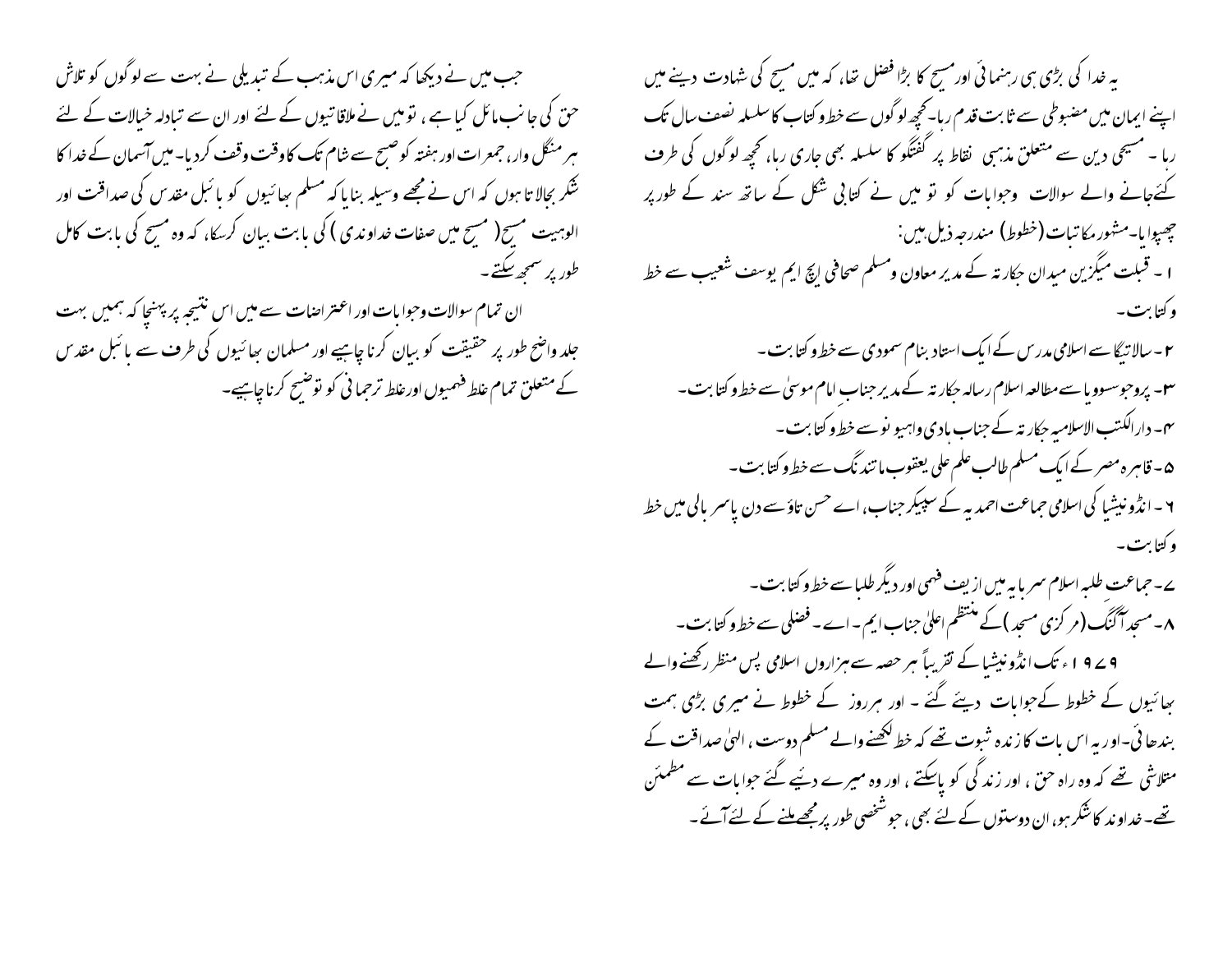جلد ہی یادری ۔ ایم ۔ کے ۔جا کرات ماجا سے ملاقات کا موقع ملا، حبنہوں نے میرے بارے میں سنا تھا اور مجھ سے ملنے کے خواہش مند تھے۔ ہماری باہمی گفتگو سے مجھے بہت برکت ملی۔ یادری صاحب نے میری کتب میں سے چند کتب خرید نا چاہیں۔ میں سوچ میں پڑ گبا اور مجھے ایسے لگا، کہ تھمیں یہ میرا نبا میدان عمل نو نہیں۔میں نے ٹھر کی جانب واپس لوٹنا چایا - لیکن دل وروح نے <sub>ک</sub>ما کہ میں اپنے سفر کوشمال کی جانب جاری رکھوں۔ تب میں پیدل چلتا رہا حتیٰ کہ میں کرامت وی (ادارہ) کے سامنے آگیا۔ پھر دل چایا کہ میں اندر جاؤں اور ڈا کٹر آئس ۔ ایم ۔ او۔ پور میس سے ملاقات کروں، لیکن میں گفتگو کرنے اور ملاقات کے لئے پیچکچاہٹ محسوس کررہا تھا کیونکہ میں ان سے اور ان کی تنظیم سے بھی ناواقف تھا۔ بہ تین سال پہلے کی بات تھی جب میں اس ڈا کٹر سے ملا تھا۔لیکن جیسا کہ خداوند کی روح نے کرامت وی کی طرف بدایت کی تومیں اندر داخل ہوگیا۔میری حالت کحچھ عنیر یقینی سی تھی اس لئے کہ پہلے نویہاں خدا کے کتنے ہی خادم تھے لیکن آج بڑی خاموشی تھی۔میں نے یہ بھی خیال کیا کہ شاید یادری پور میس اب یہاں یہ ہوں۔ لیکن ہوا یوں کہ یادری پورمیس نے مجھے دیکھ لیا اور استقبال کیلئے آگے بڑھتے ہوئے بولے، "خوش آمدید! امبری صاحب۔ میں تو کل ہی آپ کے مارے میں سورچ رہا تھا اورآپ سے ملنا چاہتا تھا، کیونکہ تحچھ ایسی صرور باتیں بیں حن کے یئے مجھے آپکےساتھ صلاح مشورہ کرنا ہے اور میں آپ سے توقع رکھتا ہوں کہ ہم مل کر خداوند کی خدمت کے لئےآگے بڑھیں گے۔" مجھے بے حد تعجب ہوا کہ یادری پورمیس نےمجھے کیسے ماد رکھا ؟ حبکہ ہم ایک دوسرے کوزیادہ نہ جانتے تھے۔ ان تمام یا نوں کے ساتھ مجھے کل کی دعا باد آئی ، کہ کس طرح خدا کی پاک روح نے مجھے اپنی خدمت کے اس میدان میں آنے کے لئے آمادہ کیا تھا۔ یادری پورمیس کومیری صحت کے بارے میں بھی فکر مندی تھی، حواس وقت اتني اچھی نہ تھی۔

بیرو نی اور خارجی خدمت

A ے 1 ا<sub>ع</sub>سے فروری A ے 1 اء تک مسیحی مذہب کی بابت سوالات اور ان کے حوایات ، میں اپنی شخصی مسیحی گواہی کے ساتھ ساتھ ، اپنے میز سے ہی خطوط کے ذریعے دیتارہا- پھر ان تمام خطوط اور حوابات کو دستاویزات کی حیثیت چھپوایا- لیکن فروری A ۷ 9 ء میں، میں نے خداوند کے حصور دعا کی کہ " اے میرے رب! اس مسیحی روحانی تحریک کو کوئی نبامیدان بخش ۔ میری خط و کتابت کی خدمت سے اب پاہر کی د نیامیں مجھے اپنی گواہی دینے کا موقع بخش! اورمیری اس دعا کا براہ راست حواب مجھے یوں ملا کہ : کل میں صبح گھر سے باہر لکلوں تو مجھے مسیحی خدمت کا نیارخ مل جانے گا۔"

اگلے روز صبح ہوتے ہی میں گھر سے لکلااور شارع عالم پرآگیا اور میں بالکل نہیں جا نتا تھا کہ مجھے کہاں جانا ہے لیکن میرے دل میں ایک ایمان سا تھا کہ سید نامسح ، خود میری منزل اور راہ کومتعین کردیں گے۔ دل اور روح کی ہدایت سے میں شمال کی جانب چلا، مجھے منزل کا علم تو نہیں تھا اور یہی وجہ تھی کہ میں بغیر کسی سواری یا بس کے پیدل چلتارہا۔ حب میں انڈونیشیا یا ئبل انسٹی ٹیوٹ کے پپاٹک پر پہنچا تو خداوند بے <sub>ک</sub>ہا ، کہ" دفتر میں داخل ہو۔" میں ش*ک* اور پریشا فی کی حالت میں تھا کیونکہ میں کسی کوجا نتا نہ تھا کہ " کسی وقت میں یادری بی۔ پرو بوو نو تو تھے، لیکن اب سلاٹیگا میں تھے اور اب اگر میں اندر جاؤں تو کس سے بات کروں اور کیا ک<sup>ھ</sup>وں <sup>؟</sup> لیکن دل کی آوازیهی تھی کہ اندر جاؤ ، اور میں دفتر میں داخل ہو گیا۔

ایک دوست نے مجھے دفتر میں داخل ہوتے دیکھا تو پہچان لیا اور فوراً ہی مجھ سے مخاطب ہوا: " مسٹر امبری ! خداوند کی حمد ہو ، یہ کیبی راہنمائی ہے! کیونکہ اسی دفتر میں گوئی آپ کوملنا چاہتا ہے۔"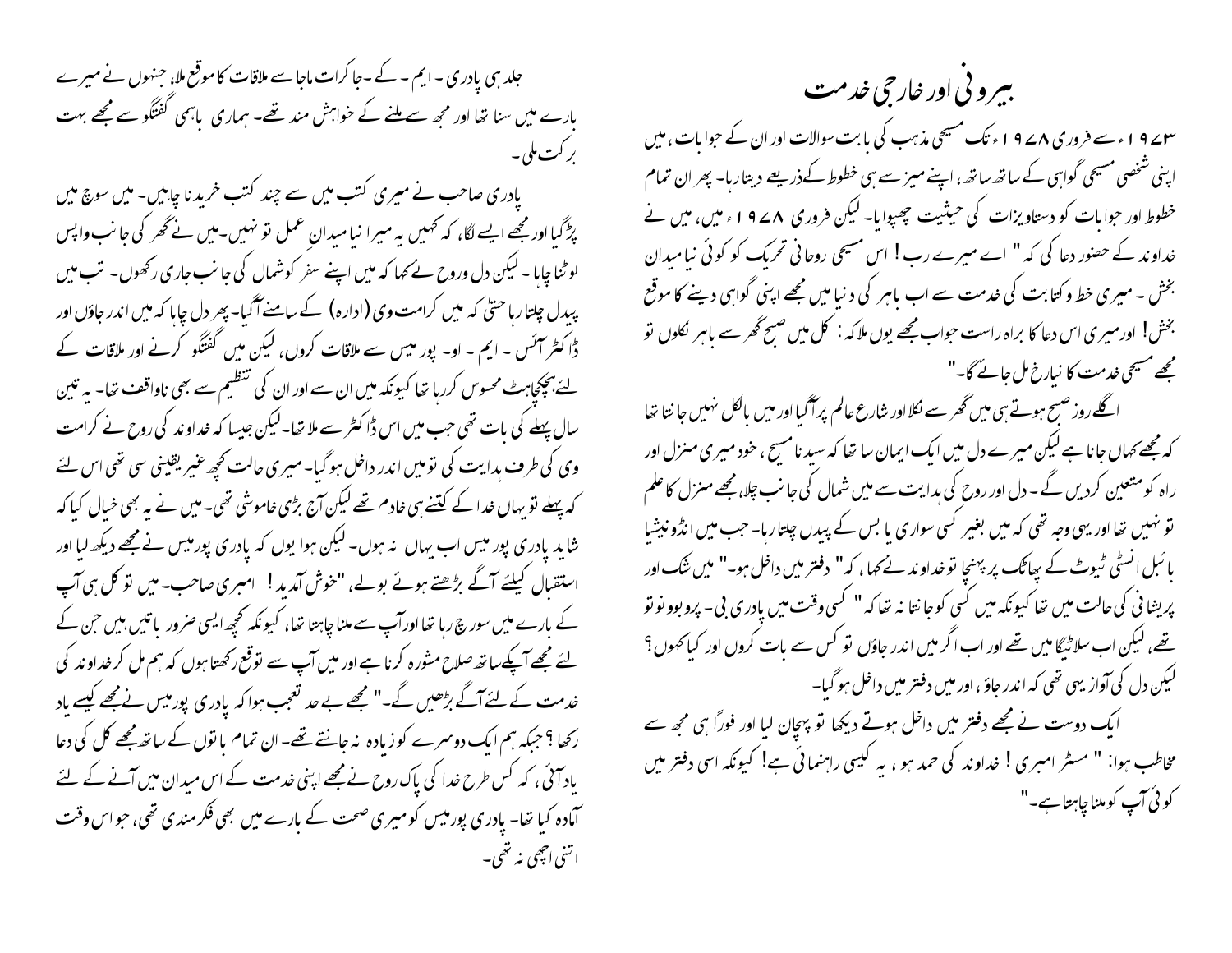سنسيحي خدمات ميس اصافير

۱۳ مئی ۹۷۹۹ ء میں مسجد دارالسلام شارع، یا تنگھاری گلی ، حکار تہ کی طرف سے ایک تحریف دعوت نامہ ملا، حس میں مجھے ایک مسلمان گروہ کے سامنے تقریر کے لئے بلایا گیا، اس گروہ میں لمبا پنگا جین اسلام الفرقان کے مسلم توجوان نثر یک تھے۔ میری تقریر کا موصوع " الوہیت مسح " تھا- یہ مناظرہ ڈاکٹر ابو نیا من روبام ، اور سائی اردی اور میرے درمیان تھا۔ حاصرین کی تعداد سو ( • • ا ) کے قریب تھی، حن میں طلبہ واسا تذہ ہی تھے۔ میں حبواب دہی کے لئے تنہا نھا۔ اس مناظرے کا اختتام احیار با اور یہ ملاقات دوستا نہ مصافحہ پر ختم ہوئی۔

۲۲ حولائی ۹۷۹ ا ءمیں پھر کیکچر کا سلسلہ جاری ہوا، جس میں میرے علاوہ کئی اسلامی قائدین بھی شامل ہوئے ۔ کیکچر کا مصنمون تھا" خدائے قادر مطلق تثلیث میں ایک "یعنی" خدا باپ آسما نی ، سید نامسیح میں، خدا باپ کا انسا نی روپ اور خدا ہی کا پاک روح -" مناظرین کی فہرست میں دس اشخاص تھے، حن میں چند شخصیات مندرجہ ذیل ہیں : پروفیسر ایچ ایم رسیدی ڈاکٹر بنیامین روبام ڈا کٹر ٹا گور ڈاکٹر سمنی صدر کے فرائض ڈاکٹر مارمنسیار حمان نے انجام دیئے۔ اس مناظرے میں حاصرین کی تعداد • ۵ ا کے قریب تھی، حن میں مسلم علماء اور اسا تذہ شامل تھے۔ ائنی دوماہ کے اندر یعنی ۵ ا اگست کومیں نے بیرون حِکار تہ اور مسٹر قبی جاوامیں گئی مقامات کا دورہ کیا۔ یکم ستمبر ۹۷۹۹ء سے گاسپل مش کی رہنمائی کرتے ہوئے میں نے

دورانِ گفتگو یادری پورمیس نےمجھےایک خط دیا کہ میں ذا تی طور پر خط ایم ۔ کے سناگا حو گلی نمبر ۷مولو، بومی اسیہ کے ڈائیر یکٹر بیں انہیں دوں۔چنانچہ یہ خط لے کر۔ایم۔کے۔ سناگا کے گھر بہنیجا اور ان کی درخواست پر مجھے انڈونیشیا ہوٹل بھیجا گیا جہاں جمعہ کی صبح کئی مبسٹر میری بابت مزید جاننا چاہتے تھے۔ ۲۴- فروری ۸۷۹ ا ء جمعہ کو میں انڈونیشیا ہوٹل پہنچا۔ حِکار تہ کے مسیحی تاحروں ک طرف سے ایک دعائیہ مجلس کا انعقاد کیا گیا تھا۔ یہ دعائیہ مجلس C.B.M.C کے نام سے جانتے ہیں۔

دوران تعارف ہہ پتہ چلا کہ بہت سے لوگ میرے نام سے پہلے ہی سے واقف تھے اور مجھے ذاتی طور پر ملنا چاہتے تھے۔ اور اس وقت کے بعد مجھے کئی اور دعائیہ مجالس میں خدمت کرنے کاموقع ملا، حبو بعد میں کلیسااور حیرچ کے ساتھ باہمی تعاون کاسبب ہو ئی ۔مجھے حِکار تہ اور بانڈ نگ کے گرجا گھروں میں اور ارد گرد کے علاقوں میں مسیحی شخصی گواہی دینے کا موقع ملا۔ علاوہ ازیں جکار تہ سے باہر کے *علاقوں میں* بھی *خدم*ت کرنے کا موقع ملا تھا، جیسا کہ جنوبی گلمتن ، بنجرماسن امنتا ئی اور وسطی کالی منتن ، پالنگ کرایا، مستر قی جاوا، سمر بیا اور مالنگ با نڈ نگ وعنیر ہ-مسیحی خدمت کے لئے یہ ایک نیا میدان تھا، اور میں نے وفاداری سے اسے جاری رکھا، اور ہر طرح کی مجالس اور ہر خطبہ گاہ سے مسیح کی نجات کی حوشخبری دوسروں تک پہنچا ئی۔حالانکہ اب میری خدمت کا میدان گھر کے باہر کی دنیامیں تھا تو بھی خط و کتابت کا سلسلہ جاری رہا، بلکہ تحجیہ زیادہ ہی بڑھ گیا- خداوند کی حمد ہو! کہ یہ خطوط میرے لئے بر کت کا باعث ہوتے تھے، اور میں خوشی سے ان مسلم متلاشیوں کے خطوط کے حوا بات دیا کرتا تھا-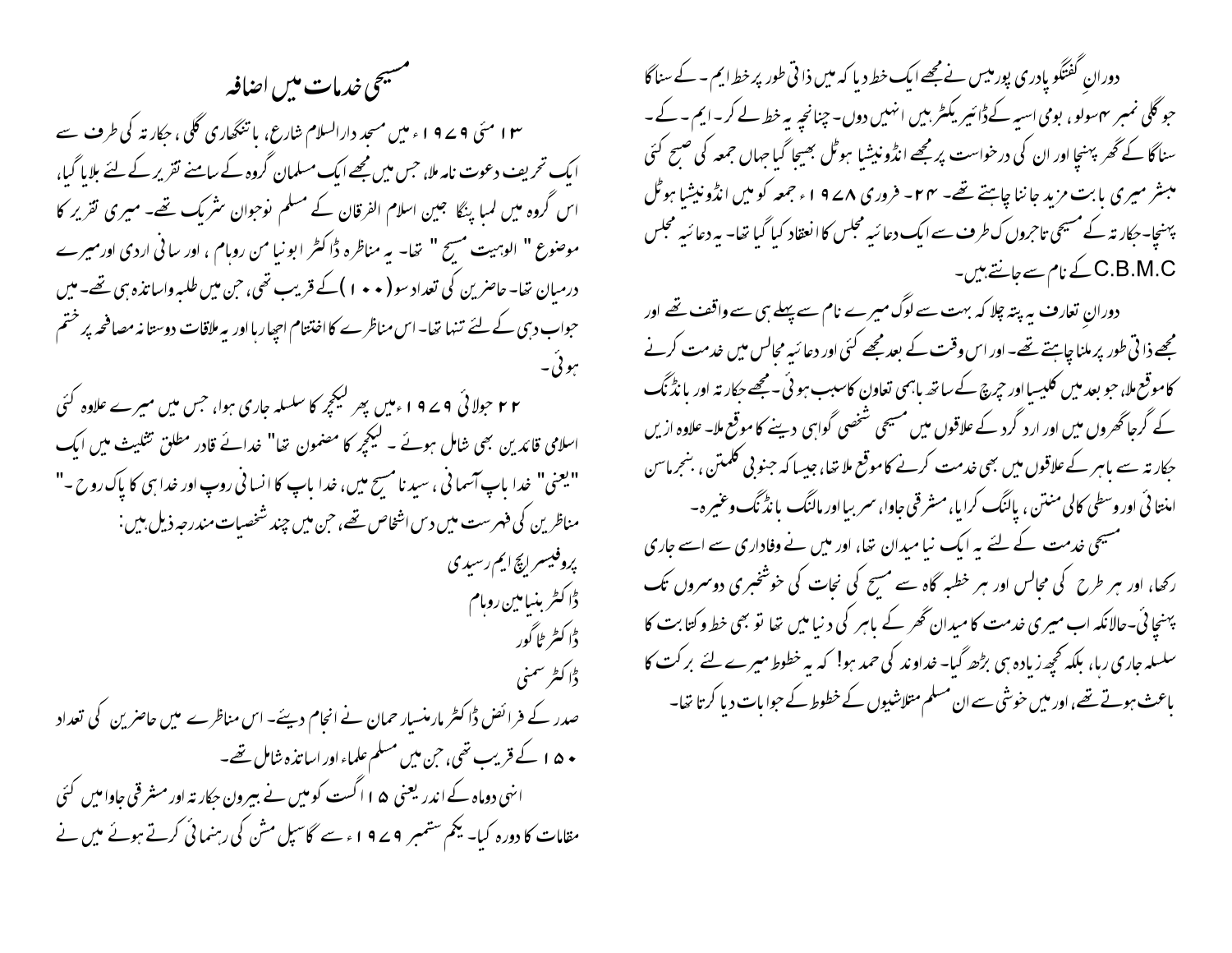لیکن خدا کی کامل محبت اور رحمد لی نے ہمیں مر دہ حال میں چھوڑ نہیں دیا اور نہ اپنے سے الگ رکھا ، بلکہ سید نامسح میں، خدا نے ہمیں ہمیشہ کی زند کی دینے کا وعدہ کیا، یعنی ان کے لئے حبو سید نامسح کی نجات اور مسح کی انجیلی خوشخبری پر ایمان لاتے ہیں ۔ بہ ہمیشہ کی ز ند کی اس پہلی زند کی سے بہت بہتر ہے جس میں آدم اور حوا کی تخلیق ہو ئی، اور حوضدا کی صورت پر تھی۔اسی مسیحا کی بابت انجیل میں یوں بیان ملتا ہے کہ : اگلے زمانے میں ، خدا نے پاپ دادا سے حصہ یہ حصہ ، اور طرح یہ طرح نبیوں کی معرفت کلام کرکے ، اس زمانہ کے آخر میں ، ہم سے بیٹے کی معرفت کلام کیا، جسے اس نے سب جیپزوں کا وارث ٹھہرایا ، اور حس کے وسیلے سے اس نے عالم بھی پیدا کئے ۔ وہ اس کے جلال کا پر تو اور اس کی ذات کا نقش ہو کر، سب جییزوں کو اپنی قدرت کے کلام سے سنسِالتا ہے۔ وہ گناہوں کو دھو کر عالم بالا پر ، کسریا کی دہنی طرف جا بیٹھا- اور فرشنوں سے اسی قدر بزرگ ہو گیا جس قدر اس نے میراث میں ان سے افضل نام پایا۔ (عبرانیوں ۱ : ۱ تا ۴)۔ ہمیشہ کی آسمانی زند کی پانے کے لئےہم کو نجات بخش اقدام کی طرف انتہائی سنجید گی سے عور کرکے ،ایمان سے عمل کرنا نہایت ہی صروری ہوگا۔

ببىلاقدم

خدا نبیوں کی معرفت لوگوں سے ہم کلام ہوا، کہ ہم اپنی گناہ آلودہ راہوں سے پھریں اور احساس کریں کہ ہم خدا کے حصنور گناہ گار بیں، او راپنے ہر طرح کے گناہوں سے بیچھتائیں ، اور ان تمام گناہوں سے توبہ کرکے، ان گناہوں کو بالکل ترک کردیں ، اور خداوند کی طرف رحوع لائیں۔اور مسح کے وسیلہ ، اپنے خالق خدا پاپ آسما فی کامل طور پر فرمانسر داری کریں، اور بائبل میں مرقوم خدا کے ہرایک حکم کو، اپنے سارے دل ، اپنی ساری جان ، اپنی ساری عقل اور اپنی ساری طاقت سے مانیں۔ کئی شهروں یعنی مینادواچنگ یا نڈنگ ، تناه توارج ، پلوپو ، بالک یا پن ، ښجرماسن اور کیواس کادورہ کیا۔ اختتنام گناہ اورابدی موت کے حوف سے نجات، کاشکہ آج ہر انسان کے لئےاہم منزل اور صروری نشانہ ہو۔ انسان کی ہر طرح کی خوشی بھی ، نجات کے حصول سے وابسطہ ہو اور اس ز ندگی میں ،ہمارامقصد بھی یہی ہو۔ ایک مذہبی آدمی کے لئے ، حقیقی نجات ، اس کی د نیاوی زند گی تک ہی محدود نہیں ہے ، بلکہ اس کی روح کا ، ہر طرح کے گناہوں کے بوحیے سے چھٹکارہ ، بھی نجات میں شامل ہے۔ روحانی نجات کا تعلق خدا کے پیارے سے نہایت قریب ہے۔ اور یہی خداوندی پیار ومحبت آسمانی زند کی کی بنیاد بھی ہے۔ فرص کریں کہ اگرادم اور حوا، گناہ نہ کرتے توانسان ابدیت کی زند گی گزارتا۔لیکن خدا کے صحم کی بجائے ، شبیطان کے صحم کی تابع داری کرنے کے باعث ، آدم اورحوا نے گناہ کیا اور خدا کے صحم کی نا فرما ٹی کی۔ اس کے باعث نہ صرف آدم اور حوا، بلکہ ان سے پیدا ہونے والی نسل انسانی بھی، ہمیشہ کی زند کی سے محروم کردئیے گئے۔ کیونکہ پہلاآدم خدا کی راہ سے ٹحمراہ ہو گیا۔ اور خدا کی راہوں سے بیرٹھراہ شدہ انسان ، ایسی حالت میں داخل ہو گیا، جہاں روحا فی اور حسمانی موت، دو نوں کا سامنا تھا۔ بہ فناو بر باد ہونے والی زند گی ، حس میں روح اور حبہم دو نوں کی موت ہے اس مورو ثتی

گناہ کے باعث ہے، حوآدم اور حوا کی نا فرما فی کے گناہ کا نتیجہ ہے۔ اور یہ وراثتی گناہ صرف ہم میں ہی نہیں بلکہ ہر نوع انسان کے اندر ہے حواس دنیامیں رہتا ہے جس میں ، میں اور آپ اور ہر پیدا ہونےوالی زند گی بھی شامل ہے۔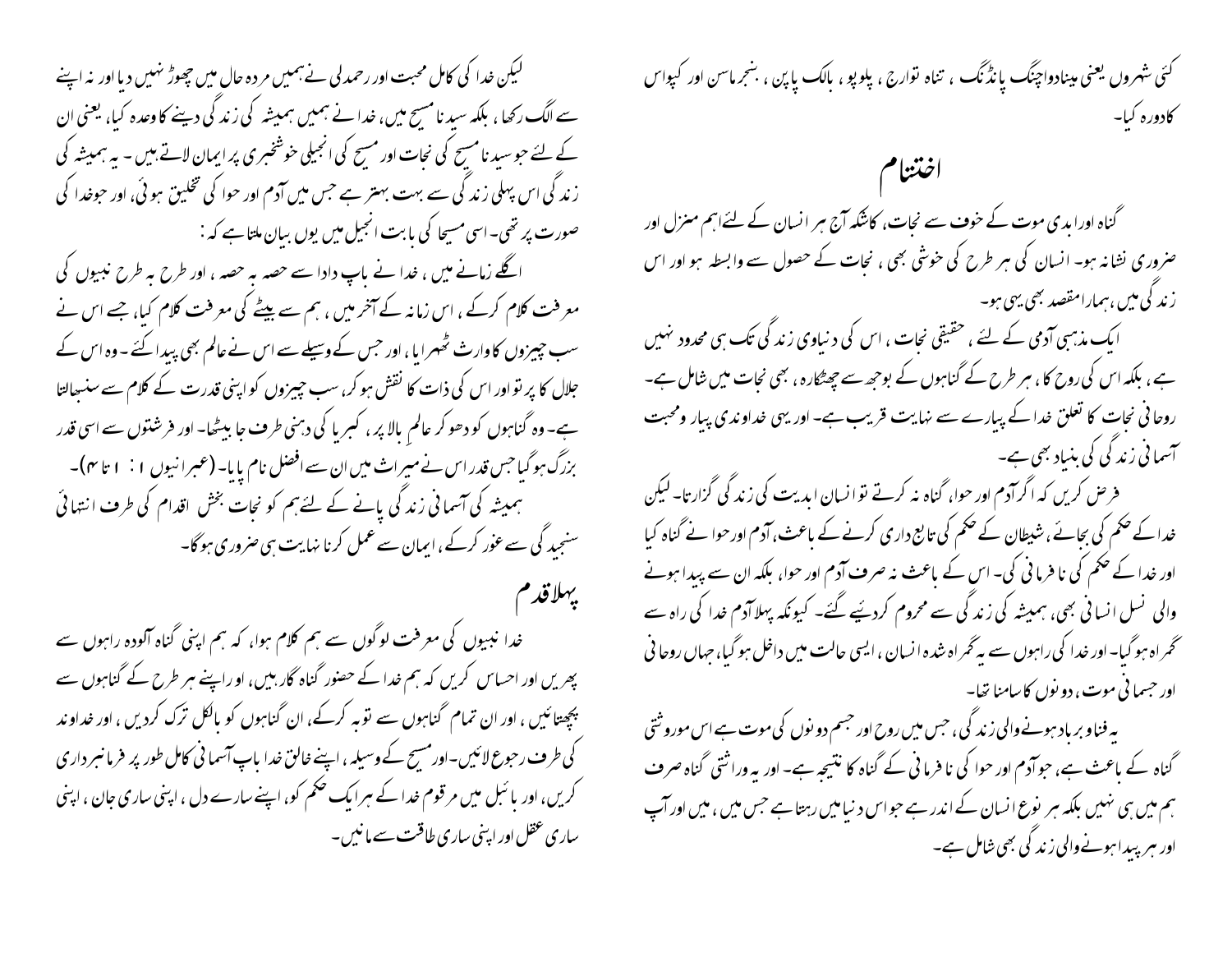" مسح راست بازی کے ساتھ عدل وانصاف کے لئے اس د نیامیں پھرآنے گا۔" مندرصہ ذیل یہ وہ چند وعدے بیں، حوایمان داروں سے کئے گئے بیں۔ ا ۔ آسمان پر ہمیشہ کی زند کی، یہ زند گی آدم وحوا کی ابتدائی زند گی سے بھی کھیں شاندار اور جلالی ہو گی۔ اس ہمیشہ کی زند گی کو پانے کے لئے اور آسما نی نحات حاصل کرنے کے لئے صروری ہے کہ مسیح یسوع پر کامل یقین وایمان رکھیں، اور اس کے وفادار شاگرد ہوتےہوئے، یسوع کے نام میں، بپتسمہ حاصل کریں۔ ۲ – آسمیا ٹی بر کات۔ یعنی روحانی وجسمانی طور پر کامل حیات ، جس میں مال ودولت کی آسودگی بھی شامل ہے۔ مسح کے طالبوں کو کوئی تھی نہ ہوگی ، بلکہ کثرت اور معموری کا تجربہ موتارہے گا۔ س - خدا کا پاک روح ،لیکن حب وه یعنی روح حن آئیگا تو تم کو تمام سچائی کی راه دکھا ئیگا-اس لئے کہ وہ اپنی طرف سے نہ کئے گا لیکن حوکھچھ سنے گاوہی کئے گا اور تمہیں آئندہ کی خبریں دے گا- وہ میرا جلال ظاہر کرے لگا اسلئے کہ وہ مجھ ہی سے حاصل کرکے نہیں خبریں دیگا ( یوحنا ۱۹ : ۳ تا ۱۴ مال ـ روح القدس اید تک ان کےساتھ رہے گا حبومسح کا اقرار وفاداری سے کرتے ،اورجان دینے تک بھی مسح کے وفادار رہتے ہیں۔ ان وحوہات کی بناء پر عزیز قاری ! مجھے اجازت دیں میں آپ کو مشورہ دے سکوں کہ : اِب موقع ہے کہ آپ فیصلہ کیچئے ۔ وعدہ کی گئی اور تبار شدہ نحات کو سیدنا مسح میں حاصل کیجئے۔سید نامسح کواپنا نحات دہندہ قسول کیجئے اور موقع دیجئے کہ مسح آپ کے دل ودماغ پر حکمرا فی کرے۔ تب آپ کی نئے سمرے سے پیدا شدہ زند گی، مسح میں خدا ماپ کے ساتھ محفوظ ہو گی اور خدا کے ابدی آرام وچین میں ہو گی۔ یوں ہم ابدیت میں خدا کے ساتھ سکو نت کریں گے ۔ اس موقع کو نظر انداز نہ کیجئے ۔ کل تک کا انتظار نہ کیجئے ، آج ہی فیصلہ کیجئے

دوسراقدم خدا کا پاک روح یعنی روح القدس ، انسان کی رہنما ئی کرتاہے اور مدد دیتا ہے تا کہ پا ئبل میں دیئے گئے الٰہیٰ احکام پر انسان عمل کرسکے ، اور الٰہیٰ سثر یعت کو قبول کرتے ہوئے الٰہیٰ وعدوں کو ہم جان سکیں کہ خدا ہمیں سید نامسح کے ذریعے ہمیشہ کی زند گی عطا کرتا ہے ۔ یا ئبل مقد س کی ان آیات کو سمجھنا بے حد صروری ہے: للکیونکہ خدا نے دنیا سے ایسی محبت رکھی کہ اس نے اپنا اکلوتا بیٹا بخش دیا تاکہ حبو کوئی اس پرایمان لائے ہلاک نہ ہو بلکہ ہمیشہ کی زند کی پائے۔"( یوحنا ۲۰ : ۱۲ )۔ " حوایمان لائے اور بستسمہ لے وہ نجات پائے گا اور حوایمان نہ لائے وہ مجرم ٹھہرایا -"(مرقس ٧ ا : ٧ ا )-<br>" میں (سید نا مسیح) اس لئے آیا کہ وہ زند گی پائیں اور کثرت سے پائیں -"(یوحنا جائے گا۔"(مرقس ۶۱۶: ۱۲)۔ "دیکھو! میں دنیا کے آخر تک تہارے ساتھ ہوں"( متی ۲۸ : ۲۰)۔ فرشتوں نے مسح کے شاگردوں سے کھا : "اے گلیلی مر دو! تم کیوں کھڑے آسمان کی طرف دیکھتے ہو؟ یہی یسوع حو تہارے پاس سے آسمان پر اٹھا یا گیا ہے اسی طرح پھر آئے گا جس طرح تم نے اسے آسمان پر جاتے دیکھاہے"( اعمال ۱ : ۱۱)۔ مسح یسوع نے اپنی دوسمری آمد کے متعلق فرمایا: " اس وقت لوگ ابنِ آدم کو قدرت اور بڑے جلال کے ساتھ بادل میں آتے دیکھیں گے" (لوقا  $-(r \angle r)$ مسج یسوع دوبارہ آمد کا ذکر صرف بائبل ہی میں موحود نہیں بلکہ اس کی بابت بیانات محمد سے متعلق حدیث کی کتاب کے صفحہ نمبر ۳۳ میں یوں درج ہے کہ :